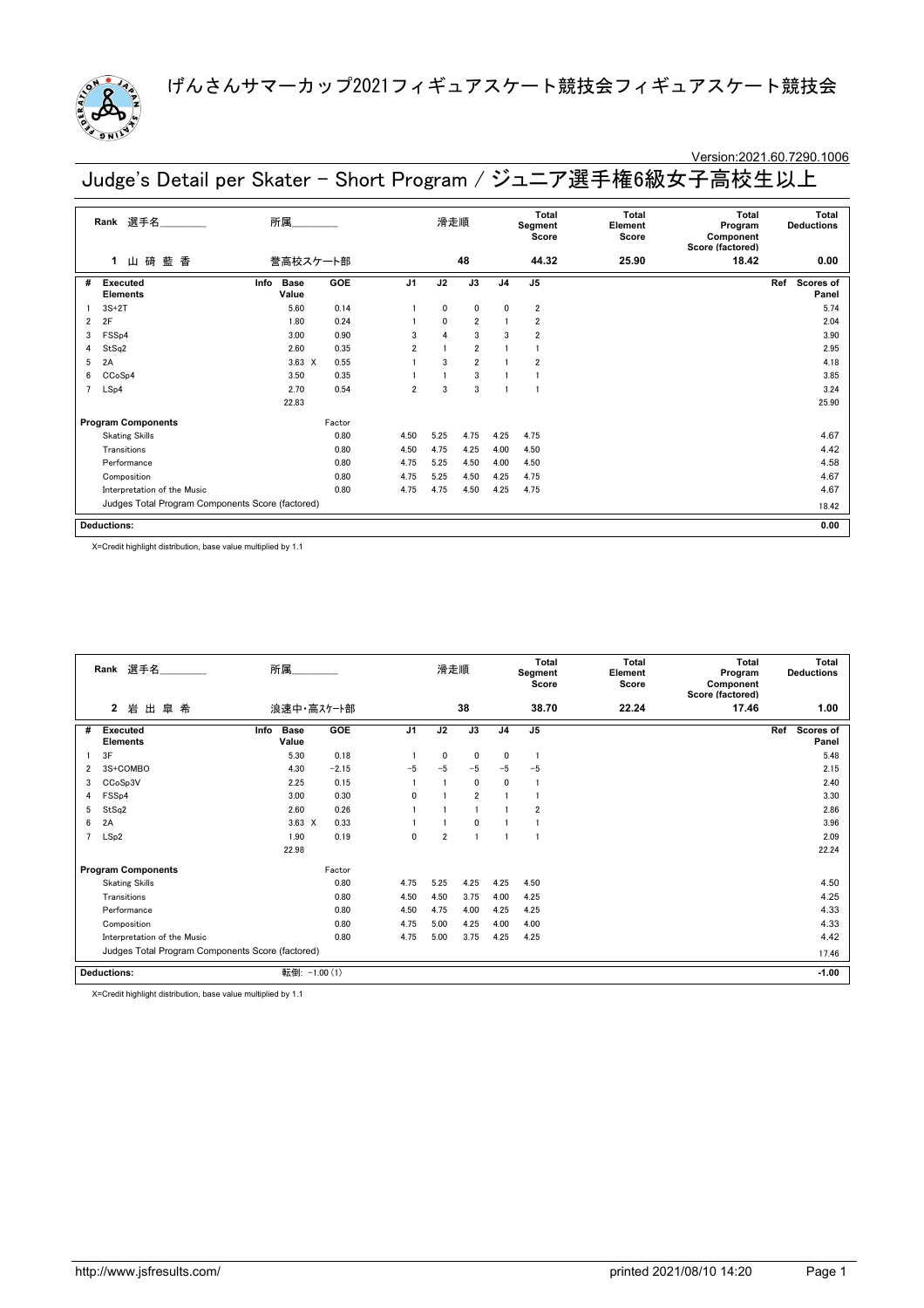

### Version:2021.60.7290.1006

Judge's Detail per Skater - Short Program / ジュニア選手権6級女子高校生以上

|                | 選手名<br>Rank<br>長<br>田<br>有 彩<br>3                |      | 所属                   |            |                | 滑走順      |              |                | Total<br>Segment<br>Score | Total<br>Element<br>Score | Total<br>Program<br>Component<br>Score (factored) | Total<br><b>Deductions</b> |
|----------------|--------------------------------------------------|------|----------------------|------------|----------------|----------|--------------|----------------|---------------------------|---------------------------|---------------------------------------------------|----------------------------|
|                |                                                  |      | 西宮甲英高等学院             |            |                |          | 17           |                | 38.24                     | 21.64                     | 16.60                                             | 0.00                       |
| #              | <b>Executed</b><br><b>Elements</b>               | Info | <b>Base</b><br>Value | <b>GOE</b> | J <sub>1</sub> | J2       | J3           | J <sub>4</sub> | J <sub>5</sub>            |                           |                                                   | Ref<br>Scores of<br>Panel  |
|                | 2A                                               |      | 3.30                 | 0.22       |                |          | $\mathbf{0}$ | $\mathbf 0$    | $\mathbf{1}$              |                           |                                                   | 3.52                       |
| 2              | $2Lz+2T$                                         |      | 3.40                 | 0.00       | 0              | 0        | 0            | $\mathbf{0}$   | $-2$                      |                           |                                                   | 3.40                       |
| 3              | FSS <sub>p3</sub>                                |      | 2.60                 | 0.26       |                |          | 3            |                |                           |                           |                                                   | 2.86                       |
| 4              | LSp4                                             |      | 2.70                 | 0.36       |                |          | 3            |                | $\overline{2}$            |                           |                                                   | 3.06                       |
| 5              | 2F!                                              |      | 1.98 X               | $-0.12$    | $\mathbf{0}$   | $-1$     | $-1$         | $-1$           | 0                         |                           |                                                   | 1.86                       |
| 6              | StSq2                                            |      | 2.60                 | 0.26       |                |          | -1           | $\mathbf{0}$   |                           |                           |                                                   | 2.86                       |
| $\overline{7}$ | CCoSp4                                           |      | 3.50                 | 0.58       | $\overline{2}$ | $\Omega$ | 3            |                | $\overline{2}$            |                           |                                                   | 4.08                       |
|                |                                                  |      | 20.08                |            |                |          |              |                |                           |                           |                                                   | 21.64                      |
|                | <b>Program Components</b>                        |      |                      | Factor     |                |          |              |                |                           |                           |                                                   |                            |
|                | <b>Skating Skills</b>                            |      |                      | 0.80       | 4.25           | 4.25     | 4.50         | 3.75           | 4.00                      |                           |                                                   | 4.17                       |
|                | Transitions                                      |      |                      | 0.80       | 4.00           | 4.00     | 3.75         | 3.50           | 4.00                      |                           |                                                   | 3.92                       |
|                | Performance                                      |      |                      | 0.80       | 4.50           | 4.50     | 4.25         | 3.50           | 4.25                      |                           |                                                   | 4.33                       |
|                | Composition                                      |      |                      | 0.80       | 4.25           | 4.25     | 4.00         | 3.75           | 4.00                      |                           |                                                   | 4.08                       |
|                | Interpretation of the Music                      |      |                      | 0.80       | 4.50           | 4.50     | 4.25         | 3.75           | 4.00                      |                           |                                                   | 4.25                       |
|                | Judges Total Program Components Score (factored) |      |                      |            |                |          |              |                |                           | 16.60                     |                                                   |                            |
|                | <b>Deductions:</b>                               |      |                      |            |                |          |              |                |                           |                           |                                                   | 0.00                       |

X=Credit highlight distribution, base value multiplied by 1.1 !=Not clear edge

|   | Rank 選手名<br>丸一里桜<br>4                            |      | 所属                   |         |                | 滑走順          |                |                | <b>Total</b><br>Segment<br>Score | <b>Total</b><br>Element<br>Score | <b>Total</b><br>Program<br>Component<br>Score (factored) | <b>Total</b><br><b>Deductions</b> |
|---|--------------------------------------------------|------|----------------------|---------|----------------|--------------|----------------|----------------|----------------------------------|----------------------------------|----------------------------------------------------------|-----------------------------------|
|   |                                                  |      | 浪速中・高スケート部           |         |                |              | 6              |                | 36.83                            | 20.77                            | 16.06                                                    | 0.00                              |
| # | <b>Executed</b><br><b>Elements</b>               | Info | <b>Base</b><br>Value | GOE     | J <sub>1</sub> | J2           | J3             | J <sub>4</sub> | J <sub>5</sub>                   |                                  |                                                          | Ref<br><b>Scores of</b><br>Panel  |
|   | 2A<                                              | ≺    | 2.64                 | $-0.79$ | $-3$           | $-2$         | $-3$           | $-3$           | $-4$                             |                                  |                                                          | 1.85                              |
| 2 | 2Lz!+2Lo                                         |      | 3.80                 | $-0.21$ | $-2$           | $-1$         | $-1$           | $-1$           | $-1$                             |                                  |                                                          | 3.59                              |
| 3 | CCoSp4                                           |      | 3.50                 | 0.23    | $\mathbf{0}$   | 0            | $\overline{2}$ | $\overline{2}$ | 0                                |                                  |                                                          | 3.73                              |
| 4 | StSq3                                            |      | 3.30                 | 0.66    |                | 3            | 3              | $\overline{2}$ |                                  |                                  |                                                          | 3.96                              |
| 5 | 2F                                               |      | 1.98 X               | 0.00    | $\mathbf{0}$   | $\mathbf{0}$ | $\mathbf 0$    | 0              |                                  |                                  |                                                          | 1.98                              |
| 6 | LSp4                                             |      | 2.70                 | 0.27    | $\mathbf 0$    |              | 3              |                |                                  |                                  |                                                          | 2.97                              |
| 7 | FSSp3                                            |      | 2.60                 | 0.09    | $\mathbf 0$    | 0            |                |                | $\mathbf 0$                      |                                  |                                                          | 2.69                              |
|   |                                                  |      | 20.52                |         |                |              |                |                |                                  |                                  |                                                          | 20.77                             |
|   | <b>Program Components</b>                        |      |                      | Factor  |                |              |                |                |                                  |                                  |                                                          |                                   |
|   | <b>Skating Skills</b>                            |      |                      | 0.80    | 4.00           | 4.25         | 3.50           | 4.00           | 4.00                             |                                  |                                                          | 4.00                              |
|   | Transitions                                      |      |                      | 0.80    | 3.75           | 4.50         | 3.25           | 3.25           | 3.75                             |                                  |                                                          | 3.58                              |
|   | Performance                                      |      |                      | 0.80    | 4.00           | 4.50         | 4.25           | 4.25           | 4.25                             |                                  |                                                          | 4.25                              |
|   | Composition                                      |      |                      | 0.80    | 3.75           | 5.00         | 3.75           | 4.00           | 4.00                             |                                  |                                                          | 3.92                              |
|   | Interpretation of the Music                      |      |                      | 0.80    | 4.00           | 5.00         | 4.50           | 4.25           | 4.25                             |                                  |                                                          | 4.33                              |
|   | Judges Total Program Components Score (factored) |      |                      |         |                |              |                |                |                                  |                                  |                                                          | 16.06                             |
|   | <b>Deductions:</b>                               |      |                      |         |                |              |                |                |                                  |                                  |                                                          | 0.00                              |

<=Under-rotated jump X=Credit highlight distribution, base value multiplied by 1.1 !=Not clear edge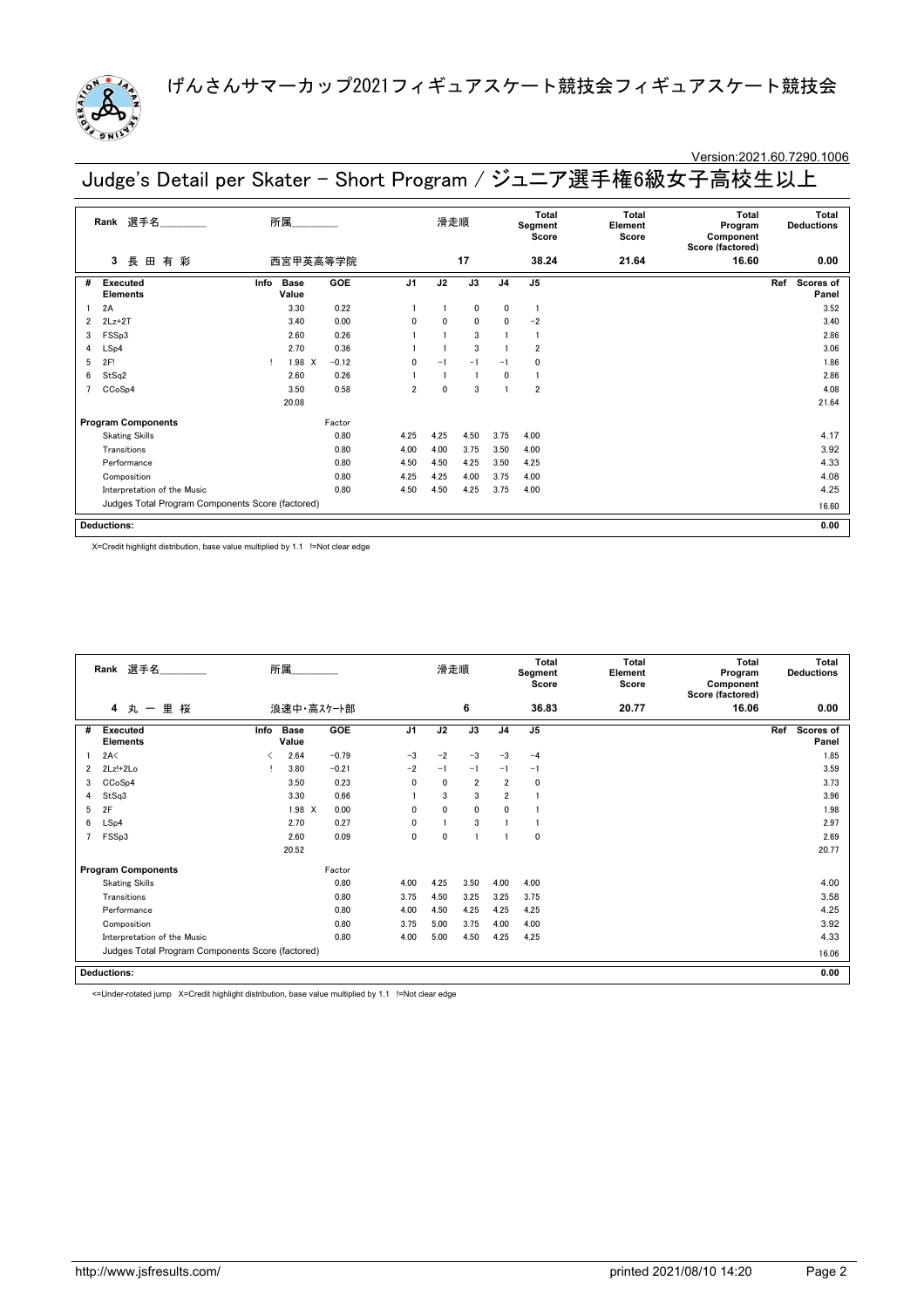

### Version:2021.60.7290.1006

Judge's Detail per Skater - Short Program / ジュニア選手権6級女子高校生以上

|   | 選手名<br>Rank                                      | 所属                                    |         |                | 滑走順      |                |                | Total<br>Segment<br>Score | Total<br>Element<br>Score | Total<br>Program<br>Component<br>Score (factored) | Total<br><b>Deductions</b> |
|---|--------------------------------------------------|---------------------------------------|---------|----------------|----------|----------------|----------------|---------------------------|---------------------------|---------------------------------------------------|----------------------------|
|   | 野京子<br>5<br>上                                    | 大阪スケート倶楽部                             |         |                |          | 45             |                | 36.30                     | 20.08                     | 16.22                                             | 0.00                       |
| # | Executed<br><b>Elements</b>                      | <b>Base</b><br>Info<br>Value          | GOE     | J <sub>1</sub> | J2       | J3             | J <sub>4</sub> | J <sub>5</sub>            |                           |                                                   | Ref<br>Scores of<br>Panel  |
|   | 2A<                                              | 2.64<br>$\overline{\left( \right. }%$ | $-0.70$ | $-3$           | $-2$     | $-3$           | $-2$           | $-3$                      |                           |                                                   | 1.94                       |
| 2 | 2F                                               | 1.80                                  | 0.18    |                |          | $\overline{1}$ | 0              | $\mathbf{1}$              |                           |                                                   | 1.98                       |
| 3 | FSSp4                                            | 3.00                                  | 0.40    |                |          | 3              | $\overline{2}$ |                           |                           |                                                   | 3.40                       |
| 4 | LSp3                                             | 2.40                                  | 0.00    | $\Omega$       | 0        | $-2$           | $\mathbf{0}$   | $\Omega$                  |                           |                                                   | 2.40                       |
| 5 | $2Lz+2T$                                         | $3.74 \times$                         | 0.00    | $\mathbf{0}$   | $\Omega$ | $\mathbf{0}$   | 0              | $\mathbf 0$               |                           |                                                   | 3.74                       |
| 6 | StSq2                                            | 2.60                                  | 0.17    |                |          | $\mathbf{0}$   | 0              | $\mathbf{1}$              |                           |                                                   | 2.77                       |
|   | CCoSp4                                           | 3.50                                  | 0.35    |                |          | 3              |                |                           |                           |                                                   | 3.85                       |
|   |                                                  | 19.68                                 |         |                |          |                |                |                           |                           |                                                   | 20.08                      |
|   | <b>Program Components</b>                        |                                       | Factor  |                |          |                |                |                           |                           |                                                   |                            |
|   | <b>Skating Skills</b>                            |                                       | 0.80    | 4.25           | 4.50     | 4.25           | 3.75           | 4.00                      |                           |                                                   | 4.17                       |
|   | Transitions                                      |                                       | 0.80    | 4.00           | 4.25     | 4.00           | 3.50           | 3.50                      |                           |                                                   | 3.83                       |
|   | Performance                                      |                                       | 0.80    | 4.25           | 4.50     | 4.50           | 3.50           | 3.75                      |                           |                                                   | 4.17                       |
|   | Composition                                      |                                       | 0.80    | 4.00           | 4.50     | 4.00           | 3.75           | 3.50                      |                           |                                                   | 3.92                       |
|   | Interpretation of the Music                      |                                       | 0.80    | 4.25           | 4.75     | 4.50           | 3.75           | 3.50                      |                           |                                                   | 4.17                       |
|   | Judges Total Program Components Score (factored) |                                       |         |                |          |                |                |                           |                           |                                                   | 16.22                      |
|   | <b>Deductions:</b>                               |                                       |         |                |          |                |                |                           |                           |                                                   | 0.00                       |

<=Under-rotated jump X=Credit highlight distribution, base value multiplied by 1.1

|                | 選手名<br>Rank<br>清野桃葉<br>6                         |      | 所属                   |         |                | 滑走順            |      |                | <b>Total</b><br>Segment<br>Score | Total<br>Element<br>Score | <b>Total</b><br>Program<br>Component<br>Score (factored) | <b>Total</b><br><b>Deductions</b> |
|----------------|--------------------------------------------------|------|----------------------|---------|----------------|----------------|------|----------------|----------------------------------|---------------------------|----------------------------------------------------------|-----------------------------------|
|                |                                                  |      | 東京女子学院               |         |                |                | 58   |                | 35.46                            | 19.38                     | 17.08                                                    | 1.00                              |
| #              | Executed<br><b>Elements</b>                      | Info | <b>Base</b><br>Value | GOE     | J <sub>1</sub> | J2             | J3   | J <sub>4</sub> | J <sub>5</sub>                   |                           |                                                          | Ref<br><b>Scores of</b><br>Panel  |
|                | 2A                                               |      | 3.30                 | $-0.33$ | $-1$           | 0              | $-1$ | $-1$           | $-2$                             |                           |                                                          | 2.97                              |
| $\overline{2}$ | 3T<<+COMBO                                       | <<   | 1.30                 | $-0.65$ | $-5$           | $-5$           | $-5$ | $-5$           | $-5$                             |                           |                                                          | 0.65                              |
| 3              | CCoSp4                                           |      | 3.50                 | 0.70    | $\overline{2}$ | 0              | 3    | $\overline{2}$ | $\overline{2}$                   |                           |                                                          | 4.20                              |
| 4              | 2F!                                              |      | 1.98 X               | $-0.12$ | $\mathbf 0$    | $-1$           | $-1$ | $-1$           | 0                                |                           |                                                          | 1.86                              |
| 5              | StSq2                                            |      | 2.60                 | 0.26    |                | $\mathbf{0}$   |      |                |                                  |                           |                                                          | 2.86                              |
| 6              | FSS <sub>p4</sub>                                |      | 3.00                 | 0.60    | $\overline{2}$ |                | 3    | $\overline{2}$ | $\overline{\mathbf{2}}$          |                           |                                                          | 3.60                              |
| 7              | LSp4                                             |      | 2.70                 | 0.54    | $\overline{2}$ | $\overline{2}$ | 3    | $\overline{2}$ | $\overline{\mathbf{2}}$          |                           |                                                          | 3.24                              |
|                |                                                  |      | 18.38                |         |                |                |      |                |                                  |                           |                                                          | 19.38                             |
|                | <b>Program Components</b>                        |      |                      | Factor  |                |                |      |                |                                  |                           |                                                          |                                   |
|                | <b>Skating Skills</b>                            |      |                      | 0.80    | 4.50           | 4.75           | 4.50 | 4.00           | 4.50                             |                           |                                                          | 4.50                              |
|                | Transitions                                      |      |                      | 0.80    | 4.25           | 4.00           | 4.25 | 3.75           | 4.25                             |                           |                                                          | 4.17                              |
|                | Performance                                      |      |                      | 0.80    | 4.50           | 4.25           | 4.75 | 3.75           | 4.50                             |                           |                                                          | 4.42                              |
|                | Composition                                      |      |                      | 0.80    | 4.50           | 4.00           | 4.00 | 4.00           | 4.00                             |                           |                                                          | 4.00                              |
|                | Interpretation of the Music                      |      |                      | 0.80    | 4.75           | 4.00           | 4.25 | 4.25           | 4.25                             |                           |                                                          | 4.25                              |
|                | Judges Total Program Components Score (factored) |      |                      |         |                |                |      |                |                                  |                           |                                                          | 17.08                             |
|                | <b>Deductions:</b>                               |      | 転倒: -1.00 (1)        |         |                |                |      |                |                                  |                           |                                                          | $-1.00$                           |

<<=Downgraded jump X=Credit highlight distribution, base value multiplied by 1.1 !=Not clear edge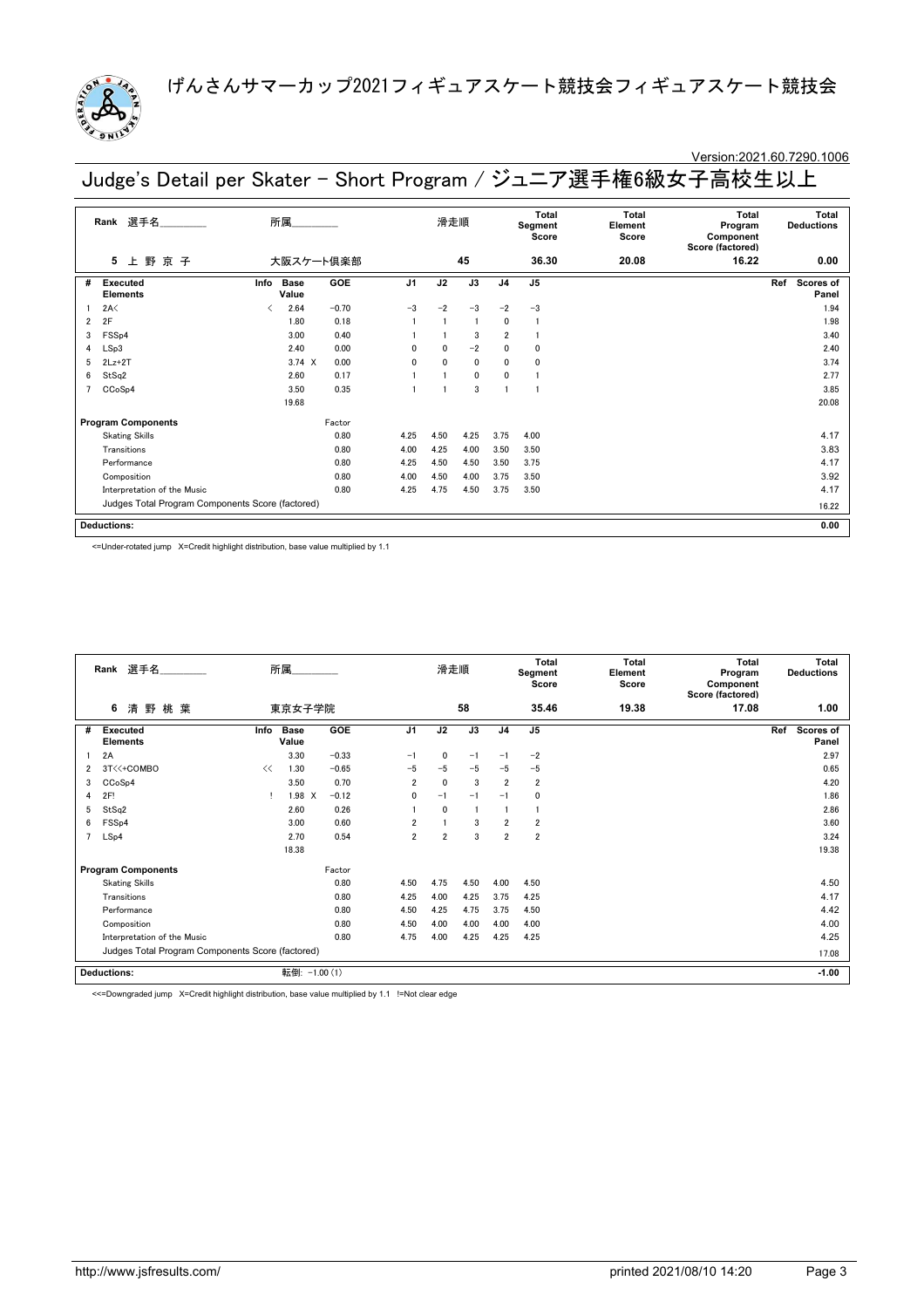

### Version:2021.60.7290.1006

Judge's Detail per Skater - Short Program / ジュニア選手権6級女子高校生以上

|                | 選手名<br>Rank                                      |                               | 所属            |         |                | 滑走順            |             |                | Total<br>Segment<br>Score | Total<br>Element<br>Score | Total<br>Program<br>Component<br>Score (factored) | Total<br><b>Deductions</b> |
|----------------|--------------------------------------------------|-------------------------------|---------------|---------|----------------|----------------|-------------|----------------|---------------------------|---------------------------|---------------------------------------------------|----------------------------|
|                | 琴<br>篠 田<br>織<br>7                               |                               | アイススターFSC     |         |                |                | 41          |                | 34.83                     | 18.55                     | 16.28                                             | 0.00                       |
| #              | Executed<br><b>Elements</b>                      | Info                          | Base<br>Value | GOE     | J <sub>1</sub> | J2             | J3          | J <sub>4</sub> | J <sub>5</sub>            |                           |                                                   | Ref<br>Scores of<br>Panel  |
|                | 2A                                               |                               | 3.30          | $-0.11$ | $\mathbf{0}$   | $\mathbf{0}$   | $\mathbf 0$ | $-1$           | $-1$                      |                           |                                                   | 3.19                       |
| 2              | 3S<+COMBO                                        | $\overline{\left( \right. }%$ | 3.44          | $-1.72$ | $-5$           | $-5$           | $-5$        | $-5$           | $-5$                      |                           |                                                   | 1.72                       |
| 3              | FSS <sub>p2</sub>                                |                               | 2.30          | 0.08    | $\mathbf{0}$   | $\mathbf{0}$   | -1          |                | $\mathbf 0$               |                           |                                                   | 2.38                       |
| 4              | 2F!                                              |                               | 1.98 X        | $-0.18$ | $-1$           | $-1$           | $-1$        | $-1$           | $-1$                      |                           |                                                   | 1.80                       |
| 5              | StSq2                                            |                               | 2.60          | $-0.26$ | $-1$           | $\mathbf{0}$   | $-1$        | $-1$           | $-2$                      |                           |                                                   | 2.34                       |
| 6              | CCoSp4                                           |                               | 3.50          | 0.47    | 2              |                | 3           |                |                           |                           |                                                   | 3.97                       |
| $\overline{7}$ | LSp4                                             |                               | 2.70          | 0.45    | $\overline{2}$ | $\overline{2}$ | 3           |                |                           |                           |                                                   | 3.15                       |
|                |                                                  |                               | 19.82         |         |                |                |             |                |                           |                           |                                                   | 18.55                      |
|                | <b>Program Components</b>                        |                               |               | Factor  |                |                |             |                |                           |                           |                                                   |                            |
|                | <b>Skating Skills</b>                            |                               |               | 0.80    | 4.50           | 4.50           | 3.75        | 4.00           | 4.00                      |                           |                                                   | 4.17                       |
|                | Transitions                                      |                               |               | 0.80    | 4.25           | 4.25           | 3.50        | 3.50           | 3.50                      |                           |                                                   | 3.75                       |
|                | Performance                                      |                               |               | 0.80    | 4.25           | 4.50           | 4.25        | 4.00           | 3.75                      |                           |                                                   | 4.17                       |
|                | Composition                                      |                               |               | 0.80    | 4.50           | 4.50           | 3.75        | 3.75           | 3.50                      |                           |                                                   | 4.00                       |
|                | Interpretation of the Music                      |                               |               | 0.80    | 4.50           | 4.50           | 4.25        | 4.00           | 3.50                      |                           |                                                   | 4.25                       |
|                | Judges Total Program Components Score (factored) |                               |               |         |                |                |             |                |                           |                           |                                                   | 16.28                      |
|                | <b>Deductions:</b>                               |                               |               |         |                |                |             |                |                           |                           |                                                   | 0.00                       |

<=Under-rotated jump X=Credit highlight distribution, base value multiplied by 1.1 !=Not clear edge

|   | Rank 選手名                                         | 所属                           |         |                | 滑走順            |                |                | Total<br>Segment<br>Score | <b>Total</b><br>Element<br>Score | <b>Total</b><br>Program<br>Component<br>Score (factored) | <b>Total</b><br><b>Deductions</b> |
|---|--------------------------------------------------|------------------------------|---------|----------------|----------------|----------------|----------------|---------------------------|----------------------------------|----------------------------------------------------------|-----------------------------------|
|   | 垣<br>碧<br>8<br>内                                 | 関西スケーティングC                   |         |                |                | 5              |                | 34.64                     | 20.04                            | 14.60                                                    | 0.00                              |
| # | <b>Executed</b><br><b>Elements</b>               | <b>Base</b><br>Info<br>Value | GOE     | J <sub>1</sub> | J2             | J3             | J <sub>4</sub> | J5                        |                                  |                                                          | Ref<br>Scores of<br>Panel         |
|   | 2A                                               | 3.30                         | $-0.11$ | $-1$           | 0              | $\mathbf 0$    | 0              | $-1$                      |                                  |                                                          | 3.19                              |
| 2 | 2F                                               | 1.80                         | $-0.54$ | $-3$           | $-3$           | $-3$           | $-3$           | $-3$                      |                                  |                                                          | 1.26                              |
| 3 | StSq2                                            | 2.60                         | 0.17    | $\Omega$       |                | $\mathbf{0}$   |                | $\mathbf{1}$              |                                  |                                                          | 2.77                              |
| 4 | CCoSp4                                           | 3.50                         | 0.00    | $\mathbf{0}$   | $\mathbf{0}$   | $\overline{2}$ | 0              | $\mathbf 0$               |                                  |                                                          | 3.50                              |
| 5 | FSS <sub>p4</sub>                                | 3.00                         | 0.50    |                | $\overline{2}$ | 3              | $\overline{2}$ |                           |                                  |                                                          | 3.50                              |
| 6 | $2T+2T$                                          | 2.86 X                       | 0.00    | $\mathbf{0}$   | $\mathbf{0}$   | $\mathbf 0$    | 0              | 0                         |                                  |                                                          | 2.86                              |
|   | LSp3                                             | 2.40                         | 0.56    | $\overline{2}$ | 3              | 3              | $\overline{2}$ | $\overline{2}$            |                                  |                                                          | 2.96                              |
|   |                                                  | 19.46                        |         |                |                |                |                |                           |                                  |                                                          | 20.04                             |
|   | <b>Program Components</b>                        |                              | Factor  |                |                |                |                |                           |                                  |                                                          |                                   |
|   | <b>Skating Skills</b>                            |                              | 0.80    | 3.75           | 4.25           | 3.50           | 3.75           | 3.75                      |                                  |                                                          | 3.75                              |
|   | Transitions                                      |                              | 0.80    | 3.50           | 3.25           | 3.50           | 3.50           | 3.50                      |                                  |                                                          | 3.50                              |
|   | Performance                                      |                              | 0.80    | 3.50           | 4.00           | 4.00           | 3.50           | 3.75                      |                                  |                                                          | 3.75                              |
|   | Composition                                      |                              | 0.80    | 3.50           | 3.50           | 3.50           | 4.00           | 3.75                      |                                  |                                                          | 3.58                              |
|   | Interpretation of the Music                      |                              | 0.80    | 3.75           | 3.75           | 3.50           | 3.75           | 3.50                      |                                  |                                                          | 3.67                              |
|   | Judges Total Program Components Score (factored) |                              |         |                |                |                |                |                           |                                  |                                                          | 14.60                             |
|   | <b>Deductions:</b>                               |                              |         |                |                |                |                |                           |                                  |                                                          | 0.00                              |

X=Credit highlight distribution, base value multiplied by 1.1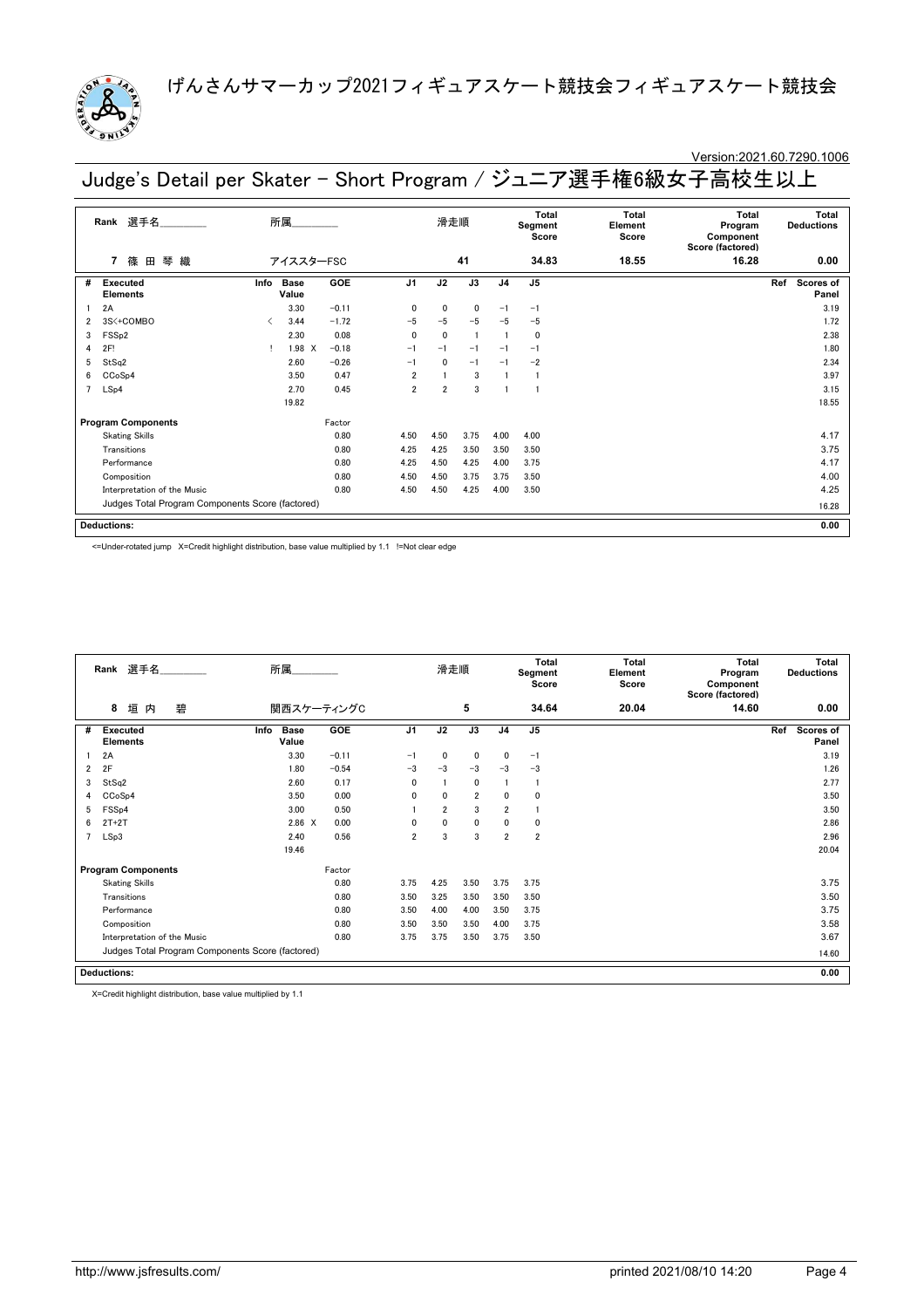

### Version:2021.60.7290.1006

Judge's Detail per Skater - Short Program / ジュニア選手権6級女子高校生以上

|                | 選手名________<br>所属<br>Rank<br>小林瑠奈<br>びわ成スポーツ大学SC<br>9 |      |                      |            |                | 滑走順            |                |                | <b>Total</b><br>Segment<br>Score | <b>Total</b><br>Element<br>Score | Total<br>Program<br>Component<br>Score (factored) | Total<br><b>Deductions</b> |
|----------------|-------------------------------------------------------|------|----------------------|------------|----------------|----------------|----------------|----------------|----------------------------------|----------------------------------|---------------------------------------------------|----------------------------|
|                |                                                       |      |                      |            |                |                | 33             |                | 34.27                            | 18.27                            | 16.00                                             | 0.00                       |
| #              | <b>Executed</b><br><b>Elements</b>                    | Info | <b>Base</b><br>Value | <b>GOE</b> | J <sub>1</sub> | J2             | J3             | J <sub>4</sub> | J5                               |                                  |                                                   | Ref<br>Scores of<br>Panel  |
|                | 2A<<                                                  | <<   | 1.10                 | $-0.51$    | $-4$           | $-5$           | $-4$           | $-5$           | $-5$                             |                                  |                                                   | 0.59                       |
| 2              | $2Lz!+2T$                                             |      | 3.40                 | $-0.21$    | $-1$           | $-2$           | $-1$           | $-1$           | $-1$                             |                                  |                                                   | 3.19                       |
| 3              | FSS <sub>p4</sub>                                     |      | 3.00                 | 0.20       |                | $\mathbf{0}$   | $\mathbf{0}$   | $\overline{2}$ |                                  |                                  |                                                   | 3.20                       |
| 4              | StSq2                                                 |      | 2.60                 | 0.26       |                |                | $\overline{1}$ | $\overline{2}$ | 0                                |                                  |                                                   | 2.86                       |
| 5              | CCoSp4                                                |      | 3.50                 | 0.47       |                | $\mathbf{0}$   | 3              | $\overline{2}$ |                                  |                                  |                                                   | 3.97                       |
| 6              | 2F!                                                   |      | 1.98 X               | $-0.24$    | $-2$           | $-1$           | $-1$           | $-1$           | $-2$                             |                                  |                                                   | 1.74                       |
| $\overline{7}$ | LSp3                                                  |      | 2.40                 | 0.32       |                | $\overline{2}$ | $\overline{2}$ |                |                                  |                                  |                                                   | 2.72                       |
|                |                                                       |      | 17.98                |            |                |                |                |                |                                  |                                  |                                                   | 18.27                      |
|                | <b>Program Components</b>                             |      |                      | Factor     |                |                |                |                |                                  |                                  |                                                   |                            |
|                | <b>Skating Skills</b>                                 |      |                      | 0.80       | 4.25           | 4.25           | 4.00           | 4.00           | 3.75                             |                                  |                                                   | 4.08                       |
|                | Transitions                                           |      |                      | 0.80       | 4.00           | 4.25           | 3.50           | 3.75           | 3.50                             |                                  |                                                   | 3.75                       |
|                | Performance                                           |      |                      | 0.80       | 4.25           | 4.25           | 4.25           | 4.00           | 3.50                             |                                  |                                                   | 4.17                       |
|                | Composition                                           |      |                      | 0.80       | 4.25           | 4.50           | 3.75           | 4.00           | 3.25                             |                                  |                                                   | 4.00                       |
|                | Interpretation of the Music                           |      |                      | 0.80       | 4.50           | 4.50           | 3.75           | 3.75           | 3.75                             |                                  |                                                   | 4.00                       |
|                | Judges Total Program Components Score (factored)      |      |                      |            |                |                |                |                |                                  |                                  |                                                   | 16.00                      |
|                | <b>Deductions:</b>                                    |      |                      |            |                |                |                |                |                                  |                                  |                                                   | 0.00                       |

<<=Downgraded jump X=Credit highlight distribution, base value multiplied by 1.1 !=Not clear edge

|   | Rank 選手名<br>堀<br>10<br>中<br>舞 風                  |      | 所属                   |           |                | 滑走順          |                |                | Total<br>Segment<br>Score | Total<br>Element<br>Score | Total<br>Program<br>Component<br>Score (factored) | <b>Total</b><br><b>Deductions</b> |
|---|--------------------------------------------------|------|----------------------|-----------|----------------|--------------|----------------|----------------|---------------------------|---------------------------|---------------------------------------------------|-----------------------------------|
|   |                                                  |      |                      | 大阪スケート倶楽部 |                |              | 43             |                | 34.13                     | 18.53                     | 16.60                                             | 1.00                              |
| # | <b>Executed</b><br><b>Elements</b>               | Info | <b>Base</b><br>Value | GOE       | J <sub>1</sub> | J2           | J3             | J <sub>4</sub> | J <sub>5</sub>            |                           |                                                   | Ref<br>Scores of<br>Panel         |
|   | 2A<                                              | ≺    | 2.64                 | $-1.32$   | $-5$           | $-5$         | $-5$           | $-5$           | $-5$                      |                           |                                                   | 1.32                              |
| 2 | CC <sub>o</sub> S <sub>p4</sub>                  |      | 3.50                 | 0.35      |                | $\mathbf{0}$ | 3              |                | $\mathbf{1}$              |                           |                                                   | 3.85                              |
| 3 | $2Lo+2T$                                         |      | 3.00                 | 0.00      |                | $\mathbf{0}$ | $\mathbf{0}$   | 0              | $\Omega$                  |                           |                                                   | 3.00                              |
| 4 | StSq2                                            |      | 2.60                 | 0.52      | $\overline{2}$ | 3            | 3              |                |                           |                           |                                                   | 3.12                              |
| 5 | 2F                                               |      | $1.98$ X             | 0.00      | $\Omega$       |              | $\mathbf{0}$   | 0              | $\mathbf 0$               |                           |                                                   | 1.98                              |
| 6 | FSSp4                                            |      | 3.00                 | 0.30      |                |              | 3              |                |                           |                           |                                                   | 3.30                              |
|   | LSp2                                             |      | 1.90                 | 0.06      |                | $-1$         | $\overline{2}$ | 0              | $\mathbf 0$               |                           |                                                   | 1.96                              |
|   |                                                  |      | 18.62                |           |                |              |                |                |                           |                           |                                                   | 18.53                             |
|   | <b>Program Components</b>                        |      |                      | Factor    |                |              |                |                |                           |                           |                                                   |                                   |
|   | <b>Skating Skills</b>                            |      |                      | 0.80      | 4.25           | 4.75         | 4.25           | 4.00           | 4.25                      |                           |                                                   | 4.25                              |
|   | Transitions                                      |      |                      | 0.80      | 4.00           | 4.50         | 4.00           | 3.50           | 4.00                      |                           |                                                   | 4.00                              |
|   | Performance                                      |      |                      | 0.80      | 4.25           | 4.50         | 4.50           | 3.75           | 4.25                      |                           |                                                   | 4.33                              |
|   | Composition                                      |      |                      | 0.80      | 4.00           | 5.00         | 4.00           | 4.00           | 4.00                      |                           |                                                   | 4.00                              |
|   | Interpretation of the Music                      |      |                      | 0.80      | 4.25           | 4.75         | 4.00           | 4.00           | 4.25                      |                           |                                                   | 4.17                              |
|   | Judges Total Program Components Score (factored) |      |                      |           |                |              |                |                |                           |                           |                                                   | 16.60                             |
|   | <b>Deductions:</b>                               |      | 転倒: -1.00 (1)        |           |                |              |                |                |                           |                           |                                                   | $-1.00$                           |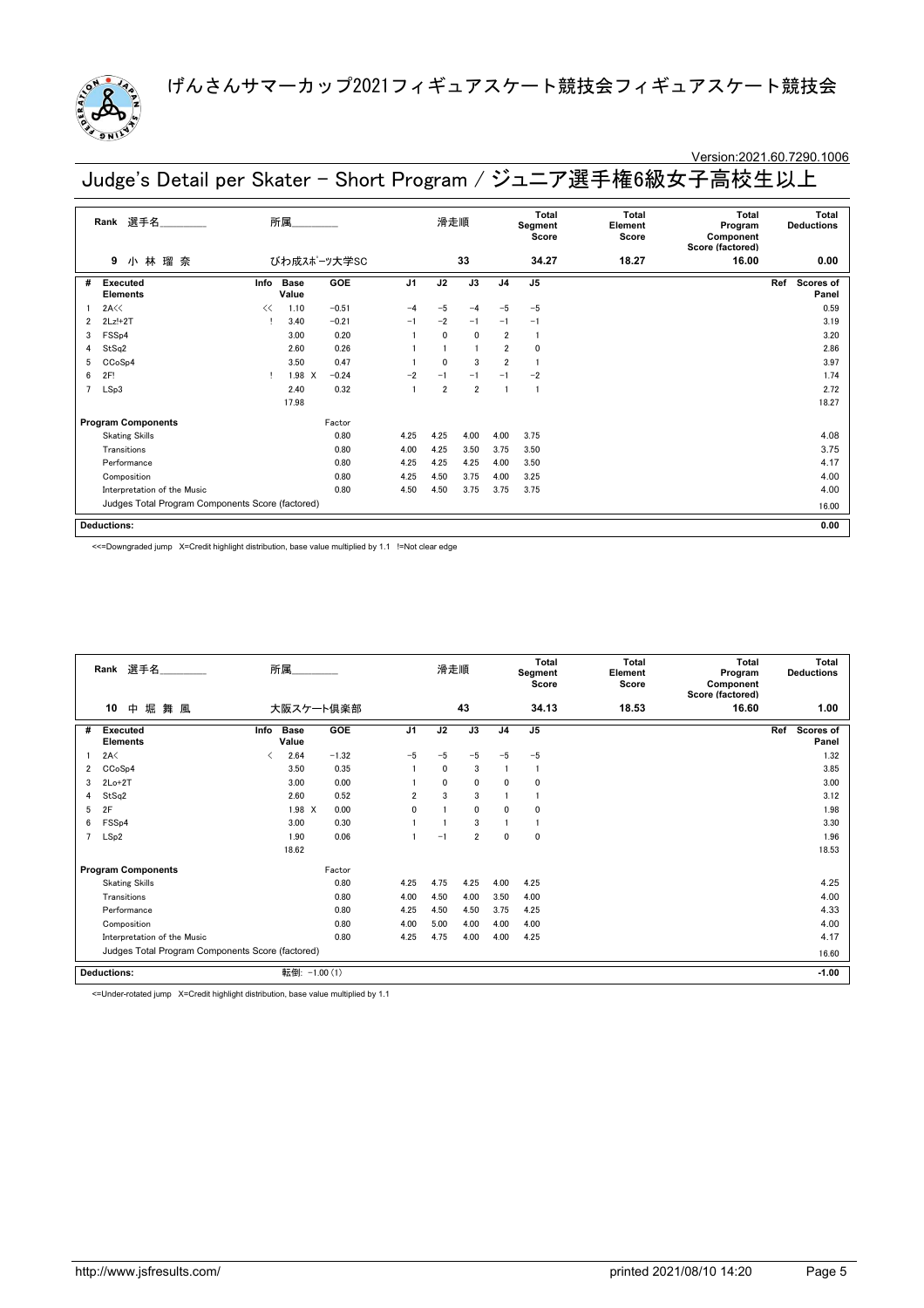

### Version:2021.60.7290.1006

Judge's Detail per Skater - Short Program / ジュニア選手権6級女子高校生以上

|   | 選手名<br>Rank                                      | 所属                    |        |                | 滑走順            |              |                | Total<br>Segment<br>Score | Total<br>Element<br>Score | Total<br>Program<br>Component<br>Score (factored) | Total<br><b>Deductions</b> |
|---|--------------------------------------------------|-----------------------|--------|----------------|----------------|--------------|----------------|---------------------------|---------------------------|---------------------------------------------------|----------------------------|
|   | 秋山彩羽<br>11                                       | 駒場学園高校                |        |                |                | 47           |                | 33.80                     | 18.46                     | 15.34                                             | 0.00                       |
| # | Executed<br><b>Elements</b>                      | Base<br>Info<br>Value | GOE    | J <sub>1</sub> | J2             | J3           | J <sub>4</sub> | J <sub>5</sub>            |                           |                                                   | Ref<br>Scores of<br>Panel  |
|   | 2A                                               | 3.30                  | 0.11   | $\mathbf{0}$   | 0              | 0            |                |                           |                           |                                                   | 3.41                       |
| 2 | LSp1                                             | 1.50                  | 0.20   | $\mathbf{0}$   | $\overline{2}$ | 3            |                |                           |                           |                                                   | 1.70                       |
| 3 | $2Lo+2T$                                         | 3.00                  | 0.00   | $\Omega$       | $-1$           | $\mathbf{0}$ | 0              | $\Omega$                  |                           |                                                   | 3.00                       |
| 4 | FSS <sub>p4</sub>                                | 3.00                  | 0.70   |                | 3              | 3            | $\overline{2}$ | $\overline{2}$            |                           |                                                   | 3.70                       |
| 5 | StSq1                                            | 1.80                  | 0.12   | $\mathbf{0}$   | $\overline{2}$ | f.           | 0              |                           |                           |                                                   | 1.92                       |
| 6 | 2F                                               | $1.98$ X              | 0.00   | 0              | 0              | $\mathbf{0}$ |                | $\mathbf 0$               |                           |                                                   | 1.98                       |
|   | CCoSp2                                           | 2.50                  | 0.25   |                |                | 3            |                |                           |                           |                                                   | 2.75                       |
|   |                                                  | 17.08                 |        |                |                |              |                |                           |                           |                                                   | 18.46                      |
|   | <b>Program Components</b>                        |                       | Factor |                |                |              |                |                           |                           |                                                   |                            |
|   | <b>Skating Skills</b>                            |                       | 0.80   | 3.75           | 4.50           | 3.75         | 3.75           | 4.00                      |                           |                                                   | 3.83                       |
|   | Transitions                                      |                       | 0.80   | 3.50           | 4.25           | 3.75         | 3.50           | 3.75                      |                           |                                                   | 3.67                       |
|   | Performance                                      |                       | 0.80   | 3.50           | 4.50           | 4.25         | 3.75           | 4.00                      |                           |                                                   | 4.00                       |
|   | Composition                                      |                       | 0.80   | 3.50           | 4.75           | 4.00         | 3.50           | 3.75                      |                           |                                                   | 3.75                       |
|   | Interpretation of the Music                      |                       | 0.80   | 3.50           | 4.75           | 4.25         | 3.75           | 3.75                      |                           |                                                   | 3.92                       |
|   | Judges Total Program Components Score (factored) |                       |        |                |                |              |                |                           |                           |                                                   | 15.34                      |
|   | <b>Deductions:</b>                               |                       |        |                |                |              |                |                           |                           |                                                   | 0.00                       |

X=Credit highlight distribution, base value multiplied by 1.1

|   | Rank 選手名                                         | 所属                           |        |                | 滑走順          |                |                | Total<br>Segment<br>Score | <b>Total</b><br>Element<br>Score | Total<br>Program<br>Component<br>Score (factored) | <b>Total</b><br><b>Deductions</b> |
|---|--------------------------------------------------|------------------------------|--------|----------------|--------------|----------------|----------------|---------------------------|----------------------------------|---------------------------------------------------|-----------------------------------|
|   | 12<br>柴 野 ちりさ                                    | 甲南女子大学                       |        |                |              | 28             |                | 33.39                     | 18.27                            | 15.12                                             | 0.00                              |
| # | <b>Executed</b><br><b>Elements</b>               | <b>Base</b><br>Info<br>Value | GOE    | J <sub>1</sub> | J2           | J3             | J <sub>4</sub> | J <sub>5</sub>            |                                  |                                                   | Scores of<br>Ref<br>Panel         |
|   | 2A                                               | 3.30                         | 0.22   |                |              | 0              |                | $\mathbf 0$               |                                  |                                                   | 3.52                              |
| 2 | 2F                                               | 1.80                         | 0.12   |                |              | $\mathbf{0}$   |                | $\mathbf 0$               |                                  |                                                   | 1.92                              |
| 3 | StSq1                                            | 1.80                         | 0.12   | $\Omega$       | $\mathbf{0}$ | $\overline{2}$ |                |                           |                                  |                                                   | 1.92                              |
| 4 | LSp1                                             | 1.50                         | 0.05   | $\mathbf{0}$   |              | $\mathbf{0}$   |                | 0                         |                                  |                                                   | 1.55                              |
| 5 | FSSp3                                            | 2.60                         | 0.26   |                |              |                |                | $\mathbf 0$               |                                  |                                                   | 2.86                              |
| 6 | $2Lo+2T$                                         | 3.30 X                       | 0.00   |                | $\mathbf{0}$ | $\mathbf{0}$   | 0              | $\mathbf 0$               |                                  |                                                   | 3.30                              |
|   | CCoSp3                                           | 3.00                         | 0.20   |                | $\mathbf 0$  |                |                | $\mathbf 0$               |                                  |                                                   | 3.20                              |
|   |                                                  | 17.30                        |        |                |              |                |                |                           |                                  |                                                   | 18.27                             |
|   | <b>Program Components</b>                        |                              | Factor |                |              |                |                |                           |                                  |                                                   |                                   |
|   | <b>Skating Skills</b>                            |                              | 0.80   | 3.75           | 4.00         | 4.00           | 3.75           | 3.75                      |                                  |                                                   | 3.83                              |
|   | Transitions                                      |                              | 0.80   | 3.50           | 4.25         | 3.75           | 4.00           | 3.25                      |                                  |                                                   | 3.75                              |
|   | Performance                                      |                              | 0.80   | 3.75           | 4.00         | 4.25           | 3.75           | 3.50                      |                                  |                                                   | 3.83                              |
|   | Composition                                      |                              | 0.80   | 3.75           | 4.00         | 3.50           | 4.00           | 3.25                      |                                  |                                                   | 3.75                              |
|   | Interpretation of the Music                      |                              | 0.80   | 3.75           | 4.25         | 3.75           | 3.75           | 3.50                      |                                  |                                                   | 3.75                              |
|   | Judges Total Program Components Score (factored) |                              |        |                |              |                |                |                           |                                  |                                                   | 15.12                             |
|   | <b>Deductions:</b>                               |                              |        |                |              |                |                |                           |                                  |                                                   | 0.00                              |

X=Credit highlight distribution, base value multiplied by 1.1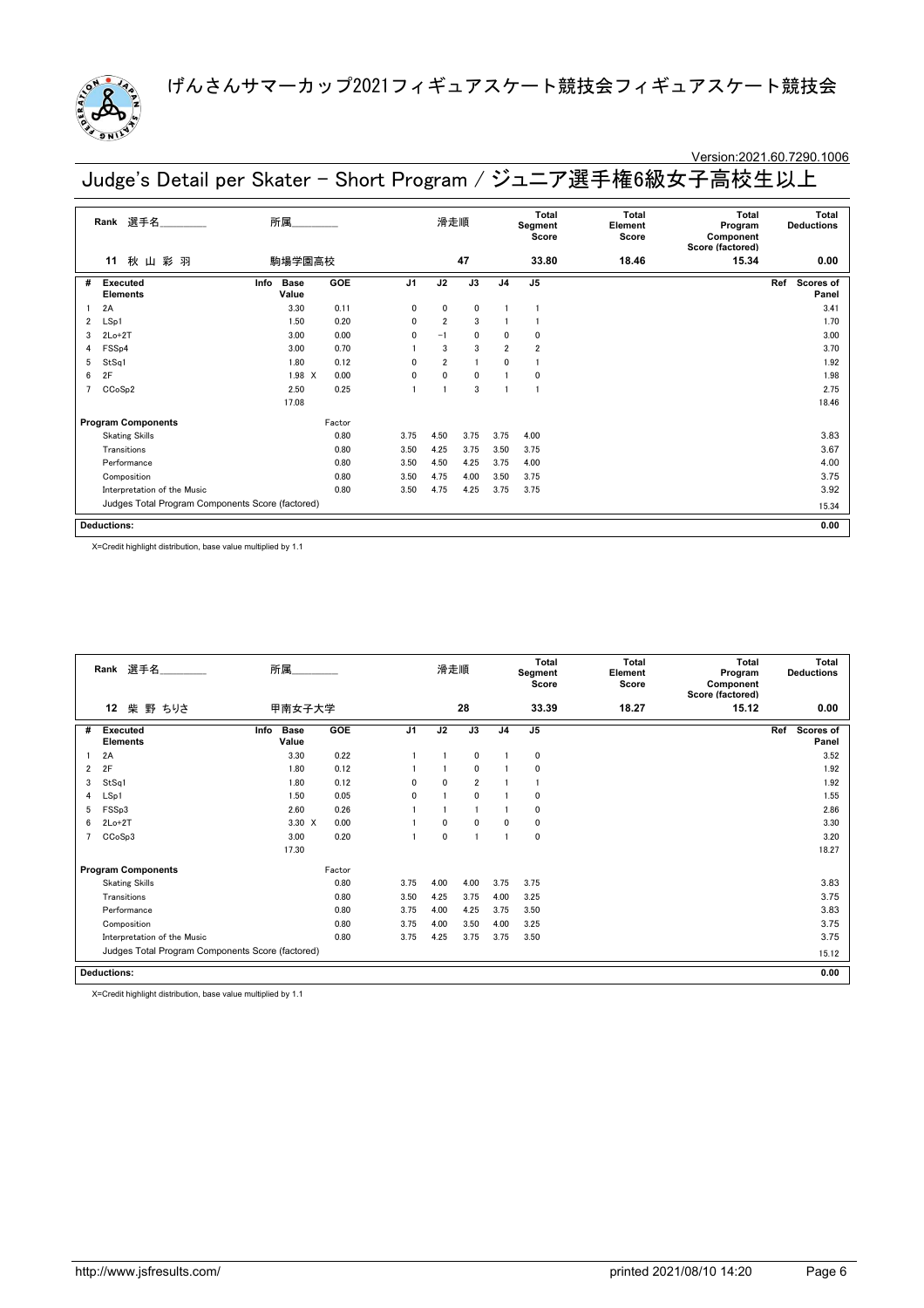

#### Version:2021.60.7290.1006

**13** 妻 鹿 愛 **Rank** 選手名\_\_\_\_\_\_\_\_\_\_\_\_\_\_ 滑走順 **Total Segment Score Total Element Score Total Program Component Score (factored) Total Deductions** 神戸ポートアイランドクラブ **18 32.51 17.63 15.88 1.00 Executed Elements** # Executed Info Base GOE J1 J2 J3 J4 J5 Ref Scores of **Panel Info GOE J1 J2 J3 J4 J5 Ref Program Components** Factor<br>
Skating Skills 0.80 Judges Total Program Components Score (factored) **Deductions:** 所属\_\_\_\_\_\_\_\_\_\_\_\_\_\_ **-1.00 Base Value** 1 3Tq+COMBO q 4.20 -2.10 -5 -5 -5 -5 -5 2.10 2 2A 3.30 0.22 1 1 0 0 1 3.52  $3 \text{ CGoSp3V}$  2.25 0.30 2 1 2 1 1 2.55 2.55 4 2F! ! 1.98 X 0.00 0 1 -2 0 0 1.98 5 LSp3 2.40 0.24 1 2 0 1 1 2.64 6 StSq1 1.80 0.18 1 0 1 1 1 1.98 7 FSSp3 2.60 0.26 2 1 3 0 0 2.86 18.53 17.63 Skating Skills 0.80 4.50 4.50 4.25 4.00 4.00 4.25 Transitions 0.80 4.25 3.50 4.00 3.50 3.50 3.67 Performance 0.80 4.50 4.25 3.75 3.75 3.50 3.92 Composition 0.80 4.50 4.50 4.00 3.50 3.50 4.00 Interpretation of the Music 0.80 4.50 4.25 4.00 3.75 3.75 4.00 3.75 4.00 15.88 転倒:  $-1.00(1)$ 

Judge's Detail per Skater - Short Program / ジュニア選手権6級女子高校生以上

X=Credit highlight distribution, base value multiplied by 1.1 !=Not clear edge q=jump landed on the quarter

|                | Rank 選手名<br>所属<br>14<br>関西学院大学                   |      |                      |            | 滑走順            |                |                | Total<br>Segment<br>Score | <b>Total</b><br>Element<br>Score | <b>Total</b><br>Program<br>Component<br>Score (factored) | Total<br><b>Deductions</b> |                                  |
|----------------|--------------------------------------------------|------|----------------------|------------|----------------|----------------|----------------|---------------------------|----------------------------------|----------------------------------------------------------|----------------------------|----------------------------------|
|                | 大場<br>百花                                         |      |                      |            |                |                | 60             |                           | 32.33                            | 17.19                                                    | 15.14                      | 0.00                             |
| #              | <b>Executed</b><br><b>Elements</b>               | Info | <b>Base</b><br>Value | <b>GOE</b> | J <sub>1</sub> | J2             | J3             | J <sub>4</sub>            | J <sub>5</sub>                   |                                                          |                            | Ref<br><b>Scores of</b><br>Panel |
|                | 2A<<                                             | <<   | 1.10                 | $-0.33$    | $-3$           | $-3$           | $-3$           | $-3$                      | $-4$                             |                                                          |                            | 0.77                             |
| $\overline{2}$ | $2Lo+2T$                                         |      | 3.00                 | 0.06       | $\mathbf 0$    |                | $\mathbf 0$    |                           | 0                                |                                                          |                            | 3.06                             |
| 3              | CCoSp4                                           |      | 3.50                 | 0.47       |                | $\overline{2}$ | 3              |                           |                                  |                                                          |                            | 3.97                             |
| 4              | FSS <sub>p4</sub>                                |      | 3.00                 | 0.00       | 0              | $-1$           | 0              | 0                         | $\Omega$                         |                                                          |                            | 3.00                             |
| 5              | 2F                                               |      | 1.98 X               | 0.00       | $\mathbf 0$    | $\mathbf{0}$   | $\mathbf{0}$   | $\mathbf{0}$              |                                  |                                                          |                            | 1.98                             |
| 6              | StSq2                                            |      | 2.60                 | 0.26       |                |                |                |                           |                                  |                                                          |                            | 2.86                             |
| $\overline{7}$ | LSp1                                             |      | 1.50                 | 0.05       | 0              |                | $\overline{2}$ | $\mathbf 0$               | 0                                |                                                          |                            | 1.55                             |
|                |                                                  |      | 16.68                |            |                |                |                |                           |                                  |                                                          |                            | 17.19                            |
|                | <b>Program Components</b>                        |      |                      | Factor     |                |                |                |                           |                                  |                                                          |                            |                                  |
|                | <b>Skating Skills</b>                            |      |                      | 0.80       | 3.75           | 4.25           | 4.50           | 3.75                      | 3.75                             |                                                          |                            | 3.92                             |
|                | Transitions                                      |      |                      | 0.80       | 3.50           | 4.00           | 3.75           | 3.50                      | 3.25                             |                                                          |                            | 3.58                             |
|                | Performance                                      |      |                      | 0.80       | 3.00           | 4.00           | 4.00           | 3.75                      | 3.25                             |                                                          |                            | 3.67                             |
|                | Composition                                      |      |                      | 0.80       | 3.50           | 4.00           | 4.00           | 3.75                      | 3.25                             |                                                          |                            | 3.75                             |
|                | Interpretation of the Music                      |      |                      | 0.80       | 3.75           | 4.25           | 4.25           | 4.00                      | 3.50                             |                                                          |                            | 4.00                             |
|                | Judges Total Program Components Score (factored) |      |                      |            |                |                |                |                           |                                  |                                                          |                            | 15.14                            |
|                | <b>Deductions:</b>                               |      |                      |            |                |                |                |                           |                                  |                                                          |                            | 0.00                             |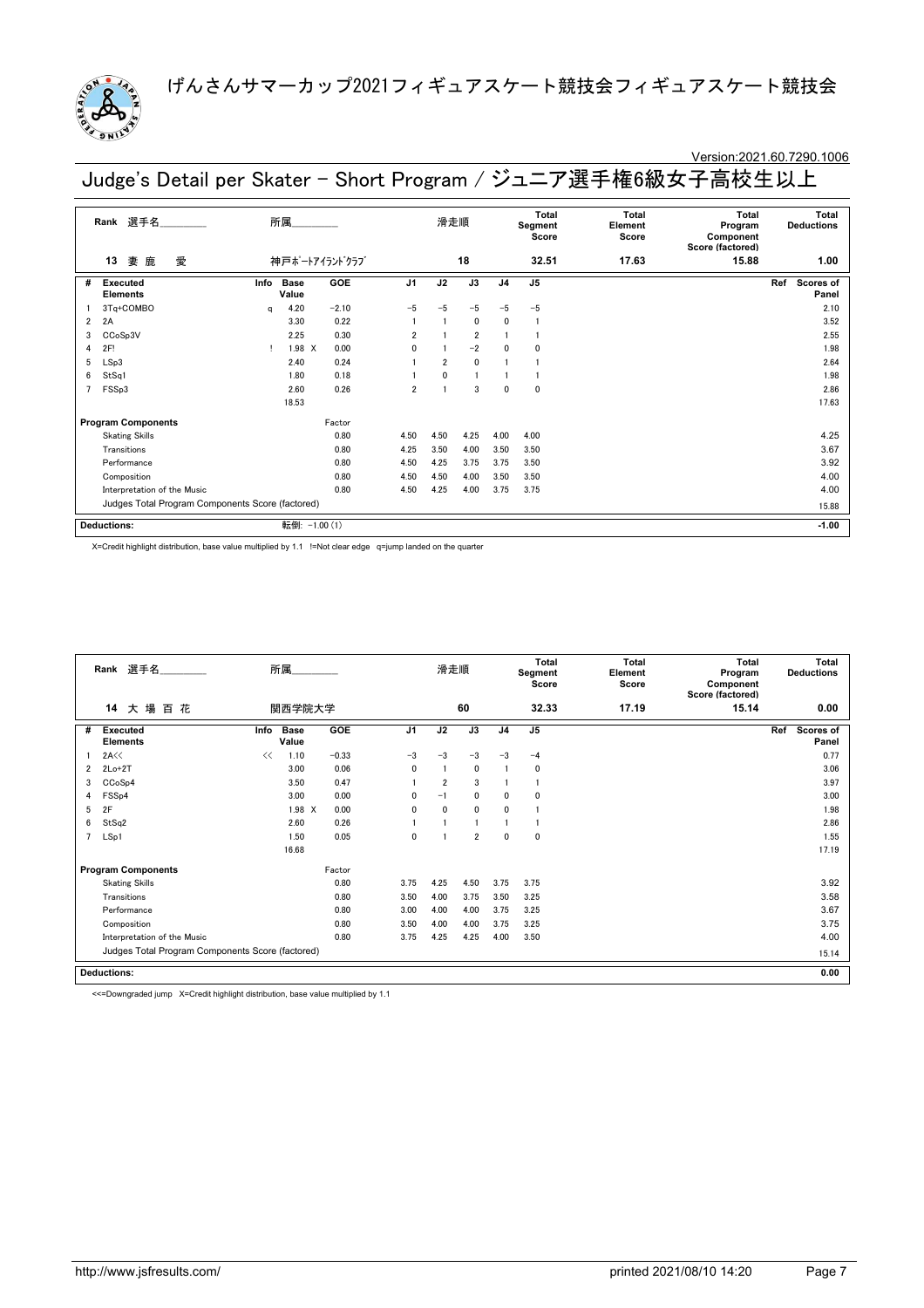

### Version:2021.60.7290.1006

Judge's Detail per Skater - Short Program / ジュニア選手権6級女子高校生以上

|                | 選手名<br>Rank                                      |      | 所属                   |            |                | 滑走順          |                |                | <b>Total</b><br>Segment<br>Score | <b>Total</b><br>Element<br>Score | Total<br>Program<br>Component<br>Score (factored) | Total<br><b>Deductions</b> |
|----------------|--------------------------------------------------|------|----------------------|------------|----------------|--------------|----------------|----------------|----------------------------------|----------------------------------|---------------------------------------------------|----------------------------|
|                | 雅<br>伊<br>15<br>藤                                |      | 静岡西FSC               |            |                |              | 11             |                | 32.28                            | 17.86                            | 14.42                                             | 0.00                       |
| #              | <b>Executed</b><br><b>Elements</b>               | Info | <b>Base</b><br>Value | <b>GOE</b> | J <sub>1</sub> | J2           | J3             | J <sub>4</sub> | J <sub>5</sub>                   |                                  |                                                   | Ref<br>Scores of<br>Panel  |
|                | 2A<<                                             | <<   | 1.10                 | $-0.51$    | $-3$           | $-5$         | $-5$           | $-5$           | $-4$                             |                                  |                                                   | 0.59                       |
| 2              | $2Lz+2T$                                         |      | 3.40                 | 0.00       | 0              | $\mathbf{0}$ | 0              | $\mathbf{0}$   | 0                                |                                  |                                                   | 3.40                       |
| 3              | CCoSp4                                           |      | 3.50                 | 0.23       |                |              | $\overline{2}$ | $\mathbf{0}$   | 0                                |                                  |                                                   | 3.73                       |
| 4              | FSSp4                                            |      | 3.00                 | 0.20       | 0              |              | $\overline{2}$ |                | 0                                |                                  |                                                   | 3.20                       |
| 5              | 2F!                                              | Ţ.   | $1.98 \times$        | $-0.12$    | $-1$           | $\Omega$     | $-1$           | $-1$           | $\mathbf 0$                      |                                  |                                                   | 1.86                       |
| 6              | StSq2                                            |      | 2.60                 | 0.00       | $\mathbf{0}$   | $\mathbf{0}$ | 0              |                | 0                                |                                  |                                                   | 2.60                       |
| $\overline{7}$ | LSp3                                             |      | 2.40                 | 0.08       | 0              |              | -1             | 0              | $\mathbf 0$                      |                                  |                                                   | 2.48                       |
|                |                                                  |      | 17.98                |            |                |              |                |                |                                  |                                  |                                                   | 17.86                      |
|                | <b>Program Components</b>                        |      |                      | Factor     |                |              |                |                |                                  |                                  |                                                   |                            |
|                | <b>Skating Skills</b>                            |      |                      | 0.80       | 4.00           | 3.75         | 3.75           | 3.75           | 3.50                             |                                  |                                                   | 3.75                       |
|                | Transitions                                      |      |                      | 0.80       | 3.75           | 3.50         | 3.75           | 3.25           | 3.00                             |                                  |                                                   | 3.50                       |
|                | Performance                                      |      |                      | 0.80       | 3.75           | 3.50         | 3.50           | 3.25           | 3.25                             |                                  |                                                   | 3.42                       |
|                | Composition                                      |      |                      | 0.80       | 3.75           | 3.75         | 3.50           | 3.75           | 3.25                             |                                  |                                                   | 3.67                       |
|                | Interpretation of the Music                      |      |                      | 0.80       | 3.75           | 4.00         | 3.75           | 3.50           | 3.50                             |                                  |                                                   | 3.67                       |
|                | Judges Total Program Components Score (factored) |      |                      |            |                |              |                |                |                                  |                                  |                                                   | 14.42                      |
|                | <b>Deductions:</b>                               |      |                      |            |                |              |                |                |                                  |                                  |                                                   | 0.00                       |

<<=Downgraded jump X=Credit highlight distribution, base value multiplied by 1.1 !=Not clear edge

|   | Rank 選手名                                         | 所属     |                      |            |                | 滑走順            |      |                         | <b>Total</b><br>Segment<br>Score | <b>Total</b><br>Element<br>Score | <b>Total</b><br>Program<br>Component<br>Score (factored) | <b>Total</b><br><b>Deductions</b> |
|---|--------------------------------------------------|--------|----------------------|------------|----------------|----------------|------|-------------------------|----------------------------------|----------------------------------|----------------------------------------------------------|-----------------------------------|
|   | 16<br>岩本苺紘                                       |        | 東京女子学院               |            |                |                | 21   |                         | 32.04                            | 16.66                            | 15.38                                                    | 0.00                              |
| # | <b>Executed</b><br><b>Elements</b>               | Info   | <b>Base</b><br>Value | <b>GOE</b> | J <sub>1</sub> | J2             | J3   | J <sub>4</sub>          | J <sub>5</sub>                   |                                  |                                                          | Ref<br>Scores of<br>Panel         |
|   | 2A                                               |        | 3.30                 | 0.11       | 0              | $-1$           | 0    |                         | 1                                |                                  |                                                          | 3.41                              |
| 2 | 2F!                                              |        | 1.80                 | 0.00       | 0              | 0              | 0    | 0                       | 0                                |                                  |                                                          | 1.80                              |
| 3 | FSS <sub>p4</sub>                                |        | 3.00                 | 0.60       |                | 3              | 3    | $\overline{2}$          |                                  |                                  |                                                          | 3.60                              |
| 4 | $1Lz*+2T$                                        | $\ast$ | $1.43 \times$        | $-0.65$    | $-5$           | $-5$           | $-5$ | $-5$                    | $-5$                             |                                  |                                                          | 0.78                              |
| 5 | LSp1                                             |        | 1.50                 | 0.05       | 0              | $\overline{2}$ |      | 0                       | 0                                |                                  |                                                          | 1.55                              |
| 6 | StSq2                                            |        | 2.60                 | 0.00       | 0              |                | 0    | 0                       | 0                                |                                  |                                                          | 2.60                              |
|   | CCoSp2                                           |        | 2.50                 | 0.42       | $\overline{2}$ |                | 3    | $\overline{\mathbf{2}}$ | 1                                |                                  |                                                          | 2.92                              |
|   |                                                  |        | 16.13                |            |                |                |      |                         |                                  |                                  |                                                          | 16.66                             |
|   | <b>Program Components</b>                        |        |                      | Factor     |                |                |      |                         |                                  |                                  |                                                          |                                   |
|   | <b>Skating Skills</b>                            |        |                      | 0.80       | 4.00           | 4.50           | 4.50 | 3.75                    | 3.75                             |                                  |                                                          | 4.08                              |
|   | Transitions                                      |        |                      | 0.80       | 3.75           | 4.00           | 4.00 | 3.25                    | 3.25                             |                                  |                                                          | 3.67                              |
|   | Performance                                      |        |                      | 0.80       | 4.00           | 4.25           | 4.25 | 3.25                    | 3.25                             |                                  |                                                          | 3.83                              |
|   | Composition                                      |        |                      | 0.80       | 3.75           | 4.25           | 4.25 | 3.50                    | 3.50                             |                                  |                                                          | 3.83                              |
|   | Interpretation of the Music                      |        |                      | 0.80       | 4.00           | 4.25           | 4.00 | 3.50                    | 3.50                             |                                  |                                                          | 3.83                              |
|   | Judges Total Program Components Score (factored) |        |                      |            |                |                |      |                         |                                  |                                  |                                                          | 15.38                             |
|   | <b>Deductions:</b>                               |        |                      |            |                |                |      |                         |                                  |                                  |                                                          | 0.00                              |

\*=Invalid element X=Credit highlight distribution, base value multiplied by 1.1 !=Not clear edge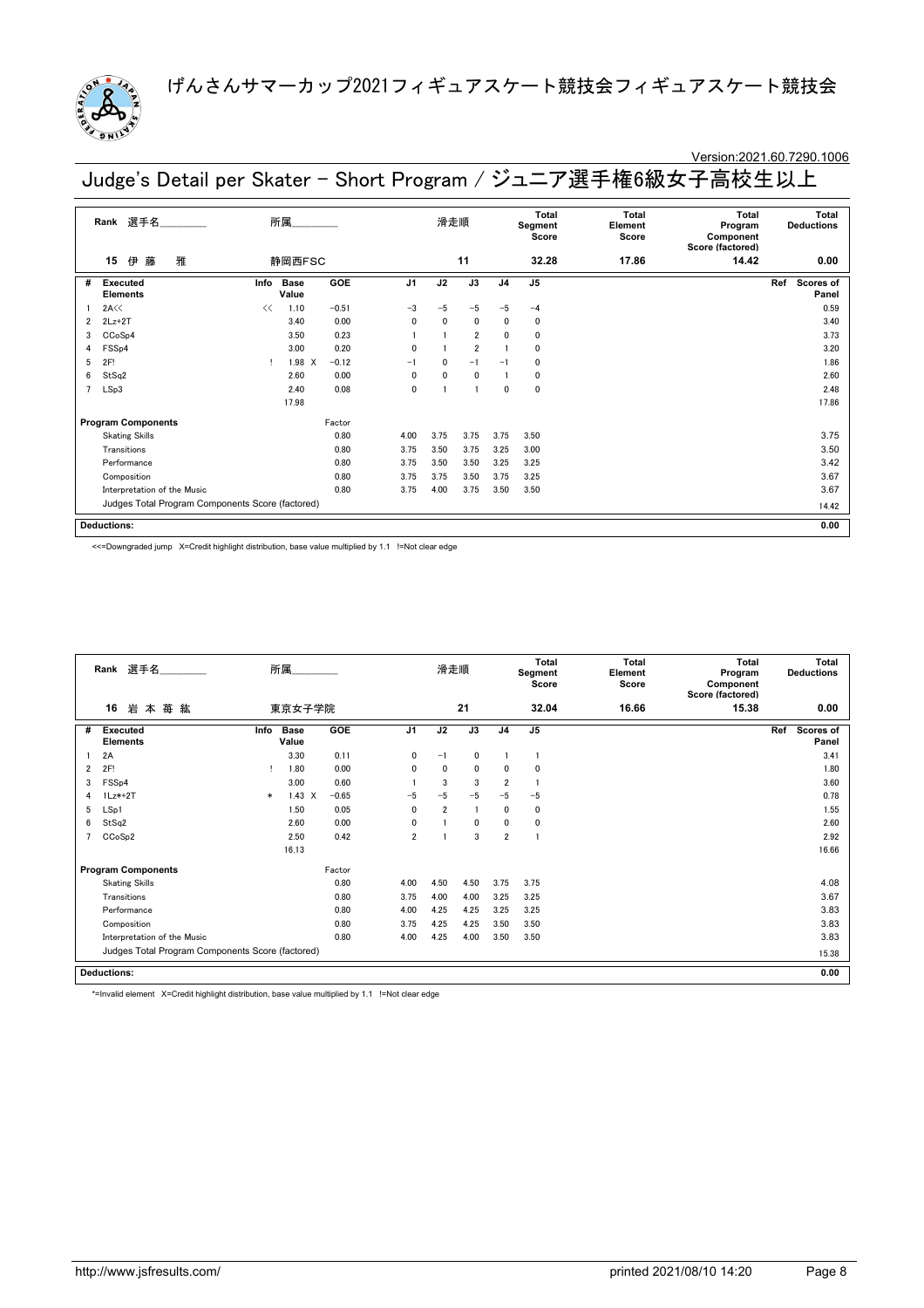

### Version:2021.60.7290.1006

Judge's Detail per Skater - Short Program / ジュニア選手権6級女子高校生以上

|                | Rank 選手名                                         |      | 所属_________          |         |                | 滑走順            |              |                | Total<br>Segment<br>Score | Total<br>Element<br>Score | Total<br>Program<br>Component<br>Score (factored) | Total<br><b>Deductions</b> |
|----------------|--------------------------------------------------|------|----------------------|---------|----------------|----------------|--------------|----------------|---------------------------|---------------------------|---------------------------------------------------|----------------------------|
|                | 葉紫織<br>17<br>千                                   |      | 早稲田大学                |         |                |                | 30           |                | 31.84                     | 15.80                     | 16.04                                             | 0.00                       |
| #              | Executed<br><b>Elements</b>                      | Info | <b>Base</b><br>Value | GOE     | J <sub>1</sub> | J2             | J3           | J <sub>4</sub> | J <sub>5</sub>            |                           |                                                   | Ref<br>Scores of<br>Panel  |
|                | $2Lz+2T$                                         |      | 3.40                 | 0.00    | $\mathbf{0}$   | $-1$           | $\mathbf 0$  | 0              | $\mathbf 0$               |                           |                                                   | 3.40                       |
| $\overline{2}$ | 2A<<                                             | <<   | 1.10                 | $-0.55$ | $-5$           | $-5$           | $-5$         | $-5$           | $-5$                      |                           |                                                   | 0.55                       |
| 3              | FSSp4                                            |      | 3.00                 | 0.30    |                |                | $\mathbf{0}$ |                | $\mathbf{1}$              |                           |                                                   | 3.30                       |
| 4              | StSq1                                            |      | 1.80                 | 0.24    |                | $\overline{2}$ |              |                | $\overline{2}$            |                           |                                                   | 2.04                       |
| 5              | 2F!                                              |      | 1.98 X               | $-0.12$ | $-1$           | $\mathbf{0}$   | $-1$         | $-1$           | $\Omega$                  |                           |                                                   | 1.86                       |
| 6              | LSp3                                             |      | 2.40                 | 0.24    |                |                | 3            |                |                           |                           |                                                   | 2.64                       |
|                | CCoSp2V                                          |      | 1.88                 | 0.13    | $\mathbf{0}$   |                | $\mathbf{0}$ |                |                           |                           |                                                   | 2.01                       |
|                |                                                  |      | 15.56                |         |                |                |              |                |                           |                           |                                                   | 15.80                      |
|                | <b>Program Components</b>                        |      |                      | Factor  |                |                |              |                |                           |                           |                                                   |                            |
|                | <b>Skating Skills</b>                            |      |                      | 0.80    | 4.25           | 4.50           | 3.50         | 4.00           | 4.00                      |                           |                                                   | 4.08                       |
|                | Transitions                                      |      |                      | 0.80    | 4.00           | 4.00           | 3.00         | 3.75           | 3.75                      |                           |                                                   | 3.83                       |
|                | Performance                                      |      |                      | 0.80    | 4.25           | 4.50           | 4.00         | 4.00           | 4.00                      |                           |                                                   | 4.08                       |
|                | Composition                                      |      |                      | 0.80    | 4.00           | 5.00           | 3.75         | 4.00           | 4.00                      |                           |                                                   | 4.00                       |
|                | Interpretation of the Music                      |      |                      | 0.80    | 4.25           | 4.75           | 3.75         | 3.75           | 4.25                      |                           |                                                   | 4.08                       |
|                | Judges Total Program Components Score (factored) |      |                      |         |                |                |              |                |                           |                           |                                                   | 16.04                      |
|                | <b>Deductions:</b>                               |      |                      |         |                |                |              |                |                           |                           |                                                   | 0.00                       |

<<=Downgraded jump X=Credit highlight distribution, base value multiplied by 1.1 !=Not clear edge

|                                                  | Rank 選手名<br>所属              |               |                      |         | 滑走順            |                |             | Total<br>Segment<br>Score | Total<br>Element<br>Score | Total<br>Program<br>Component<br>Score (factored) | Total<br><b>Deductions</b> |                           |
|--------------------------------------------------|-----------------------------|---------------|----------------------|---------|----------------|----------------|-------------|---------------------------|---------------------------|---------------------------------------------------|----------------------------|---------------------------|
|                                                  | 18<br>雲 みやび<br>南            |               | 東大和FSC               |         |                |                | 52          |                           | 31.71                     | 16.45                                             | 16.26                      | 1.00                      |
| #                                                | Executed<br><b>Elements</b> | Info          | <b>Base</b><br>Value | GOE     | J <sub>1</sub> | J2             | J3          | J <sub>4</sub>            | J <sub>5</sub>            |                                                   |                            | Ref<br>Scores of<br>Panel |
|                                                  | 2F                          |               | 1.80                 | 0.18    |                |                |             | $\overline{2}$            | -1                        |                                                   |                            | 1.98                      |
| $\overline{2}$                                   | 2A<                         | ≺             | 2.64                 | $-0.70$ | $-3$           | $-3$           | $-2$        | $-2$                      | $-3$                      |                                                   |                            | 1.94                      |
| 3                                                | FSSp3                       |               | 2.60                 | 0.26    |                |                | $\mathbf 0$ |                           | -1                        |                                                   |                            | 2.86                      |
| 4                                                | 2Lz!+2Lo                    | Ţ.            | 4.18 X               | $-0.21$ | $-1$           | $-1$           | $-1$        | $-1$                      | $-2$                      |                                                   |                            | 3.97                      |
| 5                                                | LSp4                        |               | 2.70                 | 0.27    |                | $\overline{2}$ | $\mathbf 0$ |                           |                           |                                                   |                            | 2.97                      |
| 6                                                | StSqB                       |               | 1.50                 | $-0.65$ | $-5$           | $-4$           | $-5$        | $-4$                      | $-4$                      |                                                   |                            | 0.85                      |
|                                                  | CCoSp2V                     |               | 1.88                 | 0.00    | 0              | $-1$           | $\mathbf 0$ | 0                         | -1                        |                                                   |                            | 1.88                      |
|                                                  |                             |               | 17.30                |         |                |                |             |                           |                           |                                                   |                            | 16.45                     |
|                                                  | <b>Program Components</b>   |               |                      | Factor  |                |                |             |                           |                           |                                                   |                            |                           |
|                                                  | <b>Skating Skills</b>       |               |                      | 0.80    | 3.75           | 4.50           | 4.25        | 4.50                      | 4.25                      |                                                   |                            | 4.33                      |
|                                                  | Transitions                 |               |                      | 0.80    | 3.25           | 4.00           | 3.50        | 3.75                      | 4.00                      |                                                   |                            | 3.75                      |
|                                                  | Performance                 |               |                      | 0.80    | 3.50           | 4.00           | 4.25        | 4.00                      | 4.25                      |                                                   |                            | 4.08                      |
|                                                  | Composition                 |               |                      | 0.80    | 3.50           | 4.50           | 3.75        | 4.25                      | 4.00                      |                                                   |                            | 4.00                      |
|                                                  | Interpretation of the Music |               |                      | 0.80    | 3.50           | 4.25           | 4.00        | 4.25                      | 4.25                      |                                                   |                            | 4.17                      |
| Judges Total Program Components Score (factored) |                             |               |                      |         |                |                |             |                           |                           |                                                   | 16.26                      |                           |
|                                                  | <b>Deductions:</b>          | 転倒: -1.00 (1) |                      |         |                |                |             |                           |                           |                                                   | $-1.00$                    |                           |

<=Under-rotated jump X=Credit highlight distribution, base value multiplied by 1.1 !=Not clear edge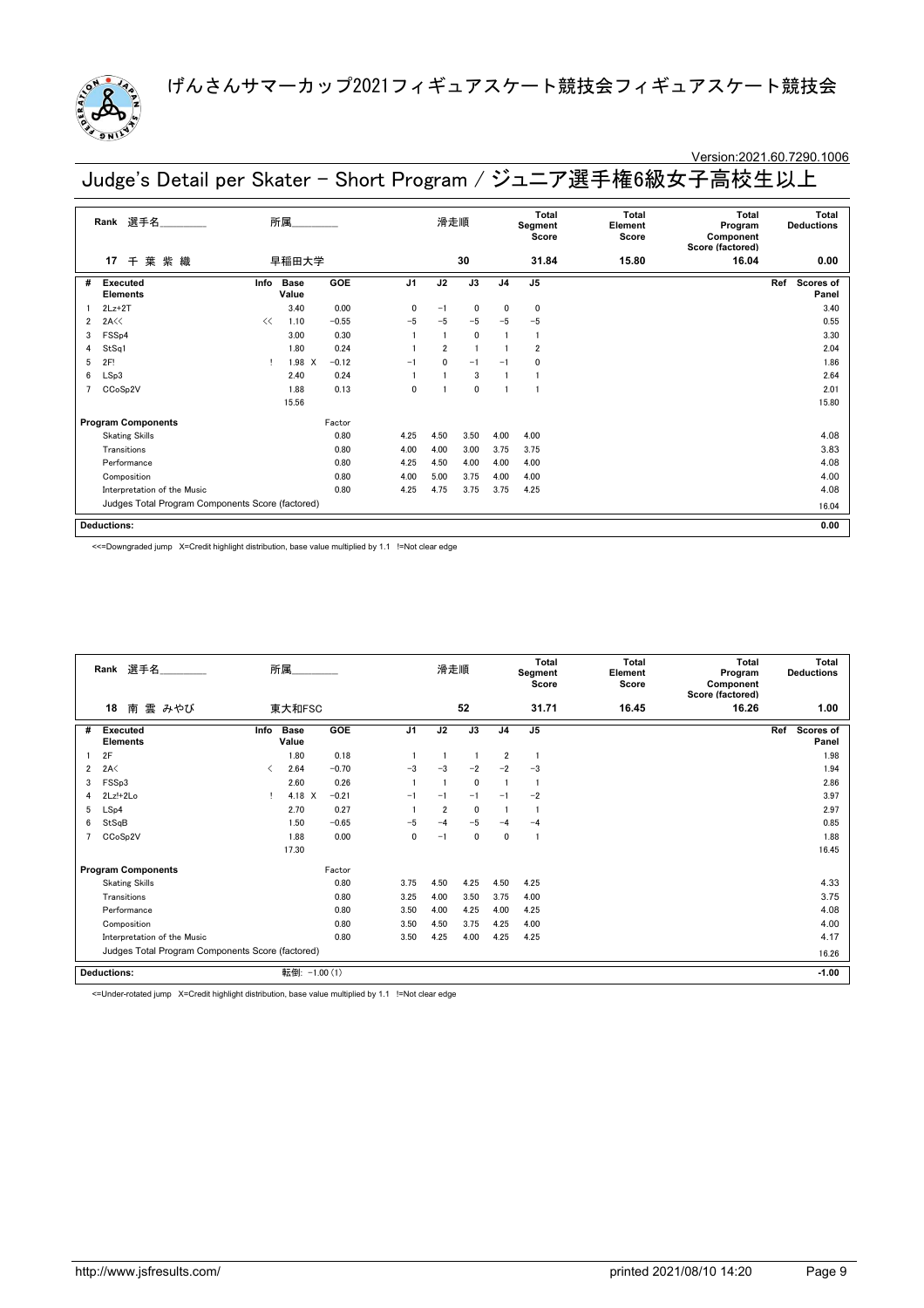

### Version:2021.60.7290.1006

Judge's Detail per Skater - Short Program / ジュニア選手権6級女子高校生以上

|   | 選手名<br>Rank                                      | 所属                           |         |                | 滑走順          |                 |                | Total<br>Segment<br>Score | Total<br>Element<br>Score | Total<br>Program<br>Component<br>Score (factored) | Total<br><b>Deductions</b> |
|---|--------------------------------------------------|------------------------------|---------|----------------|--------------|-----------------|----------------|---------------------------|---------------------------|---------------------------------------------------|----------------------------|
|   | 新井瑛憐<br>19                                       | 芦屋学園                         |         |                |              | 46              |                | 31.45                     | 16.31                     | 15.14                                             | 0.00                       |
| # | Executed<br><b>Elements</b>                      | <b>Base</b><br>Info<br>Value | GOE     | J <sub>1</sub> | J2           | $\overline{J3}$ | J <sub>4</sub> | J <sub>5</sub>            |                           |                                                   | Ref<br>Scores of<br>Panel  |
|   | $3S<+2T$                                         | 2.60<br><<                   | $-0.39$ | $-3$           | $-3$         | $-3$            | $-3$           | $-4$                      |                           |                                                   | 2.21                       |
| 2 | 2A                                               | 3.30                         | 0.00    |                | $\mathbf{0}$ | $\mathbf{0}$    | $\mathbf{0}$   | $\mathbf 0$               |                           |                                                   | 3.30                       |
| 3 | FSSpB                                            | 1.70                         | $-0.85$ | $-5$           | $-5$         | $-5$            | $-4$           | $-5$                      |                           |                                                   | 0.85                       |
| 4 | LSp4                                             | 2.70                         | 0.27    |                |              | $\overline{1}$  |                |                           |                           |                                                   | 2.97                       |
| 5 | StSq1                                            | 1.80                         | 0.00    |                | $\mathbf{0}$ | $-1$            | 0              | $\mathbf 0$               |                           |                                                   | 1.80                       |
| 6 | 2F                                               | $1.98$ X                     | 0.00    | 0              | $\mathbf{0}$ | $\mathbf{0}$    | 0              |                           |                           |                                                   | 1.98                       |
|   | CCoSp3                                           | 3.00                         | 0.20    |                | $\mathbf{0}$ | $\mathbf 0$     |                |                           |                           |                                                   | 3.20                       |
|   |                                                  | 17.08                        |         |                |              |                 |                |                           |                           |                                                   | 16.31                      |
|   | <b>Program Components</b>                        |                              | Factor  |                |              |                 |                |                           |                           |                                                   |                            |
|   | <b>Skating Skills</b>                            |                              | 0.80    | 4.25           | 4.50         | 3.75            | 3.75           | 3.75                      |                           |                                                   | 3.92                       |
|   | Transitions                                      |                              | 0.80    | 4.00           | 4.00         | 3.00            | 3.50           | 3.50                      |                           |                                                   | 3.67                       |
|   | Performance                                      |                              | 0.80    | 4.00           | 4.25         | 3.25            | 3.50           | 3.50                      |                           |                                                   | 3.67                       |
|   | Composition                                      |                              | 0.80    | 4.25           | 4.00         | 3.75            | 3.25           | 3.75                      |                           |                                                   | 3.83                       |
|   | Interpretation of the Music                      |                              | 0.80    | 4.25           | 4.25         | 3.25            | 3.75           | 3.50                      |                           |                                                   | 3.83                       |
|   | Judges Total Program Components Score (factored) |                              |         |                |              |                 |                |                           |                           |                                                   | 15.14                      |
|   | <b>Deductions:</b>                               |                              |         |                |              |                 |                |                           |                           |                                                   | 0.00                       |

<<=Downgraded jump X=Credit highlight distribution, base value multiplied by 1.1

|   | Rank 選手名<br>所属<br>20<br>臨海フィギュアSC                |      |                      |            | 滑走順            |                | <b>Total</b><br>Segment<br>Score | <b>Total</b><br>Element<br>Score | <b>Total</b><br>Program<br>Component<br>Score (factored) | <b>Total</b><br><b>Deductions</b> |       |                                  |
|---|--------------------------------------------------|------|----------------------|------------|----------------|----------------|----------------------------------|----------------------------------|----------------------------------------------------------|-----------------------------------|-------|----------------------------------|
|   | 芦<br>田 ひまわり                                      |      |                      |            |                |                | 24                               |                                  | 31.37                                                    | 17.71                             | 13.66 | 0.00                             |
| # | <b>Executed</b><br><b>Elements</b>               | Info | <b>Base</b><br>Value | <b>GOE</b> | J <sub>1</sub> | J2             | J3                               | J <sub>4</sub>                   | J <sub>5</sub>                                           |                                   |       | Ref<br><b>Scores of</b><br>Panel |
|   | 2A<<                                             | <<   | 1.10                 | $-0.44$    | $-3$           | $-4$           | $-4$                             | $-4$                             | $-4$                                                     |                                   |       | 0.66                             |
| 2 | $2Lo+2Lo$                                        |      | 3.40                 | 0.00       | 0              | 0              | $\mathbf 0$                      | 0                                | $-1$                                                     |                                   |       | 3.40                             |
| 3 | LSp4                                             |      | 2.70                 | 0.54       |                | $\overline{2}$ | 3                                | $\overline{2}$                   | $\overline{2}$                                           |                                   |       | 3.24                             |
| 4 | FSS <sub>p2</sub>                                |      | 2.30                 | $-0.15$    | $-1$           | $-2$           | 0                                | 0                                | $-1$                                                     |                                   |       | 2.15                             |
| 5 | 2F                                               |      | 1.98 X               | 0.00       | $\mathbf{0}$   | $-1$           | $\mathbf 0$                      | $\mathbf{0}$                     | 0                                                        |                                   |       | 1.98                             |
| 6 | StSq2                                            |      | 2.60                 | $-0.17$    | $-1$           | 0              | $-1$                             | 0                                | $-1$                                                     |                                   |       | 2.43                             |
|   | CCoSp4                                           |      | 3.50                 | 0.35       |                | $\mathbf 0$    | 3                                | $\overline{2}$                   | 0                                                        |                                   |       | 3.85                             |
|   |                                                  |      | 17.58                |            |                |                |                                  |                                  |                                                          |                                   |       | 17.71                            |
|   | <b>Program Components</b>                        |      |                      | Factor     |                |                |                                  |                                  |                                                          |                                   |       |                                  |
|   | <b>Skating Skills</b>                            |      |                      | 0.80       | 3.75           | 4.00           | 3.50                             | 3.75                             | 3.25                                                     |                                   |       | 3.67                             |
|   | Transitions                                      |      |                      | 0.80       | 3.50           | 3.50           | 3.00                             | 3.50                             | 3.00                                                     |                                   |       | 3.33                             |
|   | Performance                                      |      |                      | 0.80       | 3.50           | 3.50           | 3.50                             | 3.25                             | 3.00                                                     |                                   |       | 3.42                             |
|   | Composition                                      |      |                      | 0.80       | 3.50           | 3.50           | 3.25                             | 3.25                             | 3.25                                                     |                                   |       | 3.33                             |
|   | Interpretation of the Music                      |      |                      | 0.80       | 3.50           | 3.50           | 3.00                             | 3.50                             | 3.00                                                     |                                   |       | 3.33                             |
|   | Judges Total Program Components Score (factored) |      |                      |            |                |                |                                  |                                  |                                                          |                                   |       | 13.66                            |
|   | <b>Deductions:</b>                               |      |                      |            |                |                |                                  |                                  |                                                          |                                   |       | 0.00                             |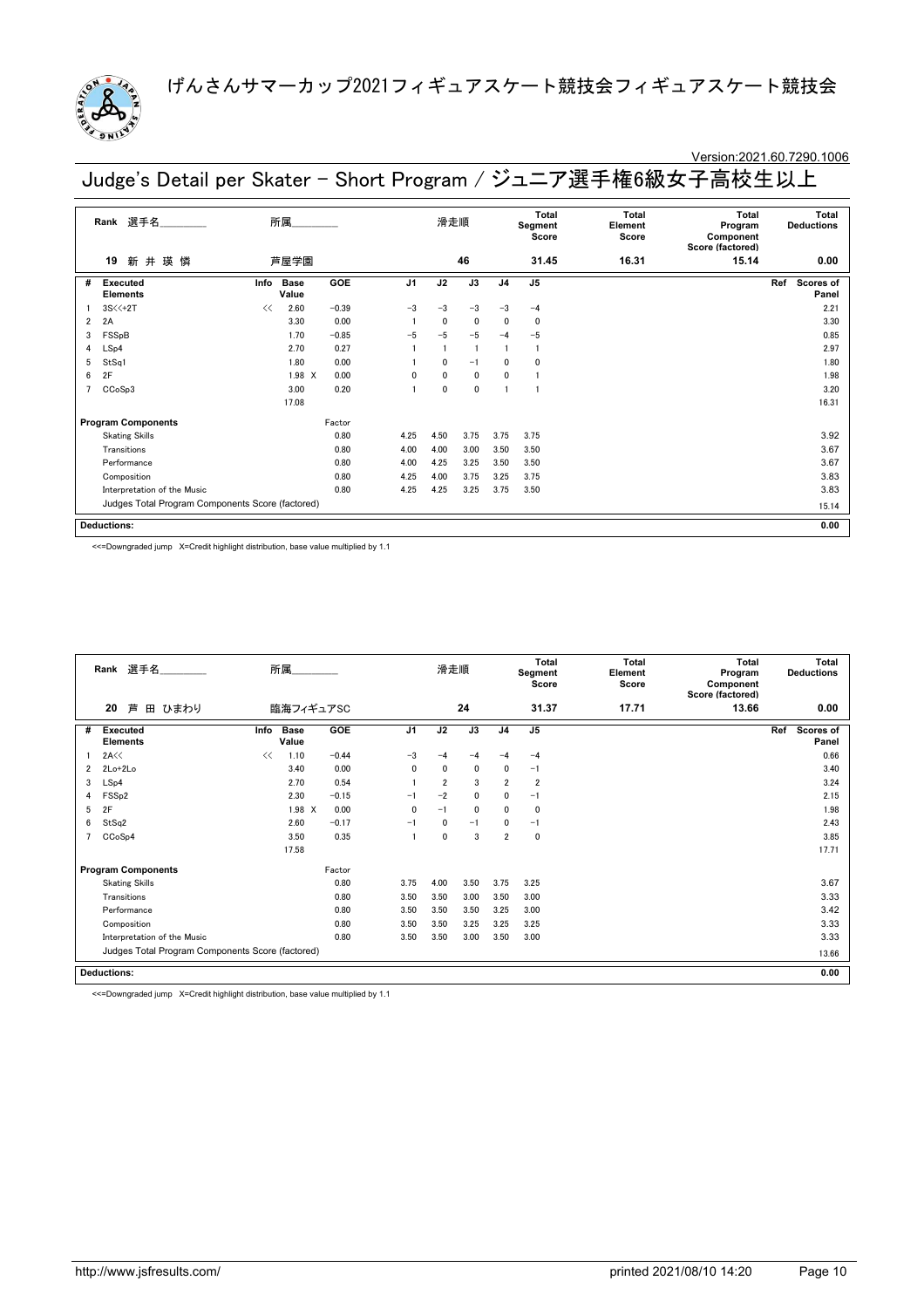

# Version:2021.60.7290.1006

|  |  | Judge's Detail per Skater - Short Program / ジュニア選手権6級女子高校生以上 |
|--|--|--------------------------------------------------------------|
|--|--|--------------------------------------------------------------|

|                             | 選手名<br>Rank                                      | 所属<br>新渡戸文化中高SC |               |            | 滑走順            |      |             | <b>Total</b><br>Segment<br>Score | <b>Total</b><br>Element<br>Score | <b>Total</b><br>Program<br>Component<br>Score (factored) | <b>Total</b><br><b>Deductions</b> |                           |  |
|-----------------------------|--------------------------------------------------|-----------------|---------------|------------|----------------|------|-------------|----------------------------------|----------------------------------|----------------------------------------------------------|-----------------------------------|---------------------------|--|
|                             | 井<br>日利<br>21<br>日                               |                 |               |            |                |      | 27          |                                  | 31.06                            | 16.88                                                    | 15.18                             | 1.00                      |  |
| #                           | <b>Executed</b><br><b>Elements</b>               | Info            | Base<br>Value | <b>GOE</b> | J <sub>1</sub> | J2   | J3          | J <sub>4</sub>                   | J <sub>5</sub>                   |                                                          |                                   | Ref<br>Scores of<br>Panel |  |
|                             | $3Tq+2T$                                         | q               | 5.50          | $-0.84$    | $-2$           | $-2$ | $-2$        | $-2$                             | $-2$                             |                                                          |                                   | 4.66                      |  |
| $\overline{2}$              | 2F!                                              |                 | 1.80          | $-0.90$    | $-5$           | $-5$ | $-5$        | $-5$                             | $-5$                             |                                                          |                                   | 0.90                      |  |
| 3                           | LSp3                                             |                 | 2.40          | 0.00       | 0              | 0    | $\mathbf 0$ | 0                                | 0                                |                                                          |                                   | 2.40                      |  |
| 4                           | 2Aq                                              | a               | $3.63 \times$ | $-1.54$    | $-4$           | $-5$ | $-4$        | $-5$                             | $-5$                             |                                                          |                                   | 2.09                      |  |
| 5                           | FSSp3                                            |                 | 2.60          | 0.26       |                |      | $\mathbf 0$ |                                  | $\mathbf{1}$                     |                                                          |                                   | 2.86                      |  |
| 6                           | StSq2                                            |                 | 2.60          | 0.00       | $\mathbf{0}$   | $-1$ | 0           | 0                                | 0                                |                                                          |                                   | 2.60                      |  |
|                             | CCoSpBV                                          |                 | 1.28          | 0.09       |                | $-1$ | 3           | 0                                | 1                                |                                                          |                                   | 1.37                      |  |
|                             |                                                  |                 | 19.81         |            |                |      |             |                                  |                                  |                                                          |                                   | 16.88                     |  |
|                             | <b>Program Components</b>                        |                 |               | Factor     |                |      |             |                                  |                                  |                                                          |                                   |                           |  |
|                             | <b>Skating Skills</b>                            |                 |               | 0.80       | 4.25           | 4.25 | 4.00        | 4.00                             | 3.75                             |                                                          |                                   | 4.08                      |  |
|                             | Transitions                                      |                 |               | 0.80       | 4.00           | 3.50 | 3.75        | 4.00                             | 3.25                             |                                                          |                                   | 3.75                      |  |
|                             | Performance                                      |                 |               | 0.80       | 3.75           | 3.75 | 4.00        | 3.75                             | 3.50                             |                                                          |                                   | 3.75                      |  |
|                             | Composition                                      |                 |               | 0.80       | 4.00           | 3.25 | 3.50        | 3.75                             | 3.50                             |                                                          |                                   | 3.58                      |  |
| Interpretation of the Music |                                                  |                 |               | 0.80       | 4.00           | 3.50 | 4.00        | 4.25                             | 3.25                             |                                                          |                                   | 3.83                      |  |
|                             | Judges Total Program Components Score (factored) |                 |               |            |                |      |             |                                  |                                  |                                                          | 15.18                             |                           |  |
|                             | <b>Deductions:</b>                               |                 | 転倒:           | $-1.00(1)$ |                |      |             |                                  |                                  |                                                          |                                   | $-1.00$                   |  |

X=Credit highlight distribution, base value multiplied by 1.1 !=Not clear edge q=jump landed on the quarter

|   | 所属<br>選手名<br>Rank<br>臨海フィギュアSC                   |      |                      |         | 滑走順            |              |             | Total<br>Segment<br>Score | Total<br>Element<br>Score | <b>Total</b><br>Program<br>Component<br>Score (factored) | <b>Total</b><br><b>Deductions</b> |                                  |
|---|--------------------------------------------------|------|----------------------|---------|----------------|--------------|-------------|---------------------------|---------------------------|----------------------------------------------------------|-----------------------------------|----------------------------------|
|   | 22<br>石<br>安衣菜<br>中                              |      |                      |         |                |              | 55          |                           | 30.94                     | 17.00                                                    | 13.94                             | 0.00                             |
| # | <b>Executed</b><br><b>Elements</b>               | Info | <b>Base</b><br>Value | GOE     | J <sub>1</sub> | J2           | J3          | J <sub>4</sub>            | J <sub>5</sub>            |                                                          |                                   | Ref<br><b>Scores of</b><br>Panel |
|   | 2A<<                                             | <<   | 1.10                 | $-0.37$ | $-4$           | $-4$         | $-3$        | $-3$                      | $-3$                      |                                                          |                                   | 0.73                             |
| 2 | $2Lo+2Lo<$                                       | ≺    | 3.06                 | $-0.51$ | $-3$           | $-3$         | $-3$        | $-3$                      | $-3$                      |                                                          |                                   | 2.55                             |
| 3 | FSS <sub>p4</sub>                                |      | 3.00                 | 0.20    |                | $-1$         | $\mathbf 0$ |                           | -1                        |                                                          |                                   | 3.20                             |
| 4 | StSq2                                            |      | 2.60                 | 0.00    | 0              | $\mathbf{0}$ | $\mathbf 0$ | 0                         | 0                         |                                                          |                                   | 2.60                             |
| 5 | 2F                                               |      | 1.98 X               | 0.00    | 0              | $\mathbf 0$  | $\mathbf 0$ | 0                         | 0                         |                                                          |                                   | 1.98                             |
| 6 | LSp3                                             |      | 2.40                 | $-0.08$ | $\mathbf{0}$   | $-3$         | $\mathbf 0$ | 0                         | $-1$                      |                                                          |                                   | 2.32                             |
|   | CCoSp4                                           |      | 3.50                 | 0.12    |                | 0            | 0           |                           | $-1$                      |                                                          |                                   | 3.62                             |
|   |                                                  |      | 17.64                |         |                |              |             |                           |                           |                                                          |                                   | 17.00                            |
|   | <b>Program Components</b>                        |      |                      | Factor  |                |              |             |                           |                           |                                                          |                                   |                                  |
|   | <b>Skating Skills</b>                            |      |                      | 0.80    | 3.75           | 3.75         | 3.50        | 3.50                      | 3.25                      |                                                          |                                   | 3.58                             |
|   | Transitions                                      |      |                      | 0.80    | 3.50           | 3.50         | 3.00        | 3.25                      | 3.00                      |                                                          |                                   | 3.25                             |
|   | Performance                                      |      |                      | 0.80    | 3.50           | 3.50         | 3.75        | 3.50                      | 3.25                      |                                                          |                                   | 3.50                             |
|   | Composition                                      |      |                      | 0.80    | 3.50           | 3.50         | 3.25        | 3.50                      | 3.25                      |                                                          |                                   | 3.42                             |
|   | Interpretation of the Music                      |      |                      | 0.80    | 3.75           | 3.75         | 3.50        | 3.75                      | 3.00                      |                                                          |                                   | 3.67                             |
|   | Judges Total Program Components Score (factored) |      |                      |         |                |              |             |                           |                           |                                                          |                                   | 13.94                            |
|   | <b>Deductions:</b>                               |      |                      |         |                |              |             |                           |                           |                                                          |                                   | 0.00                             |

<=Under-rotated jump <<=Downgraded jump X=Credit highlight distribution, base value multiplied by 1.1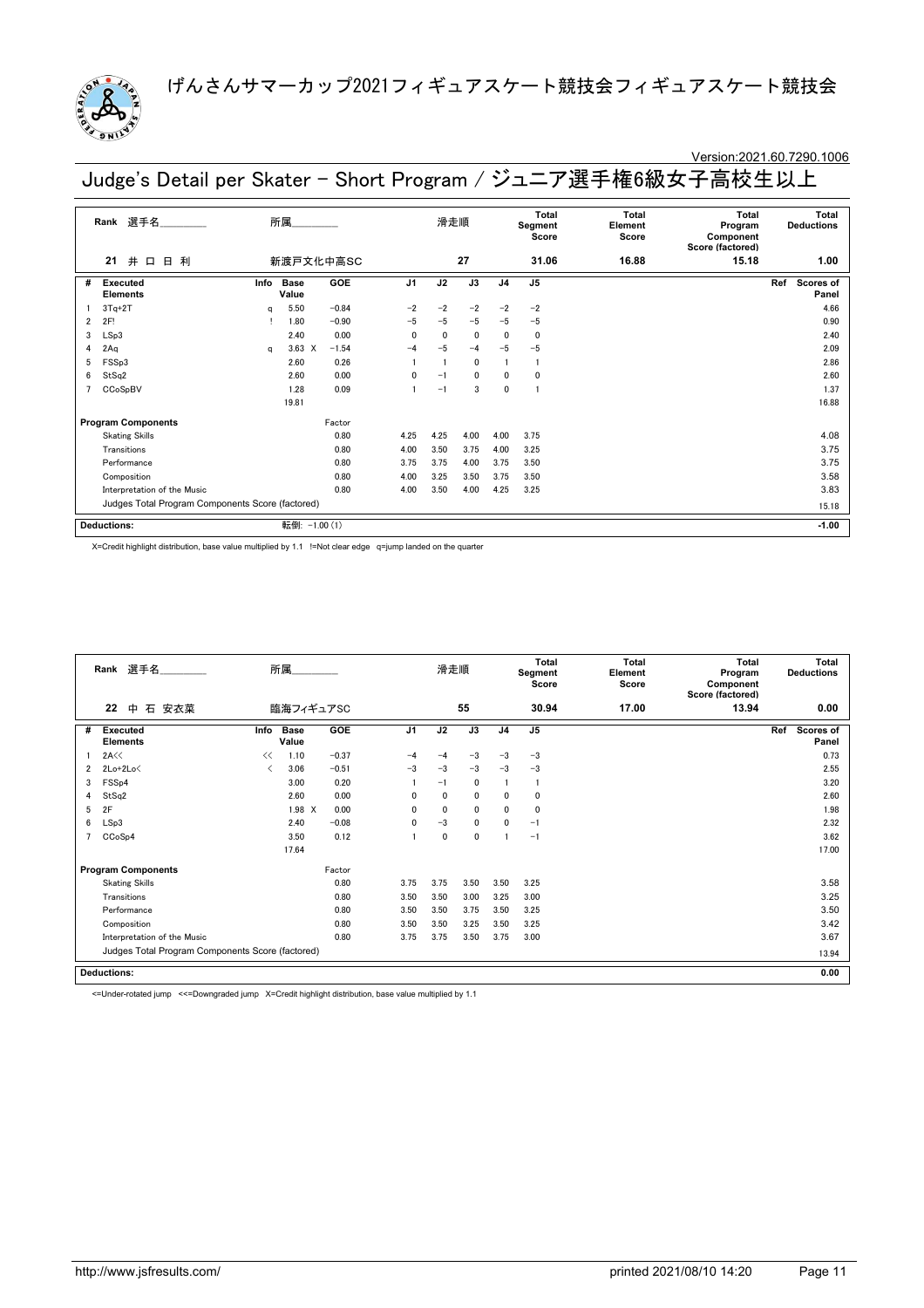

# Version:2021.60.7290.1006

Judge's Detail per Skater - Short Program / ジュニア選手権6級女子高校生以上

|                                                  | 選手名<br>Rank                        |        | 所属                   |            |                | 滑走順            |                |                | Total<br>Segment<br>Score | Total<br>Element<br>Score | Total<br>Program<br>Component<br>Score (factored) |       | Total<br><b>Deductions</b> |
|--------------------------------------------------|------------------------------------|--------|----------------------|------------|----------------|----------------|----------------|----------------|---------------------------|---------------------------|---------------------------------------------------|-------|----------------------------|
|                                                  | 野<br>悠乃<br>田<br>23                 |        |                      | グランプリ東海クラブ |                |                | 57             |                | 30.79                     | 15.51                     | 16.28                                             |       | 1.00                       |
| #                                                | <b>Executed</b><br><b>Elements</b> | Info   | <b>Base</b><br>Value | <b>GOE</b> | J <sub>1</sub> | J2             | J3             | J <sub>4</sub> | J <sub>5</sub>            |                           |                                                   | Ref   | Scores of<br>Panel         |
|                                                  | 3S<<+COMBO+2T*                     | $\ast$ | 1.30                 | $-0.65$    | $-5$           | $-5$           | $-5$           | $-5$           | $-5$                      |                           |                                                   |       | 0.65                       |
| $\overline{2}$                                   | 2Aq                                | a      | 3.30                 | $-1.65$    | $-5$           | $-5$           | $-5$           | $-5$           | $-5$                      |                           |                                                   |       | 1.65                       |
| 3                                                | 2F                                 |        | 1.80                 | 0.30       | $\mathbf{0}$   | $\overline{2}$ | $\overline{1}$ | $\overline{2}$ | $\overline{2}$            |                           |                                                   |       | 2.10                       |
| 4                                                | FSSp4                              |        | 3.00                 | 0.10       | 0              |                | $\overline{2}$ | 0              | 0                         |                           |                                                   |       | 3.10                       |
| 5                                                | CCoSp3                             |        | 3.00                 | 0.50       |                | $\overline{2}$ | 3              |                | $\overline{2}$            |                           |                                                   |       | 3.50                       |
| 6                                                | StSq2                              |        | 2.60                 | 0.26       |                |                | 0              |                |                           |                           |                                                   |       | 2.86                       |
| 7                                                | LSp1                               |        | 1.50                 | 0.15       |                |                | 0              |                |                           |                           |                                                   |       | 1.65                       |
|                                                  |                                    |        | 16.50                |            |                |                |                |                |                           |                           |                                                   |       | 15.51                      |
|                                                  | <b>Program Components</b>          |        |                      | Factor     |                |                |                |                |                           |                           |                                                   |       |                            |
|                                                  | <b>Skating Skills</b>              |        |                      | 0.80       | 4.25           | 4.25           | 4.25           | 4.00           | 4.25                      |                           |                                                   |       | 4.25                       |
|                                                  | Transitions                        |        |                      | 0.80       | 4.00           | 4.00           | 3.75           | 3.50           | 4.00                      |                           |                                                   |       | 3.92                       |
|                                                  | Performance                        |        |                      | 0.80       | 4.00           | 4.25           | 4.00           | 3.75           | 4.00                      |                           |                                                   |       | 4.00                       |
|                                                  | Composition                        |        |                      | 0.80       | 4.00           | 4.50           | 3.75           | 4.00           | 4.00                      |                           |                                                   |       | 4.00                       |
|                                                  | Interpretation of the Music        |        |                      | 0.80       | 4.25           | 4.25           | 4.00           | 4.00           | 4.25                      |                           |                                                   |       | 4.17                       |
| Judges Total Program Components Score (factored) |                                    |        |                      |            |                |                |                |                |                           |                           |                                                   | 16.28 |                            |
|                                                  | <b>Deductions:</b>                 |        | 転倒:                  | $-1.00(1)$ |                |                |                |                |                           |                           |                                                   |       | $-1.00$                    |

\*=Invalid element q=jump landed on the quarter

|                | Rank 選手名                                         | 所属                   |            | 滑走順            |             |              |                | <b>Total</b><br>Segment<br>Score | <b>Total</b><br>Element<br>Score | <b>Total</b><br>Program<br>Component<br>Score (factored) | <b>Total</b><br><b>Deductions</b> |
|----------------|--------------------------------------------------|----------------------|------------|----------------|-------------|--------------|----------------|----------------------------------|----------------------------------|----------------------------------------------------------|-----------------------------------|
|                | 24<br>山本まり                                       | 岡山SC                 |            |                |             | 53           |                | 30.77                            | 16.43                            | 15.34                                                    | 1.00                              |
| #              | Info<br><b>Executed</b><br><b>Elements</b>       | <b>Base</b><br>Value | <b>GOE</b> | J <sub>1</sub> | J2          | J3           | J <sub>4</sub> | J <sub>5</sub>                   |                                  |                                                          | Ref<br>Scores of<br>Panel         |
|                | 2A<<<br><<                                       | 1.10                 | $-0.55$    | $-5$           | $-5$        | $-5$         | $-5$           | $-5$                             |                                  |                                                          | 0.55                              |
| $\overline{2}$ | $2Lz+2T$                                         | 3.40                 | $-0.49$    | $-3$           | $-2$        | $-2$         | $-2$           | $-3$                             |                                  |                                                          | 2.91                              |
| 3              | FSS <sub>p1</sub>                                | 2.00                 | $-0.07$    | $-1$           | $-1$        | $\mathbf{0}$ | $\mathbf{0}$   | 0                                |                                  |                                                          | 1.93                              |
| 4              | CCoSp4                                           | 3.50                 | 0.00       |                | $-1$        | $\mathbf{0}$ | $\mathbf{0}$   | 0                                |                                  |                                                          | 3.50                              |
| 5              | 2F!                                              | 1.98 X               | $-0.18$    | $-2$           | $-1$        | $-1$         | $-1$           | 0                                |                                  |                                                          | 1.80                              |
| 6              | StSq2                                            | 2.60                 | 0.17       |                | 0           | $\mathbf{0}$ |                |                                  |                                  |                                                          | 2.77                              |
| 7              | LSp4                                             | 2.70                 | 0.27       |                | $\mathbf 0$ |              |                |                                  |                                  |                                                          | 2.97                              |
|                |                                                  | 17.28                |            |                |             |              |                |                                  |                                  |                                                          | 16.43                             |
|                | <b>Program Components</b>                        |                      | Factor     |                |             |              |                |                                  |                                  |                                                          |                                   |
|                | <b>Skating Skills</b>                            |                      | 0.80       | 3.75           | 4.25        | 3.75         | 4.00           | 4.00                             |                                  |                                                          | 3.92                              |
|                | Transitions                                      |                      | 0.80       | 3.50           | 3.75        | 3.50         | 3.75           | 3.75                             |                                  |                                                          | 3.67                              |
|                | Performance                                      |                      | 0.80       | 3.50           | 3.75        | 4.25         | 3.75           | 4.00                             |                                  |                                                          | 3.83                              |
|                | Composition                                      |                      | 0.80       | 3.75           | 3.75        | 4.00         | 4.00           | 3.50                             |                                  |                                                          | 3.83                              |
|                | Interpretation of the Music                      |                      | 0.80       | 3.75           | 4.00        | 4.25         | 4.00           | 3.75                             |                                  |                                                          | 3.92                              |
|                | Judges Total Program Components Score (factored) |                      |            |                |             |              |                |                                  |                                  | 15.34                                                    |                                   |
|                | <b>Deductions:</b>                               | 転倒: -1.00 (1)        |            |                |             |              |                |                                  |                                  |                                                          | $-1.00$                           |

<<=Downgraded jump X=Credit highlight distribution, base value multiplied by 1.1 !=Not clear edge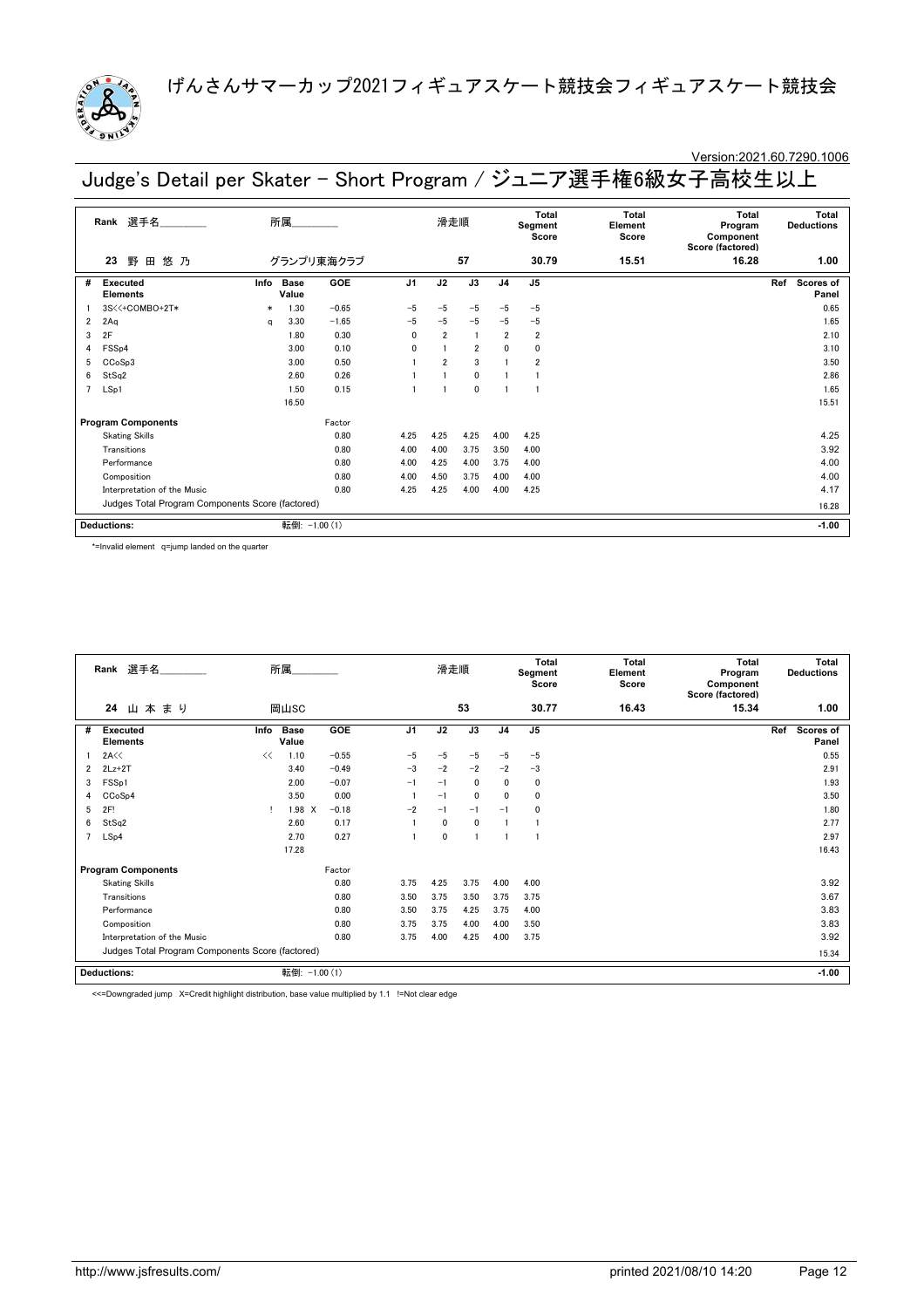

### Version:2021.60.7290.1006

Judge's Detail per Skater - Short Program / ジュニア選手権6級女子高校生以上

|   | 選手名______<br>所属<br>Rank<br>窪<br>田真衣<br>エヌエフエスクラブ<br>25 |        |                      |         | 滑走順            |                |              | Total<br>Segment<br>Score | Total<br>Element<br>Score | Total<br>Program<br>Component<br>Score (factored) | Total<br><b>Deductions</b> |                           |
|---|--------------------------------------------------------|--------|----------------------|---------|----------------|----------------|--------------|---------------------------|---------------------------|---------------------------------------------------|----------------------------|---------------------------|
|   |                                                        |        |                      |         |                |                | 8            |                           | 30.35                     | 15.23                                             | 15.12                      | 0.00                      |
| # | Executed<br><b>Elements</b>                            | Info   | <b>Base</b><br>Value | GOE     | J <sub>1</sub> | J2             | J3           | J <sub>4</sub>            | J <sub>5</sub>            |                                                   |                            | Ref<br>Scores of<br>Panel |
|   | $1F*$                                                  | $\ast$ | 0.00                 | 0.00    |                |                |              |                           |                           |                                                   |                            | 0.00                      |
| 2 | 2A                                                     |        | 3.30                 | $-0.66$ | $-2$           | $-2$           | $-1$         | $-2$                      | $-2$                      |                                                   |                            | 2.64                      |
| 3 | FSSp3                                                  |        | 2.60                 | 0.35    |                | $\overline{2}$ | 3            |                           | -1                        |                                                   |                            | 2.95                      |
| 4 | StSq1                                                  |        | 1.80                 | 0.12    |                |                | $\mathbf{0}$ |                           | $\Omega$                  |                                                   |                            | 1.92                      |
| 5 | LSp4                                                   |        | 2.70                 | 0.36    |                | $\overline{2}$ | 3            |                           |                           |                                                   |                            | 3.06                      |
| 6 | $2Lz!+1T*$                                             | $\ast$ | $2.31 \t X$          | $-1.05$ | $-5$           | $-5$           | $-5$         | $-5$                      | $-5$                      |                                                   |                            | 1.26                      |
|   | CCoSp3                                                 |        | 3.00                 | 0.40    | $\mathbf{0}$   | $\overline{2}$ | 3            |                           | $\mathbf{1}$              |                                                   |                            | 3.40                      |
|   |                                                        |        | 15.71                |         |                |                |              |                           |                           |                                                   |                            | 15.23                     |
|   | <b>Program Components</b>                              |        |                      | Factor  |                |                |              |                           |                           |                                                   |                            |                           |
|   | <b>Skating Skills</b>                                  |        |                      | 0.80    | 4.25           | 4.50           | 4.25         | 3.75                      | 3.75                      |                                                   |                            | 4.08                      |
|   | Transitions                                            |        |                      | 0.80    | 3.75           | 4.00           | 3.75         | 3.25                      | 3.25                      |                                                   |                            | 3.58                      |
|   | Performance                                            |        |                      | 0.80    | 3.75           | 4.00           | 3.75         | 3.50                      | 3.25                      |                                                   |                            | 3.67                      |
|   | Composition                                            |        |                      | 0.80    | 4.00           | 4.25           | 3.75         | 3.50                      | 3.25                      |                                                   |                            | 3.75                      |
|   | Interpretation of the Music                            |        |                      | 0.80    | 3.75           | 4.25           | 4.00         | 3.75                      | 3.50                      |                                                   |                            | 3.83                      |
|   | Judges Total Program Components Score (factored)       |        |                      |         |                |                |              |                           |                           |                                                   |                            | 15.12                     |
|   | <b>Deductions:</b>                                     |        |                      |         |                |                |              |                           |                           |                                                   |                            | 0.00                      |

\*=Invalid element X=Credit highlight distribution, base value multiplied by 1.1

|   | 選手名<br>所属.<br>Rank<br>26<br>栗原<br>由 依<br>大阪スケート倶楽部 |      |                      |         |                | 滑走順  |              |                | <b>Total</b><br>Segment<br>Score | <b>Total</b><br>Element<br>Score | <b>Total</b><br>Program<br>Component<br>Score (factored) | <b>Total</b><br><b>Deductions</b> |
|---|----------------------------------------------------|------|----------------------|---------|----------------|------|--------------|----------------|----------------------------------|----------------------------------|----------------------------------------------------------|-----------------------------------|
|   |                                                    |      |                      |         |                |      | 26           |                | 29.89                            | 15.59                            | 15.30                                                    | 1.00                              |
| # | <b>Executed</b><br><b>Elements</b>                 | Info | <b>Base</b><br>Value | GOE     | J <sub>1</sub> | J2   | J3           | J <sub>4</sub> | J <sub>5</sub>                   |                                  |                                                          | Ref<br><b>Scores of</b><br>Panel  |
|   | 2A<<                                               | <<   | 1.10                 | $-0.55$ | $-5$           | $-5$ | $-5$         | $-5$           | $-5$                             |                                  |                                                          | 0.55                              |
| 2 | $2Lz!q+2Lo\leq$                                    |      | 3.46                 | $-1.05$ | $-5$           | $-5$ | $-5$         | $-5$           | $-5$                             |                                  |                                                          | 2.41                              |
| 3 | FSS <sub>p2</sub>                                  |      | 2.30                 | 0.23    | $\mathbf{0}$   |      | 3            |                | $\mathbf{1}$                     |                                  |                                                          | 2.53                              |
| 4 | 2F                                                 |      | 1.98 X               | 0.00    | $\mathbf{0}$   | 0    | $\mathbf{0}$ |                | 0                                |                                  |                                                          | 1.98                              |
| 5 | LSp3                                               |      | 2.40                 | 0.24    | $\mathbf 0$    |      |              |                |                                  |                                  |                                                          | 2.64                              |
| 6 | StSq1                                              |      | 1.80                 | 0.06    |                | $-1$ | $\mathbf{0}$ | 0              |                                  |                                  |                                                          | 1.86                              |
|   | CCoSp4                                             |      | 3.50                 | 0.12    | 0              | 0    |              |                | 0                                |                                  |                                                          | 3.62                              |
|   |                                                    |      | 16.54                |         |                |      |              |                |                                  |                                  |                                                          | 15.59                             |
|   | <b>Program Components</b>                          |      |                      | Factor  |                |      |              |                |                                  |                                  |                                                          |                                   |
|   | <b>Skating Skills</b>                              |      |                      | 0.80    | 4.00           | 4.25 | 4.50         | 4.00           | 4.00                             |                                  |                                                          | 4.08                              |
|   | Transitions                                        |      |                      | 0.80    | 3.50           | 4.25 | 4.25         | 3.75           | 3.25                             |                                  |                                                          | 3.83                              |
|   | Performance                                        |      |                      | 0.80    | 3.50           | 3.75 | 4.25         | 3.50           | 3.50                             |                                  |                                                          | 3.58                              |
|   | Composition                                        |      |                      | 0.80    | 3.75           | 4.25 | 4.00         | 3.75           | 3.25                             |                                  |                                                          | 3.83                              |
|   | Interpretation of the Music                        |      |                      | 0.80    | 3.75           | 3.75 | 4.50         | 4.00           | 3.50                             |                                  |                                                          | 3.83                              |
|   | Judges Total Program Components Score (factored)   |      |                      |         |                |      |              |                |                                  |                                  |                                                          | 15.30                             |
|   | <b>Deductions:</b>                                 |      | 転倒: -1.00 (1)        |         |                |      |              |                |                                  |                                  |                                                          | $-1.00$                           |

<=Under-rotated jump <<=Downgraded jump X=Credit highlight distribution, base value multiplied by 1.1 !=Not clear edge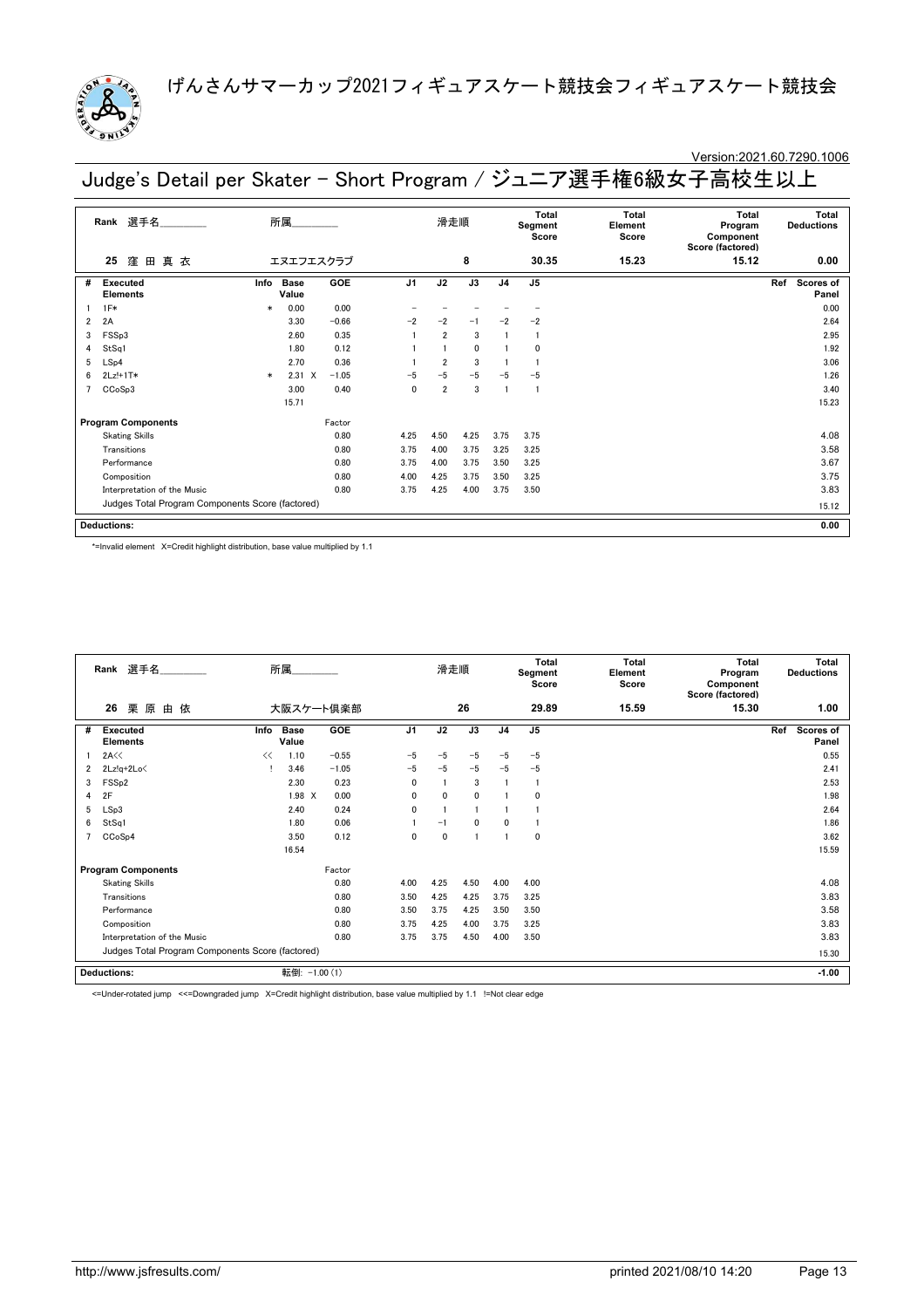

### Version:2021.60.7290.1006

Judge's Detail per Skater - Short Program / ジュニア選手権6級女子高校生以上

|                | 選手名_________<br>Rank                             |      | 所属_________   |         |                | 滑走順          |              |                | Total<br>Segment<br>Score | Total<br>Element<br>Score | Total<br>Program<br>Component<br>Score (factored) | Total<br><b>Deductions</b> |
|----------------|--------------------------------------------------|------|---------------|---------|----------------|--------------|--------------|----------------|---------------------------|---------------------------|---------------------------------------------------|----------------------------|
|                | ⊕<br>村<br>愛<br>27<br>可                           |      | 京都光華女子大学      |         |                |              | 54           |                | 29.58                     | 16.52                     | 13.06                                             | 0.00                       |
| #              | Executed<br><b>Elements</b>                      | Info | Base<br>Value | GOE     | J <sub>1</sub> | J2           | J3           | J <sub>4</sub> | J <sub>5</sub>            |                           |                                                   | Ref<br>Scores of<br>Panel  |
|                | 3S<<+2T                                          | <<   | 2.60          | $-0.48$ | $-3$           | $-4$         | $-4$         | $-3$           | $-4$                      |                           |                                                   | 2.12                       |
| $\overline{2}$ | 2A<                                              | ✓    | 2.64          | $-0.53$ | $-2$           | $-2$         | $-2$         | $-2$           | $-2$                      |                           |                                                   | 2.11                       |
| 3              | FSSp4                                            |      | 3.00          | 0.30    |                |              | $\mathbf{0}$ |                | $\mathbf{1}$              |                           |                                                   | 3.30                       |
| 4              | StSq2                                            |      | 2.60          | $-0.43$ | $-1$           | $-3$         | $-2$         | $-1$           | $-2$                      |                           |                                                   | 2.17                       |
| 5              | LSp2                                             |      | 1.90          | 0.06    | $\mathbf{0}$   |              | $\mathbf{0}$ |                | $\mathbf 0$               |                           |                                                   | 1.96                       |
| 6              | 2F!                                              |      | 1.98 X        | $-0.12$ | $\mathbf{0}$   | $-1$         | $-1$         | $-1$           |                           |                           |                                                   | 1.86                       |
|                | CCoSp3                                           |      | 3.00          | 0.00    | $\mathbf{0}$   | $\mathbf{0}$ | $\mathbf{0}$ | $\mathbf 0$    | $\mathbf 0$               |                           |                                                   | 3.00                       |
|                |                                                  |      | 17.72         |         |                |              |              |                |                           |                           |                                                   | 16.52                      |
|                | <b>Program Components</b>                        |      |               | Factor  |                |              |              |                |                           |                           |                                                   |                            |
|                | <b>Skating Skills</b>                            |      |               | 0.80    | 4.00           | 4.00         | 3.50         | 3.50           | 3.25                      |                           |                                                   | 3.67                       |
|                | Transitions                                      |      |               | 0.80    | 3.75           | 3.25         | 3.00         | 3.00           | 3.00                      |                           |                                                   | 3.08                       |
|                | Performance                                      |      |               | 0.80    | 3.50           | 3.25         | 2.75         | 3.00           | 2.75                      |                           |                                                   | 3.00                       |
|                | Composition                                      |      |               | 0.80    | 3.75           | 3.25         | 3.25         | 3.25           | 3.00                      |                           |                                                   | 3.25                       |
|                | Interpretation of the Music                      |      |               | 0.80    | 3.50           | 3.50         | 2.75         | 3.25           | 3.25                      |                           |                                                   | 3.33                       |
|                | Judges Total Program Components Score (factored) |      |               |         |                |              |              |                |                           |                           |                                                   | 13.06                      |
|                | <b>Deductions:</b>                               |      |               |         |                |              |              |                |                           |                           |                                                   | 0.00                       |

<=Under-rotated jump <<=Downgraded jump X=Credit highlight distribution, base value multiplied by 1.1 !=Not clear edge

|                | 選手名<br>所属<br>Rank<br>小林舞音<br>28<br>アイススターFSC     |   |                      |            |                | 滑走順          |              |                | <b>Total</b><br>Segment<br>Score | <b>Total</b><br>Element<br>Score | <b>Total</b><br>Program<br>Component<br>Score (factored) |       | <b>Total</b><br><b>Deductions</b> |
|----------------|--------------------------------------------------|---|----------------------|------------|----------------|--------------|--------------|----------------|----------------------------------|----------------------------------|----------------------------------------------------------|-------|-----------------------------------|
|                |                                                  |   |                      |            |                |              | 25           |                | 29.09                            | 17.21                            | 13.88                                                    |       | 2.00                              |
| #              | Info<br>Executed<br><b>Elements</b>              |   | <b>Base</b><br>Value | GOE        | J <sub>1</sub> | J2           | J3           | J <sub>4</sub> | J <sub>5</sub>                   |                                  |                                                          | Ref   | Scores of<br>Panel                |
|                | 3Sq+COMBO                                        | a | 4.30                 | $-2.15$    | $-5$           | $-5$         | $-5$         | $-5$           | $-5$                             |                                  |                                                          |       | 2.15                              |
| $\overline{2}$ | 2A                                               |   | 3.30                 | 0.00       | $\mathbf{0}$   | $\mathbf{0}$ | $\mathbf{0}$ | $\mathbf{0}$   | 0                                |                                  |                                                          |       | 3.30                              |
| 3              | FSS <sub>p4</sub>                                |   | 3.00                 | 0.20       | 0              |              | 3            |                | 0                                |                                  |                                                          |       | 3.20                              |
| 4              | CSp2                                             |   | 1.80                 | $-0.12$    | $-1$           | $-1$         | $\mathbf 0$  | $\mathbf{0}$   | $-1$                             |                                  |                                                          |       | 1.68                              |
| 5              | 2F!                                              |   | 1.98 X               | 0.00       | $-2$           | 0            | 0            | $\mathbf{0}$   | 0                                |                                  |                                                          |       | 1.98                              |
| 6              | StSq1                                            |   | 1.80                 | 0.00       | 0              | $\mathbf{0}$ | $\mathbf 0$  | $\mathbf{0}$   | 0                                |                                  |                                                          |       | 1.80                              |
| 7              | CCoSp3                                           |   | 3.00                 | 0.10       | $\mathbf 0$    |              |              | $\mathbf{0}$   | 0                                |                                  |                                                          |       | 3.10                              |
|                |                                                  |   | 19.18                |            |                |              |              |                |                                  |                                  |                                                          |       | 17.21                             |
|                | <b>Program Components</b>                        |   |                      | Factor     |                |              |              |                |                                  |                                  |                                                          |       |                                   |
|                | <b>Skating Skills</b>                            |   |                      | 0.80       | 3.75           | 4.50         | 3.75         | 3.75           | 3.50                             |                                  |                                                          |       | 3.75                              |
|                | Transitions                                      |   |                      | 0.80       | 3.25           | 4.50         | 3.25         | 3.75           | 3.00                             |                                  |                                                          |       | 3.42                              |
|                | Performance                                      |   |                      | 0.80       | 3.25           | 4.25         | 3.75         | 3.50           | 3.25                             |                                  |                                                          |       | 3.50                              |
|                | Composition                                      |   |                      | 0.80       | 3.00           | 4.25         | 3.50         | 3.25           | 3.00                             |                                  |                                                          |       | 3.25                              |
|                | Interpretation of the Music                      |   |                      | 0.80       | 3.50           | 4.00         | 3.25         | 3.50           | 3.25                             |                                  |                                                          |       | 3.42                              |
|                | Judges Total Program Components Score (factored) |   |                      |            |                |              |              |                |                                  |                                  |                                                          | 13.88 |                                   |
|                | <b>Deductions:</b>                               |   | 転倒:                  | $-2.00(2)$ |                |              |              |                |                                  |                                  |                                                          |       | $-2.00$                           |

X=Credit highlight distribution, base value multiplied by 1.1 !=Not clear edge q=jump landed on the quarter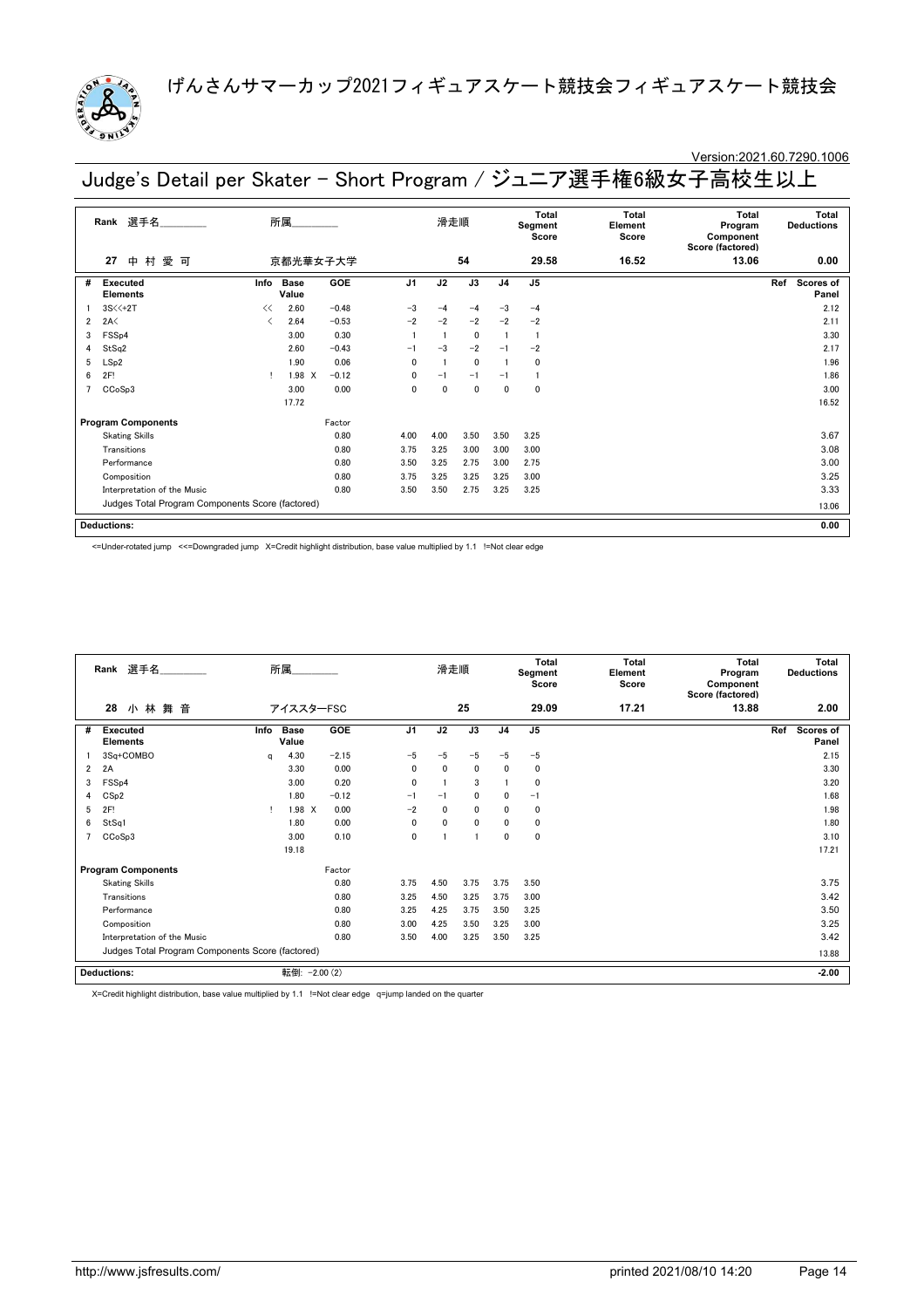

### Version:2021.60.7290.1006

Judge's Detail per Skater - Short Program / ジュニア選手権6級女子高校生以上

|   | 選手名<br>Rank                                      |        | 所属                   |         |                | 滑走順          |              |                | Total<br>Segment<br>Score | Total<br>Element<br>Score | Total<br>Program<br>Component<br>Score (factored) | Total<br><b>Deductions</b> |
|---|--------------------------------------------------|--------|----------------------|---------|----------------|--------------|--------------|----------------|---------------------------|---------------------------|---------------------------------------------------|----------------------------|
|   | 藤 村<br>匡 由<br>29                                 |        | 大阪スケート倶楽部            |         |                |              | 19           |                | 28.91                     | 13.85                     | 15.06                                             | 0.00                       |
| # | Executed<br><b>Elements</b>                      | Info   | <b>Base</b><br>Value | GOE     | J <sub>1</sub> | J2           | J3           | J <sub>4</sub> | J <sub>5</sub>            |                           |                                                   | Ref<br>Scores of<br>Panel  |
|   | 2A                                               |        | 3.30                 | $-0.22$ | $-1$           |              | $\mathbf{0}$ | $-1$           | $-1$                      |                           |                                                   | 3.08                       |
| 2 | 1Lz!*+COMBO                                      | $\ast$ | 0.00                 | 0.00    |                |              |              |                |                           |                           |                                                   | 0.00                       |
| 3 | FSSp1                                            |        | 2.00                 | 0.13    | $\mathbf{0}$   | $-3$         |              |                |                           |                           |                                                   | 2.13                       |
| 4 | CCoSp2                                           |        | 2.50                 | $-0.08$ | $-1$           | $-1$         | $\mathbf{0}$ | $\mathbf{0}$   | $\Omega$                  |                           |                                                   | 2.42                       |
| 5 | 2F                                               |        | 1.98 X               | 0.00    | $\mathbf{0}$   | $\mathbf{0}$ | $\mathbf{0}$ | $\mathbf{0}$   | $\mathbf{1}$              |                           |                                                   | 1.98                       |
| 6 | StSq2                                            |        | 2.60                 | 0.09    |                | $\mathbf{0}$ | $\mathbf{0}$ |                | $\mathbf 0$               |                           |                                                   | 2.69                       |
|   | LSp1                                             |        | 1.50                 | 0.05    |                | $\mathbf{0}$ |              | $\mathbf{0}$   | $\mathbf 0$               |                           |                                                   | 1.55                       |
|   |                                                  |        | 13.88                |         |                |              |              |                |                           |                           |                                                   | 13.85                      |
|   | <b>Program Components</b>                        |        |                      | Factor  |                |              |              |                |                           |                           |                                                   |                            |
|   | <b>Skating Skills</b>                            |        |                      | 0.80    | 4.25           | 4.75         | 3.75         | 3.75           | 4.00                      |                           |                                                   | 4.00                       |
|   | Transitions                                      |        |                      | 0.80    | 4.00           | 3.50         | 3.50         | 3.50           | 3.50                      |                           |                                                   | 3.50                       |
|   | Performance                                      |        |                      | 0.80    | 3.50           | 4.25         | 4.00         | 3.75           | 3.75                      |                           |                                                   | 3.83                       |
|   | Composition                                      |        |                      | 0.80    | 3.75           | 4.50         | 3.75         | 3.50           | 3.50                      |                           |                                                   | 3.67                       |
|   | Interpretation of the Music                      |        |                      | 0.80    | 4.00           | 4.00         | 3.50         | 3.75           | 3.75                      |                           |                                                   | 3.83                       |
|   | Judges Total Program Components Score (factored) |        |                      |         |                |              |              |                |                           |                           |                                                   | 15.06                      |
|   | <b>Deductions:</b>                               |        |                      |         |                |              |              |                |                           |                           |                                                   | 0.00                       |

\*=Invalid element X=Credit highlight distribution, base value multiplied by 1.1

|   | Rank 選手名                                         | 所属                           |              |                | 滑走順          |                |                | <b>Total</b><br>Segment<br>Score | <b>Total</b><br>Element<br>Score | <b>Total</b><br>Program<br>Component<br>Score (factored) | <b>Total</b><br><b>Deductions</b> |
|---|--------------------------------------------------|------------------------------|--------------|----------------|--------------|----------------|----------------|----------------------------------|----------------------------------|----------------------------------------------------------|-----------------------------------|
|   | 梅川真子<br>30                                       |                              | 関西スケーティングC   |                |              | $\mathbf{2}$   |                | 28.41                            | 15.27                            | 13.14                                                    | 0.00                              |
| # | <b>Executed</b><br><b>Elements</b>               | <b>Base</b><br>Info<br>Value | GOE          | J <sub>1</sub> | J2           | J3             | J <sub>4</sub> | J <sub>5</sub>                   |                                  |                                                          | Ref<br>Scores of<br>Panel         |
|   | 2A<<                                             | 1.10<br><<                   | $-0.55$      | $-5$           | $-5$         | $-5$           | $-5$           | $-5$                             |                                  |                                                          | 0.55                              |
| 2 | $2T+2T$                                          | 2.60                         | $-0.04$      | $\mathbf{0}$   | $\mathbf{0}$ | $\mathbf{0}$   | $-1$           | $-2$                             |                                  |                                                          | 2.56                              |
| 3 | FSSp3                                            | 2.60                         | 0.09         | $\mathbf{0}$   | $\mathbf{0}$ | -1             |                | 0                                |                                  |                                                          | 2.69                              |
| 4 | StSqB                                            | 1.50                         | $-0.10$      | 0              | 0            | $-1$           | $-1$           | $-1$                             |                                  |                                                          | 1.40                              |
| 5 | LSp4                                             | 2.70                         | 0.45         |                | 3            | $\overline{2}$ | $\overline{2}$ |                                  |                                  |                                                          | 3.15                              |
| 6 | 2F                                               | 1.98                         | $-0.06$<br>X | $-1$           | $\mathbf{0}$ | $\mathbf 0$    | $\mathbf{0}$   | $-2$                             |                                  |                                                          | 1.92                              |
|   | CCoSp3                                           | 3.00                         | 0.00         | 0              |              | $\mathbf 0$    | $\mathbf{0}$   | 0                                |                                  |                                                          | 3.00                              |
|   |                                                  | 15.48                        |              |                |              |                |                |                                  |                                  |                                                          | 15.27                             |
|   | <b>Program Components</b>                        |                              | Factor       |                |              |                |                |                                  |                                  |                                                          |                                   |
|   | <b>Skating Skills</b>                            |                              | 0.80         | 3.50           | 3.75         | 3.25           | 3.50           | 3.50                             |                                  |                                                          | 3.50                              |
|   | Transitions                                      |                              | 0.80         | 3.25           | 3.25         | 2.75           | 3.25           | 3.00                             |                                  |                                                          | 3.17                              |
|   | Performance                                      |                              | 0.80         | 3.00           | 3.25         | 3.50           | 3.25           | 3.25                             |                                  |                                                          | 3.25                              |
|   | Composition                                      |                              | 0.80         | 3.25           | 3.25         | 3.00           | 3.25           | 3.25                             |                                  |                                                          | 3.25                              |
|   | Interpretation of the Music                      |                              | 0.80         | 3.00           | 3.50         | 3.25           | 3.50           | 3.00                             |                                  |                                                          | 3.25                              |
|   | Judges Total Program Components Score (factored) |                              |              |                |              |                |                |                                  |                                  |                                                          | 13.14                             |
|   | <b>Deductions:</b>                               |                              |              |                |              |                |                |                                  |                                  |                                                          | 0.00                              |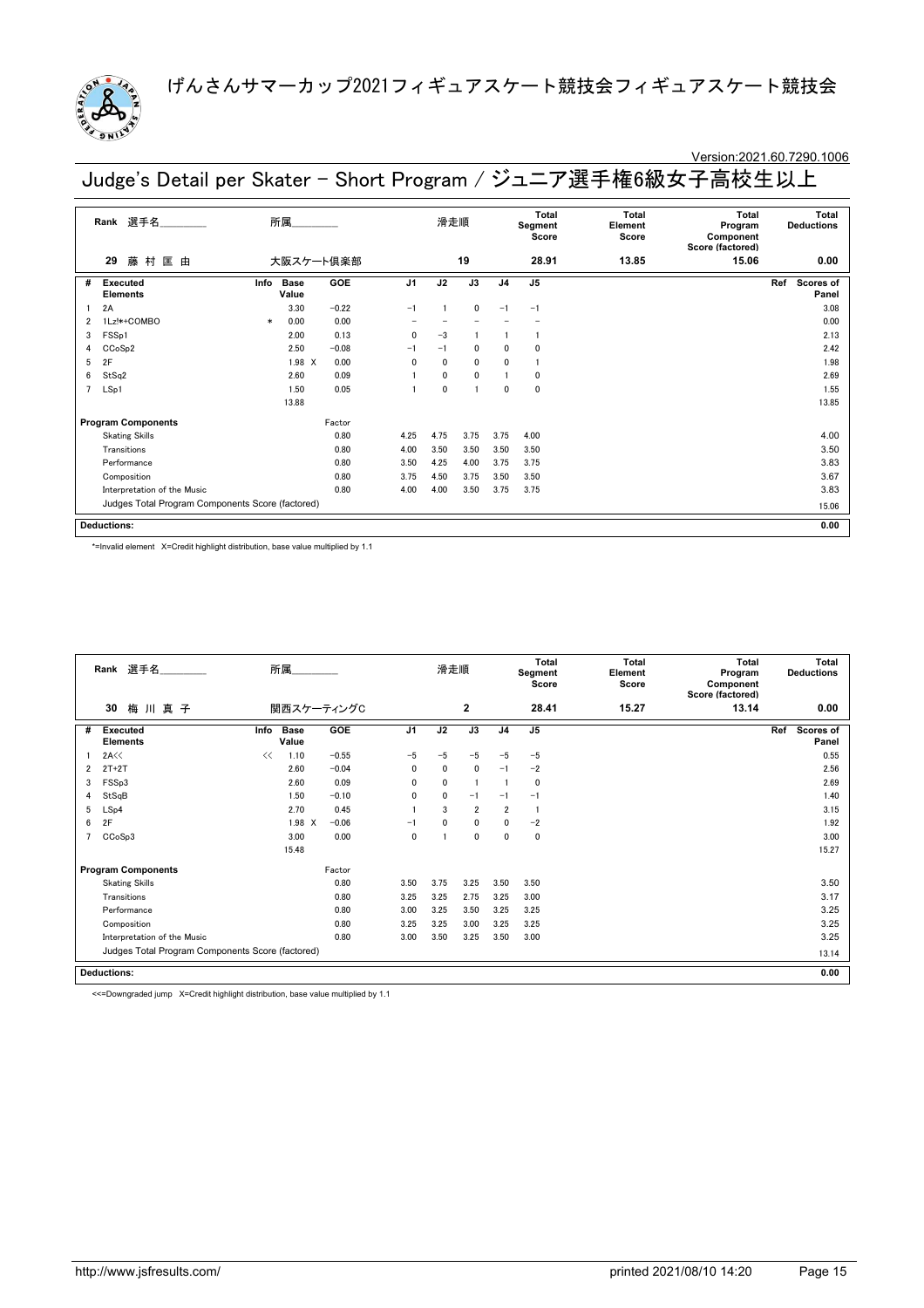

# Version:2021.60.7290.1006

Judge's Detail per Skater - Short Program / ジュニア選手権6級女子高校生以上

|   | 選手名<br>Rank                                      |      | 所属                   |         |                | 滑走順            |                |                | Total<br>Segment<br>Score | Total<br>Element<br>Score | Total<br>Program<br>Component<br>Score (factored) |     | Total<br><b>Deductions</b> |
|---|--------------------------------------------------|------|----------------------|---------|----------------|----------------|----------------|----------------|---------------------------|---------------------------|---------------------------------------------------|-----|----------------------------|
|   | 栗<br>栖 綾侑子<br>31                                 |      | 帝塚山大学                |         |                |                | 13             |                | 28.38                     | 15.32                     | 14.06                                             |     | 1.00                       |
| # | <b>Executed</b><br><b>Elements</b>               | Info | <b>Base</b><br>Value | GOE     | J <sub>1</sub> | J2             | J3             | J <sub>4</sub> | J <sub>5</sub>            |                           |                                                   | Ref | Scores of<br>Panel         |
|   | 2A<<                                             | <<   | 1.10                 | $-0.55$ | $-5$           | $-5$           | $-5$           | $-5$           | $-5$                      |                           |                                                   |     | 0.55                       |
| 2 | CC <sub>o</sub> S <sub>p4</sub>                  |      | 3.50                 | 0.00    | $\mathbf{0}$   | $\mathbf 0$    | $\overline{1}$ | 0              | $\mathbf 0$               |                           |                                                   |     | 3.50                       |
| 3 | 2F!                                              |      | 1.80                 | $-0.18$ | $-1$           | $-1$           | $-1$           | $-1$           | $-1$                      |                           |                                                   |     | 1.62                       |
| 4 | LSp2                                             |      | 1.90                 | 0.06    | $\mathbf{0}$   | $\overline{2}$ | $\mathbf{0}$   | 0              |                           |                           |                                                   |     | 1.96                       |
| 5 | $2Lz+2T$                                         |      | $3.74 \times$        | 0.00    | $\mathbf{0}$   | 0              | $\mathbf{0}$   | $\mathbf{0}$   | $\mathbf 0$               |                           |                                                   |     | 3.74                       |
| 6 | StSq1                                            |      | 1.80                 | 0.00    | $\mathbf{0}$   |                | $\mathbf{0}$   | $\mathbf{0}$   | $\Omega$                  |                           |                                                   |     | 1.80                       |
|   | FSS <sub>p2</sub>                                |      | 2.30                 | $-0.15$ | $-1$           | $-1$           | $-1$           | 0              | $\mathbf 0$               |                           |                                                   |     | 2.15                       |
|   |                                                  |      | 16.14                |         |                |                |                |                |                           |                           |                                                   |     | 15.32                      |
|   | <b>Program Components</b>                        |      |                      | Factor  |                |                |                |                |                           |                           |                                                   |     |                            |
|   | <b>Skating Skills</b>                            |      |                      | 0.80    | 3.75           | 4.00           | 3.50           | 3.50           | 3.50                      |                           |                                                   |     | 3.58                       |
|   | Transitions                                      |      |                      | 0.80    | 3.50           | 3.50           | 3.25           | 3.00           | 3.00                      |                           |                                                   |     | 3.25                       |
|   | Performance                                      |      |                      | 0.80    | 3.75           | 4.00           | 3.75           | 3.25           | 3.25                      |                           |                                                   |     | 3.58                       |
|   | Composition                                      |      |                      | 0.80    | 3.75           | 3.75           | 3.50           | 3.25           | 3.25                      |                           |                                                   |     | 3.50                       |
|   | Interpretation of the Music                      |      |                      | 0.80    | 3.75           | 4.25           | 3.75           | 3.50           | 3.50                      |                           |                                                   |     | 3.67                       |
|   | Judges Total Program Components Score (factored) |      |                      |         |                |                |                |                |                           |                           |                                                   |     | 14.06                      |
|   | <b>Deductions:</b>                               |      | 転倒: -1.00 (1)        |         |                |                |                |                |                           |                           |                                                   |     | $-1.00$                    |

<<=Downgraded jump X=Credit highlight distribution, base value multiplied by 1.1 !=Not clear edge

|                | 所属<br>選手名<br>Rank<br>32<br>笹<br>菜月<br>横浜創英スケート部<br>青 |        |                      |         |                | 滑走順          |             |                | Total<br>Segment<br>Score | Total<br>Element<br>Score | <b>Total</b><br>Program<br>Component<br>Score (factored) | <b>Total</b><br><b>Deductions</b> |
|----------------|------------------------------------------------------|--------|----------------------|---------|----------------|--------------|-------------|----------------|---------------------------|---------------------------|----------------------------------------------------------|-----------------------------------|
|                |                                                      |        |                      |         |                |              | 10          |                | 28.35                     | 14.21                     | 15.14                                                    | 1.00                              |
| #              | <b>Executed</b><br><b>Elements</b>                   | Info   | <b>Base</b><br>Value | GOE     | J <sub>1</sub> | J2           | J3          | J <sub>4</sub> | J <sub>5</sub>            |                           |                                                          | Ref<br><b>Scores of</b><br>Panel  |
|                | 3S<<+COMBO                                           | <<     | 1.30                 | $-0.65$ | $-5$           | $-5$         | $-5$        | $-5$           | $-5$                      |                           |                                                          | 0.65                              |
| $\overline{2}$ | 2A                                                   |        | 3.30                 | 0.00    | 0              | $\mathbf{0}$ | 0           | 0              | $-1$                      |                           |                                                          | 3.30                              |
| 3              | CCoSp4                                               |        | 3.50                 | 0.47    | $\overline{2}$ |              | 3           |                |                           |                           |                                                          | 3.97                              |
| 4              | StSq1                                                |        | 1.80                 | 0.12    |                | $-1$         | $\mathbf 0$ |                |                           |                           |                                                          | 1.92                              |
| 5              | $1F!*$                                               | $\ast$ | 0.00 X               | 0.00    |                |              |             |                |                           |                           |                                                          | 0.00                              |
| 6              | FSSp3                                                |        | 2.60                 | 0.00    | 0              | $\mathbf{0}$ | $\mathbf 0$ | 0              | 0                         |                           |                                                          | 2.60                              |
| 7              | LSp2                                                 |        | 1.90                 | $-0.13$ | 0              | $-1$         |             | $-1$           | $-1$                      |                           |                                                          | 1.77                              |
|                |                                                      |        | 14.40                |         |                |              |             |                |                           |                           |                                                          | 14.21                             |
|                | <b>Program Components</b>                            |        |                      | Factor  |                |              |             |                |                           |                           |                                                          |                                   |
|                | <b>Skating Skills</b>                                |        |                      | 0.80    | 4.50           | 4.00         | 4.50        | 3.50           | 4.00                      |                           |                                                          | 4.17                              |
|                | Transitions                                          |        |                      | 0.80    | 4.25           | 3.50         | 3.75        | 3.50           | 3.25                      |                           |                                                          | 3.58                              |
|                | Performance                                          |        |                      | 0.80    | 4.00           | 3.75         | 4.00        | 3.25           | 3.50                      |                           |                                                          | 3.75                              |
|                | Composition                                          |        |                      | 0.80    | 4.25           | 3.75         | 3.75        | 3.50           | 3.25                      |                           |                                                          | 3.67                              |
|                | Interpretation of the Music                          |        |                      | 0.80    | 4.25           | 3.50         | 4.00        | 3.75           | 3.50                      |                           |                                                          | 3.75                              |
|                | Judges Total Program Components Score (factored)     |        |                      |         |                |              |             |                |                           | 15.14                     |                                                          |                                   |
|                | <b>Deductions:</b>                                   |        | 転倒: -1.00 (1)        |         |                |              |             |                |                           |                           |                                                          | $-1.00$                           |

\*=Invalid element <<=Downgraded jump X=Credit highlight distribution, base value multiplied by 1.1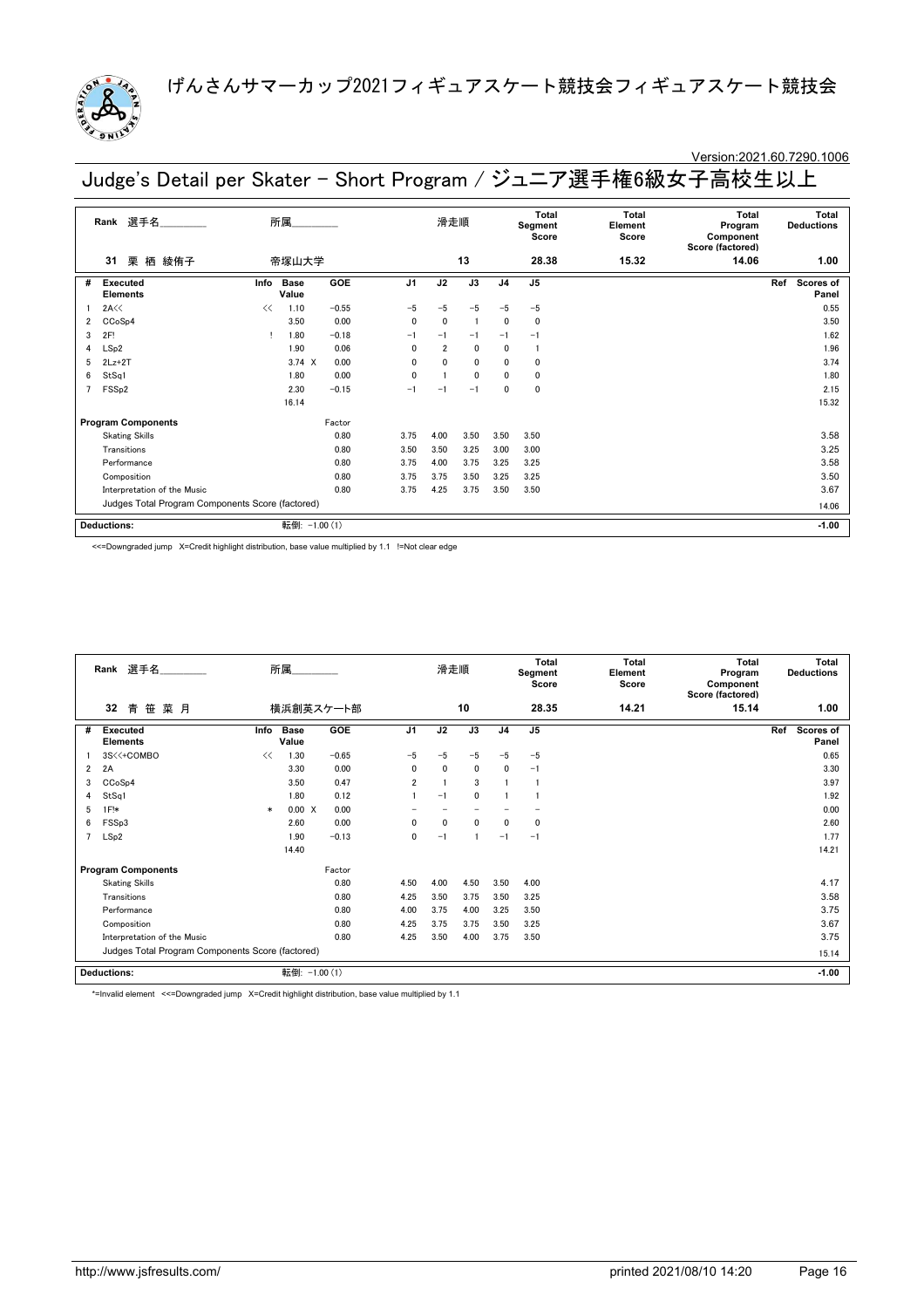

# Version:2021.60.7290.1006

Judge's Detail per Skater - Short Program / ジュニア選手権6級女子高校生以上

|   | 選手名<br>Rank                                      |      | 所属            |         |                | 滑走順          |              |                | Total<br>Segment<br>Score | Total<br>Element<br>Score | Total<br>Program<br>Component<br>Score (factored) | Total<br><b>Deductions</b> |
|---|--------------------------------------------------|------|---------------|---------|----------------|--------------|--------------|----------------|---------------------------|---------------------------|---------------------------------------------------|----------------------------|
|   | 浅 川 莉恵那<br>33                                    |      | 明治神宮外苑FSC     |         |                |              | 35           |                | 27.95                     | 13.81                     | 14.14                                             | 0.00                       |
| # | Executed<br><b>Elements</b>                      | Info | Base<br>Value | GOE     | J <sub>1</sub> | J2           | J3           | J <sub>4</sub> | J <sub>5</sub>            |                           |                                                   | Ref<br>Scores of<br>Panel  |
|   | 2A<<                                             | <<   | 1.10          | $-0.44$ | $-4$           | $-4$         | $-3$         | $-5$           | $-4$                      |                           |                                                   | 0.66                       |
| 2 | FSSp1                                            |      | 2.00          | 0.00    | $-1$           | $-3$         | $\mathbf{0}$ |                | $\mathbf{1}$              |                           |                                                   | 2.00                       |
| 3 | 2F!                                              |      | 1.80          | $-0.18$ | $-2$           | $-1$         | $-1$         | $-1$           | 0                         |                           |                                                   | 1.62                       |
| 4 | $2Lz+2T$                                         |      | $3.74 \times$ | 0.00    | $\mathbf{0}$   | $\mathbf{0}$ | $\mathbf{0}$ | $\mathbf{0}$   | $\mathbf 0$               |                           |                                                   | 3.74                       |
| 5 | LSp2                                             |      | 1.90          | $-0.06$ | $-1$           | $\mathbf{0}$ | $-1$         | 0              |                           |                           |                                                   | 1.84                       |
| 6 | StSqB                                            |      | 1.50          | $-0.05$ | $\mathbf{0}$   | $-1$         | $-1$         | 0              | $\mathbf 0$               |                           |                                                   | 1.45                       |
|   | CCoSp2                                           |      | 2.50          | 0.00    | $\mathbf{0}$   | $\mathbf{0}$ | $\mathbf 0$  | $\mathbf 0$    |                           |                           |                                                   | 2.50                       |
|   |                                                  |      | 14.54         |         |                |              |              |                |                           |                           |                                                   | 13.81                      |
|   | <b>Program Components</b>                        |      |               | Factor  |                |              |              |                |                           |                           |                                                   |                            |
|   | <b>Skating Skills</b>                            |      |               | 0.80    | 3.50           | 3.25         | 3.25         | 3.50           | 4.00                      |                           |                                                   | 3.42                       |
|   | Transitions                                      |      |               | 0.80    | 3.25           | 4.25         | 2.75         | 3.50           | 3.75                      |                           |                                                   | 3.50                       |
|   | Performance                                      |      |               | 0.80    | 3.00           | 4.00         | 3.00         | 3.50           | 4.25                      |                           |                                                   | 3.50                       |
|   | Composition                                      |      |               | 0.80    | 3.25           | 4.00         | 3.25         | 3.75           | 3.75                      |                           |                                                   | 3.58                       |
|   | Interpretation of the Music                      |      |               | 0.80    | 3.25           | 4.50         | 3.00         | 3.75           | 4.00                      |                           |                                                   | 3.67                       |
|   | Judges Total Program Components Score (factored) |      |               |         |                |              |              |                |                           |                           |                                                   | 14.14                      |
|   | <b>Deductions:</b>                               |      |               |         |                |              |              |                |                           |                           |                                                   | 0.00                       |

<<=Downgraded jump X=Credit highlight distribution, base value multiplied by 1.1 !=Not clear edge

|                | Rank 選手名                                         |      | 所属                   |            |                | 滑走順            |             |                | <b>Total</b><br>Segment<br>Score | Total<br>Element<br>Score | <b>Total</b><br>Program<br>Component<br>Score (factored) | <b>Total</b><br><b>Deductions</b> |
|----------------|--------------------------------------------------|------|----------------------|------------|----------------|----------------|-------------|----------------|----------------------------------|---------------------------|----------------------------------------------------------|-----------------------------------|
|                | 林美月<br>34<br>中                                   |      |                      | ゴールドスターFSC |                |                | 14          |                | 27.79                            | 13.65                     | 14.14                                                    | 0.00                              |
| #              | <b>Executed</b><br><b>Elements</b>               | Info | <b>Base</b><br>Value | GOE        | J <sub>1</sub> | J2             | J3          | J <sub>4</sub> | J <sub>5</sub>                   |                           |                                                          | Ref<br>Scores of<br>Panel         |
|                | 2Lz!<<+COMBO                                     |      | 0.60                 | $-0.30$    | $-5$           | $-5$           | $-5$        | $-5$           | $-5$                             |                           |                                                          | 0.30                              |
| $\overline{2}$ | 2A <                                             | <<   | 1.10                 | $-0.55$    | $-5$           | $-5$           | $-5$        | $-5$           | $-5$                             |                           |                                                          | 0.55                              |
| 3              | FSSp3                                            |      | 2.60                 | 0.00       | 0              |                | 0           | 0              | 0                                |                           |                                                          | 2.60                              |
| 4              | CCoSp3                                           |      | 3.00                 | 0.30       |                |                | 3           |                |                                  |                           |                                                          | 3.30                              |
| 5              | StSq1                                            |      | 1.80                 | 0.00       | 0              | 0              | 0           | 0              | 0                                |                           |                                                          | 1.80                              |
| 6              | 2F                                               |      | 1.98 X               | 0.06       | 0              |                | $\mathbf 0$ |                | 0                                |                           |                                                          | 2.04                              |
| $\overline{7}$ | LSp4                                             |      | 2.70                 | 0.36       |                | $\overline{2}$ | 3           |                | $\mathbf 0$                      |                           |                                                          | 3.06                              |
|                |                                                  |      | 13.78                |            |                |                |             |                |                                  |                           |                                                          | 13.65                             |
|                | <b>Program Components</b>                        |      |                      | Factor     |                |                |             |                |                                  |                           |                                                          |                                   |
|                | <b>Skating Skills</b>                            |      |                      | 0.80       | 4.00           | 4.50           | 3.50        | 3.75           | 3.50                             |                           |                                                          | 3.75                              |
|                | Transitions                                      |      |                      | 0.80       | 3.75           | 4.00           | 2.75        | 3.25           | 3.00                             |                           |                                                          | 3.33                              |
|                | Performance                                      |      |                      | 0.80       | 3.50           | 4.00           | 3.25        | 3.50           | 3.25                             |                           |                                                          | 3.42                              |
|                | Composition                                      |      |                      | 0.80       | 3.75           | 3.75           | 3.50        | 3.75           | 3.00                             |                           |                                                          | 3.67                              |
|                | Interpretation of the Music                      |      |                      | 0.80       | 3.75           | 4.00           | 3.25        | 3.50           | 3.25                             |                           |                                                          | 3.50                              |
|                | Judges Total Program Components Score (factored) |      |                      |            |                |                |             |                | 14.14                            |                           |                                                          |                                   |
|                | <b>Deductions:</b>                               |      |                      |            |                |                |             |                |                                  |                           |                                                          | 0.00                              |

<<=Downgraded jump X=Credit highlight distribution, base value multiplied by 1.1 !=Not clear edge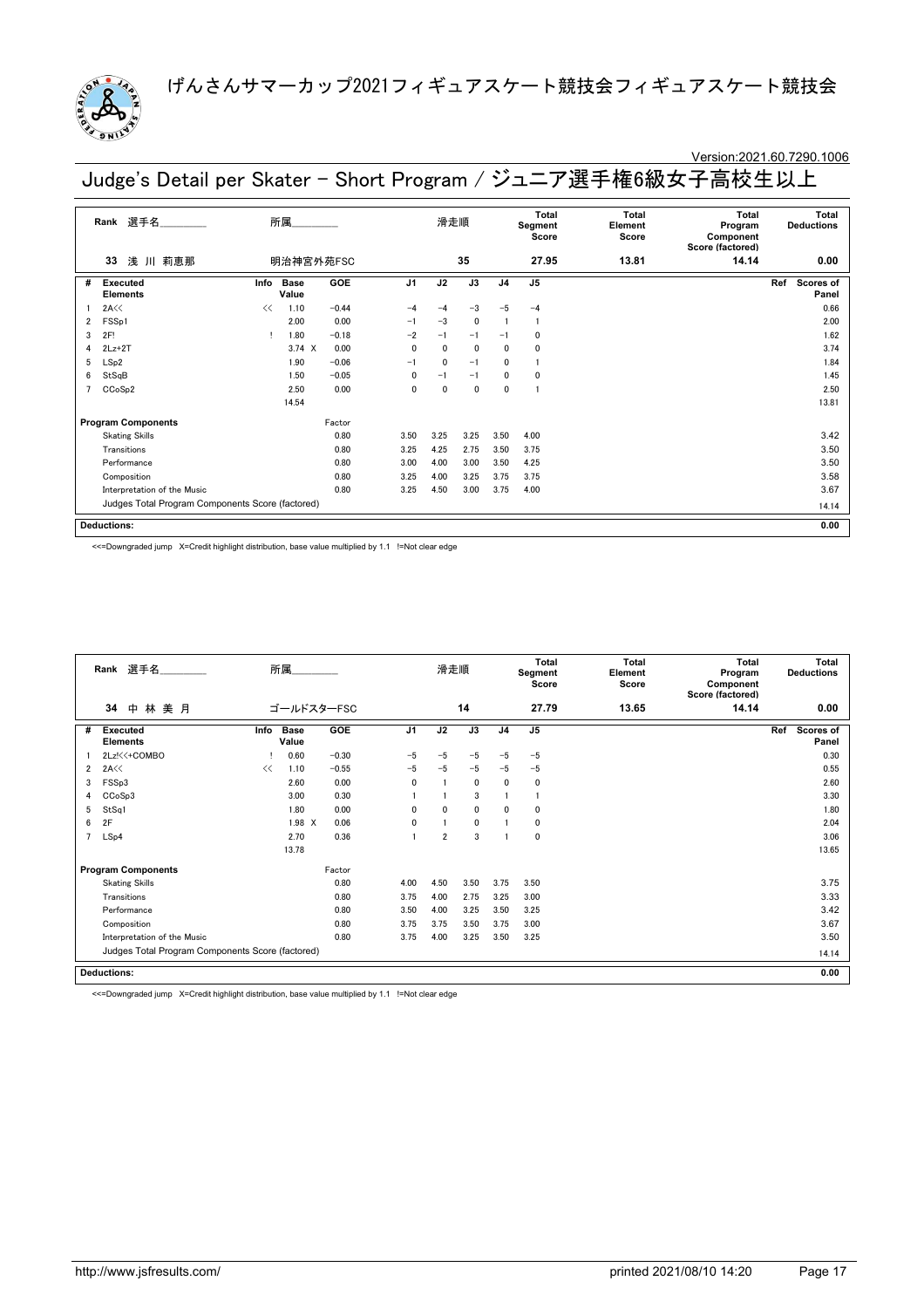

### Version:2021.60.7290.1006

Judge's Detail per Skater - Short Program / ジュニア選手権6級女子高校生以上

|   | Rank 選手名                                         |      | 所属_________   |         |                | 滑走順          |                |                | Total<br>Segment<br>Score | Total<br>Element<br>Score | Total<br>Program<br>Component<br>Score (factored) | Total<br><b>Deductions</b> |
|---|--------------------------------------------------|------|---------------|---------|----------------|--------------|----------------|----------------|---------------------------|---------------------------|---------------------------------------------------|----------------------------|
|   | 時村実希<br>35                                       |      | 八戸WAVE·FSC    |         |                |              | 50             |                | 27.77                     | 13.77                     | 14.00                                             | 0.00                       |
| # | Executed<br><b>Elements</b>                      | Info | Base<br>Value | GOE     | J <sub>1</sub> | J2           | J3             | J <sub>4</sub> | J <sub>5</sub>            |                           |                                                   | Ref<br>Scores of<br>Panel  |
|   | 2A<<                                             | <<   | 1.10          | $-0.55$ | $-5$           | $-5$         | $-5$           | $-5$           | $-5$                      |                           |                                                   | 0.55                       |
| 2 | FSS <sub>p2</sub>                                |      | 2.30          | 0.23    |                | $\mathbf{0}$ | $\overline{1}$ | $\overline{2}$ | $\overline{1}$            |                           |                                                   | 2.53                       |
| 3 | StSq1                                            |      | 1.80          | 0.12    | 0              |              | $\mathbf{0}$   |                |                           |                           |                                                   | 1.92                       |
| 4 | $2Lz!+2T$                                        |      | 3.40          | $-0.21$ | $-2$           | $-1$         | $-1$           | $-1$           | $-1$                      |                           |                                                   | 3.19                       |
| 5 | LSp2                                             |      | 1.90          | 0.00    | $\mathbf{0}$   | $-1$         | $\mathbf{0}$   | $\mathbf{0}$   | $\mathbf 0$               |                           |                                                   | 1.90                       |
| 6 | 2F!                                              |      | 1.98 X        | $-0.18$ | $-2$           | $-1$         | $-1$           | $-1$           | $-1$                      |                           |                                                   | 1.80                       |
|   | CCoSp2V                                          |      | 1.88          | 0.00    | 0              | 0            | -1             | $\mathbf{0}$   | $\mathbf 0$               |                           |                                                   | 1.88                       |
|   |                                                  |      | 14.36         |         |                |              |                |                |                           |                           |                                                   | 13.77                      |
|   | <b>Program Components</b>                        |      |               | Factor  |                |              |                |                |                           |                           |                                                   |                            |
|   | <b>Skating Skills</b>                            |      |               | 0.80    | 3.50           | 4.25         | 3.75           | 3.75           | 3.50                      |                           |                                                   | 3.67                       |
|   | Transitions                                      |      |               | 0.80    | 3.25           | 3.75         | 3.00           | 3.50           | 3.25                      |                           |                                                   | 3.33                       |
|   | Performance                                      |      |               | 0.80    | 3.25           | 3.75         | 3.50           | 3.50           | 3.50                      |                           |                                                   | 3.50                       |
|   | Composition                                      |      |               | 0.80    | 3.50           | 4.00         | 3.25           | 3.75           | 3.25                      |                           |                                                   | 3.50                       |
|   | Interpretation of the Music                      |      |               | 0.80    | 3.25           | 4.25         | 3.25           | 3.75           | 3.50                      |                           |                                                   | 3.50                       |
|   | Judges Total Program Components Score (factored) |      |               |         |                |              |                |                |                           |                           |                                                   | 14.00                      |
|   | <b>Deductions:</b>                               |      |               |         |                |              |                |                |                           |                           |                                                   | 0.00                       |

<<=Downgraded jump X=Credit highlight distribution, base value multiplied by 1.1 !=Not clear edge

|                | Rank 選手名                                         |      | 所属                   |         |                | 滑走順  |              |                | <b>Total</b><br>Segment<br>Score | <b>Total</b><br>Element<br>Score | Total<br>Program<br>Component<br>Score (factored) | Total<br><b>Deductions</b>       |
|----------------|--------------------------------------------------|------|----------------------|---------|----------------|------|--------------|----------------|----------------------------------|----------------------------------|---------------------------------------------------|----------------------------------|
|                | 澤<br>佳歩<br>36<br>田                               |      | 名古屋FSC               |         |                |      | 40           |                | 27.70                            | 13.70                            | 14.00                                             | 0.00                             |
| #              | <b>Executed</b><br><b>Elements</b>               | Info | <b>Base</b><br>Value | GOE     | J <sub>1</sub> | J2   | J3           | J <sub>4</sub> | J <sub>5</sub>                   |                                  |                                                   | Ref<br><b>Scores of</b><br>Panel |
|                | 2F<<                                             | <<   | 0.50                 | $-0.25$ | $-5$           | $-5$ | $-5$         | $-5$           | $-5$                             |                                  |                                                   | 0.25                             |
| $\overline{2}$ | 2A <                                             | <<   | 1.10                 | $-0.55$ | $-5$           | $-5$ | $-5$         | $-5$           | $-5$                             |                                  |                                                   | 0.55                             |
| 3              | CCoSp3                                           |      | 3.00                 | 0.10    |                | 0    | 0            | 0              | $\mathbf{1}$                     |                                  |                                                   | 3.10                             |
| 4              | $2Lo+2T$                                         |      | 3.30 X               | 0.00    | $\mathbf{0}$   | 0    | $\mathbf{0}$ | 0              | 0                                |                                  |                                                   | 3.30                             |
| 5              | StSq1                                            |      | 1.80                 | 0.00    |                | $-1$ | $\mathbf 0$  | 0              | 0                                |                                  |                                                   | 1.80                             |
| 6              | FSS <sub>p4</sub>                                |      | 3.00                 | 0.20    |                | 0    |              | 0              |                                  |                                  |                                                   | 3.20                             |
| $\overline{7}$ | LSp1                                             |      | 1.50                 | 0.00    | 0              | $-1$ | $\mathbf 0$  | 0              | $\mathbf 0$                      |                                  |                                                   | 1.50                             |
|                |                                                  |      | 14.20                |         |                |      |              |                |                                  |                                  |                                                   | 13.70                            |
|                | <b>Program Components</b>                        |      |                      | Factor  |                |      |              |                |                                  |                                  |                                                   |                                  |
|                | <b>Skating Skills</b>                            |      |                      | 0.80    | 3.75           | 4.00 | 3.25         | 3.75           | 3.75                             |                                  |                                                   | 3.75                             |
|                | Transitions                                      |      |                      | 0.80    | 3.50           | 3.50 | 2.75         | 3.50           | 3.25                             |                                  |                                                   | 3.42                             |
|                | Performance                                      |      |                      | 0.80    | 3.25           | 3.75 | 3.25         | 3.25           | 3.50                             |                                  |                                                   | 3.33                             |
|                | Composition                                      |      |                      | 0.80    | 3.50           | 3.75 | 3.00         | 3.50           | 3.25                             |                                  |                                                   | 3.42                             |
|                | Interpretation of the Music                      |      |                      | 0.80    | 3.50           | 4.00 | 3.00         | 3.75           | 3.50                             |                                  |                                                   | 3.58                             |
|                | Judges Total Program Components Score (factored) |      |                      |         |                |      |              |                |                                  |                                  |                                                   | 14.00                            |
|                | <b>Deductions:</b>                               |      |                      |         |                |      |              |                |                                  |                                  |                                                   | 0.00                             |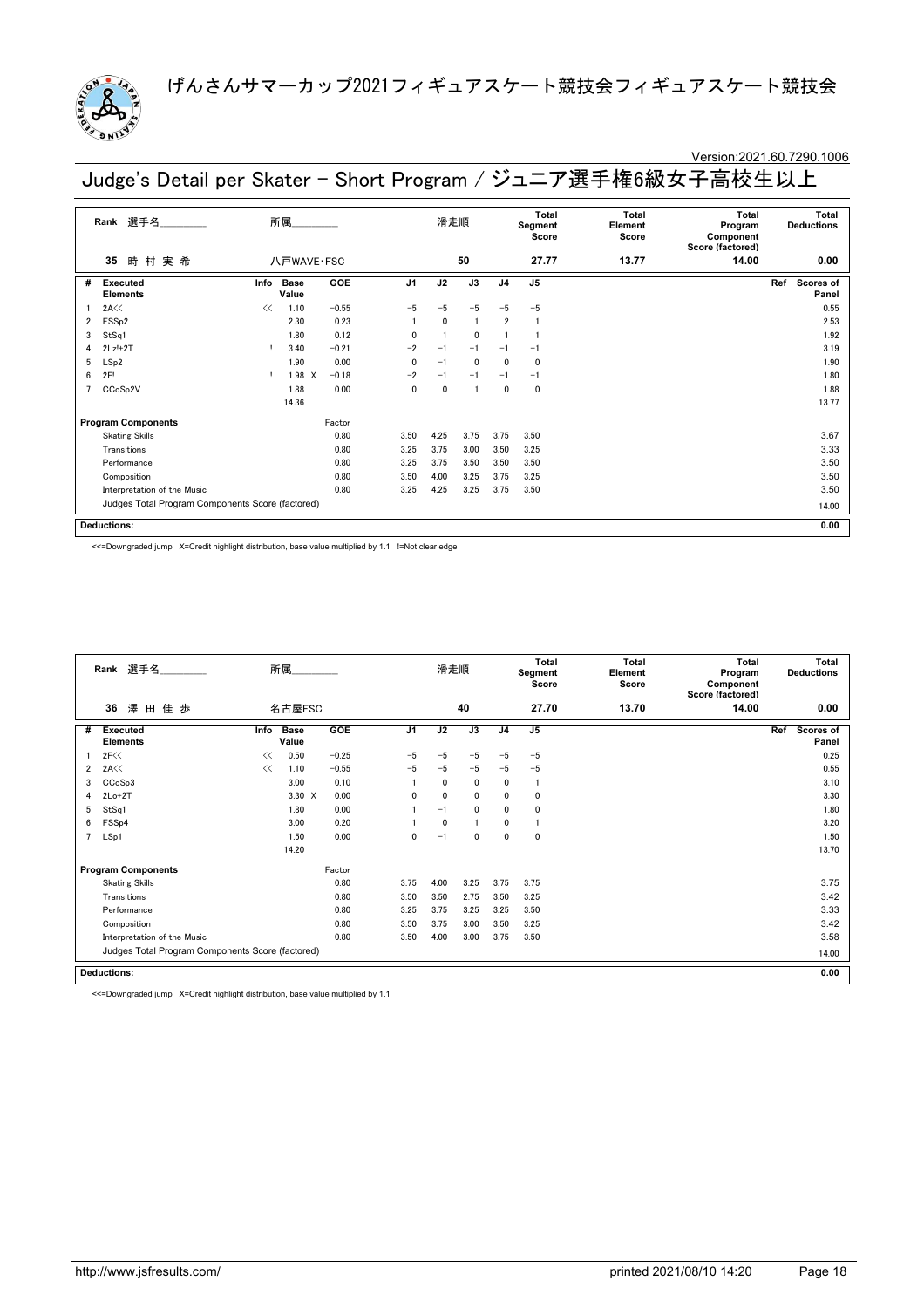

### Version:2021.60.7290.1006

Judge's Detail per Skater - Short Program / ジュニア選手権6級女子高校生以上

|                | 選手名<br>Rank                                      |      | 所属            |            |                | 滑走順          |              |                | <b>Total</b><br>Segment<br>Score | <b>Total</b><br>Element<br>Score | <b>Total</b><br>Program<br>Component<br>Score (factored) | <b>Total</b><br><b>Deductions</b> |
|----------------|--------------------------------------------------|------|---------------|------------|----------------|--------------|--------------|----------------|----------------------------------|----------------------------------|----------------------------------------------------------|-----------------------------------|
|                | 愛 梨<br>丸田<br>37                                  |      | 神奈川FSC        |            |                |              | 51           |                | 27.64                            | 13.64                            | 15.00                                                    | 1.00                              |
| #              | Executed<br><b>Elements</b>                      | Info | Base<br>Value | GOE        | J <sub>1</sub> | J2           | J3           | J <sub>4</sub> | J <sub>5</sub>                   |                                  |                                                          | Scores of<br>Ref<br>Panel         |
|                | 2F<                                              |      | 0.50          | $-0.25$    | $-5$           | $-5$         | $-5$         | $-5$           | $-5$                             |                                  |                                                          | 0.25                              |
| $\overline{2}$ | 2A                                               |      | 3.30          | $-1.65$    | $-5$           | $-5$         | $-5$         | $-5$           | $-5$                             |                                  |                                                          | 1.65                              |
| 3              | CSp1                                             |      | 1.40          | 0.00       | $-1$           | $\mathbf{0}$ | $\mathbf{0}$ | $\Omega$       | $\mathbf{0}$                     |                                  |                                                          | 1.40                              |
| 4              | $2Lz+2T$                                         |      | 3.40          | $-0.63$    | $-3$           | $-3$         | $-2$         | $-3$           | $-4$                             |                                  |                                                          | 2.77                              |
| 5              | FSSp3                                            |      | 2.60          | $-0.09$    | $-1$           | $\mathbf{0}$ | -1           | $-1$           | 0                                |                                  |                                                          | 2.51                              |
| 6              | StSq1                                            |      | 1.80          | 0.06       | 0              | $\mathbf{0}$ | $\mathbf{0}$ |                |                                  |                                  |                                                          | 1.86                              |
| 7              | CCoSp3                                           |      | 3.00          | 0.20       |                | $\mathbf{0}$ | 0            |                |                                  |                                  |                                                          | 3.20                              |
|                |                                                  |      | 16.00         |            |                |              |              |                |                                  |                                  |                                                          | 13.64                             |
|                | <b>Program Components</b>                        |      |               | Factor     |                |              |              |                |                                  |                                  |                                                          |                                   |
|                | <b>Skating Skills</b>                            |      |               | 0.80       | 3.75           | 4.50         | 4.00         | 3.75           | 3.75                             |                                  |                                                          | 3.83                              |
|                | Transitions                                      |      |               | 0.80       | 3.50           | 3.75         | 3.75         | 3.50           | 3.50                             |                                  |                                                          | 3.58                              |
|                | Performance                                      |      |               | 0.80       | 3.25           | 3.75         | 4.25         | 3.75           | 3.50                             |                                  |                                                          | 3.67                              |
|                | Composition                                      |      |               | 0.80       | 3.50           | 3.75         | 4.00         | 4.00           | 3.50                             |                                  |                                                          | 3.75                              |
|                | Interpretation of the Music                      |      |               | 0.80       | 3.50           | 4.00         | 4.25         | 4.00           | 3.75                             |                                  |                                                          | 3.92                              |
|                | Judges Total Program Components Score (factored) |      |               |            |                |              |              |                |                                  |                                  | 15.00                                                    |                                   |
|                | <b>Deductions:</b>                               |      | 転倒:           | $-1.00(1)$ |                |              |              |                |                                  |                                  |                                                          | $-1.00$                           |

<<=Downgraded jump !=Not clear edge

|                | 選手名<br>Rank                                      |      | 所属                   |            |                | 滑走順            |              |                | Total<br>Segment<br>Score | <b>Total</b><br>Element<br>Score | <b>Total</b><br>Program<br>Component<br>Score (factored) | <b>Total</b><br><b>Deductions</b> |
|----------------|--------------------------------------------------|------|----------------------|------------|----------------|----------------|--------------|----------------|---------------------------|----------------------------------|----------------------------------------------------------|-----------------------------------|
|                | 38<br>垣<br>陽<br>菓<br>宮                           |      | 大阪経済大学               |            |                |                | 3            |                | 27.53                     | 14.27                            | 13.26                                                    | 0.00                              |
| #              | <b>Executed</b><br><b>Elements</b>               | Info | <b>Base</b><br>Value | <b>GOE</b> | J <sub>1</sub> | J2             | J3           | J <sub>4</sub> | J <sub>5</sub>            |                                  |                                                          | Scores of<br>Ref<br>Panel         |
|                | 2F                                               |      | 1.80                 | 0.06       | $\mathbf{0}$   |                | $\mathbf{0}$ | $\mathbf{0}$   |                           |                                  |                                                          | 1.86                              |
| $\overline{2}$ | CCoSp3                                           |      | 3.00                 | 0.40       |                | $\overline{2}$ | 3            |                | $\mathbf{0}$              |                                  |                                                          | 3.40                              |
| 3              | 2A <                                             | <<   | 1.10                 | $-0.55$    | $-5$           | -5             | $-5$         | $-5$           | $-5$                      |                                  |                                                          | 0.55                              |
| 4              | StSq1                                            |      | 1.80                 | $-0.12$    | $-1$           | $-1$           | $\mathbf{0}$ | $\mathbf{0}$   | $-1$                      |                                  |                                                          | 1.68                              |
| 5              | LSp2                                             |      | 1.90                 | 0.06       | $\Omega$       | $\mathbf 0$    |              |                | 0                         |                                  |                                                          | 1.96                              |
| 6              | $2S+2T$                                          |      | $2.86 \t X$          | $-0.26$    | $-2$           | $-1$           | $-2$         | $-2$           | $-3$                      |                                  |                                                          | 2.60                              |
| 7              | FSS <sub>p2</sub>                                |      | 2.30                 | $-0.08$    | $-1$           |                | $\mathbf 0$  | 0              | $-1$                      |                                  |                                                          | 2.22                              |
|                |                                                  |      | 14.76                |            |                |                |              |                |                           |                                  |                                                          | 14.27                             |
|                | <b>Program Components</b>                        |      |                      | Factor     |                |                |              |                |                           |                                  |                                                          |                                   |
|                | <b>Skating Skills</b>                            |      |                      | 0.80       | 3.50           | 4.00           | 3.75         | 3.75           | 3.25                      |                                  |                                                          | 3.67                              |
|                | Transitions                                      |      |                      | 0.80       | 3.00           | 3.75           | 3.00         | 3.25           | 3.00                      |                                  |                                                          | 3.08                              |
|                | Performance                                      |      |                      | 0.80       | 3.25           | 3.50           | 3.25         | 3.50           | 3.00                      |                                  |                                                          | 3.33                              |
|                | Composition                                      |      |                      | 0.80       | 3.25           | 3.25           | 3.00         | 3.50           | 3.00                      |                                  |                                                          | 3.17                              |
|                | Interpretation of the Music                      | 3.00 | 3.50                 | 3.25       | 3.50           | 3.25           |              |                | 3.33                      |                                  |                                                          |                                   |
|                | Judges Total Program Components Score (factored) |      |                      |            |                |                |              |                |                           |                                  |                                                          | 13.26                             |
|                | <b>Deductions:</b>                               |      |                      |            |                |                |              |                |                           |                                  |                                                          | 0.00                              |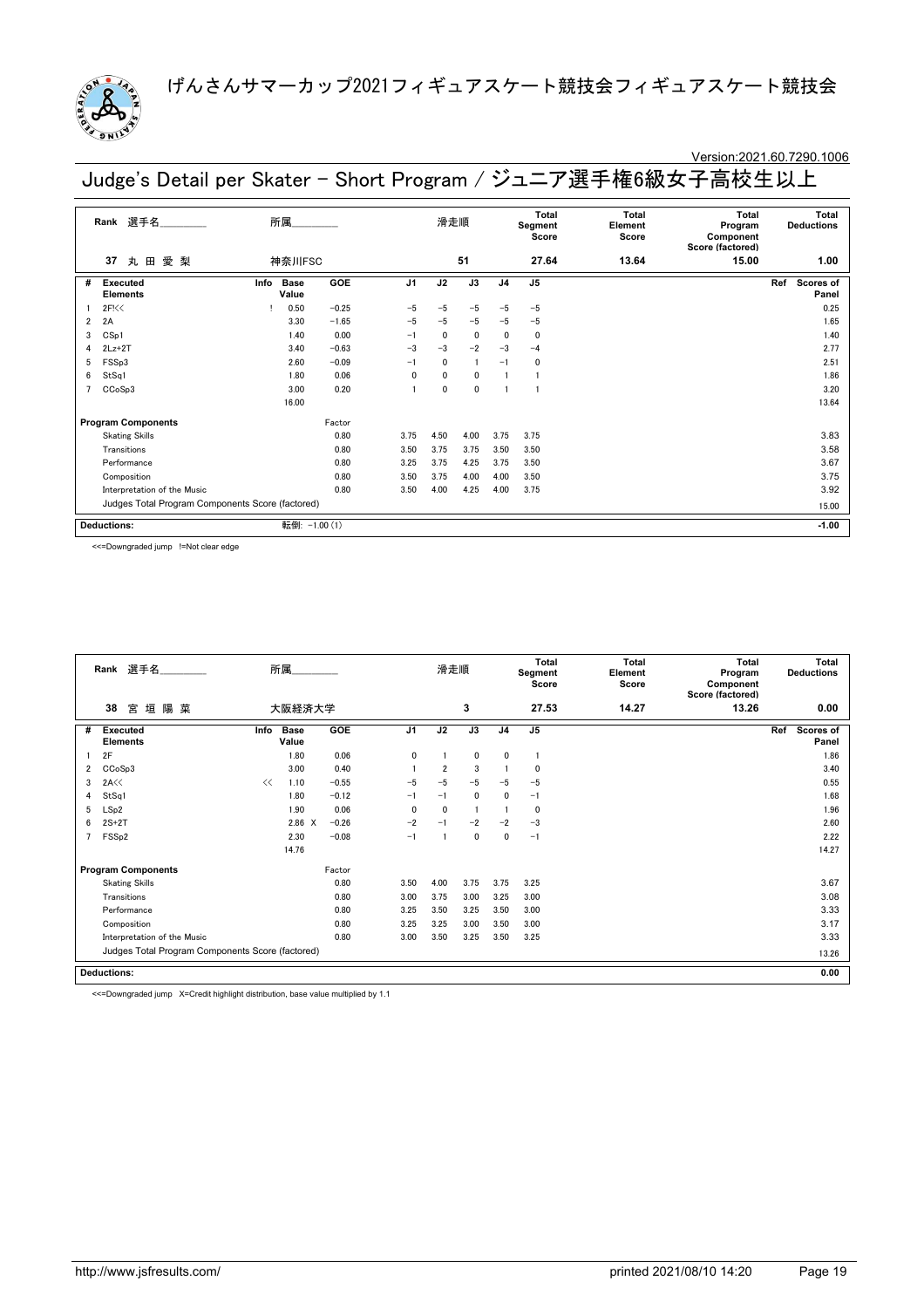

# Version:2021.60.7290.1006

Judge's Detail per Skater - Short Program / ジュニア選手権6級女子高校生以上

|   | 選手名<br>Rank                                      |      | 所属                   |            |                | 滑走順  |                |                | Total<br>Segment<br>Score | Total<br>Element<br>Score | <b>Total</b><br>Program<br>Component<br>Score (factored) | <b>Total</b><br><b>Deductions</b> |
|---|--------------------------------------------------|------|----------------------|------------|----------------|------|----------------|----------------|---------------------------|---------------------------|----------------------------------------------------------|-----------------------------------|
|   | 入夏<br>綾<br>音<br>39                               |      |                      | 関西スケーティングC |                |      | 37             |                | 27.04                     | 15.38                     | 12.66                                                    | 1.00                              |
| # | Executed<br><b>Elements</b>                      | Info | <b>Base</b><br>Value | GOE        | J <sub>1</sub> | J2   | J3             | J <sub>4</sub> | J <sub>5</sub>            |                           |                                                          | Scores of<br>Ref<br>Panel         |
|   | $2Lo+2T$                                         |      | 3.00                 | 0.00       | 0              | 0    | 0              | 0              | $\mathbf 0$               |                           |                                                          | 3.00                              |
| 2 | FSSp3                                            |      | 2.60                 | 0.00       | $\mathbf{0}$   | $-1$ | $\blacksquare$ | 0              | $\mathbf 0$               |                           |                                                          | 2.60                              |
| 3 | 2F                                               |      | 1.80                 | 0.00       | $\mathbf{0}$   | 0    | 0              | 0              |                           |                           |                                                          | 1.80                              |
| 4 | CCoSp4                                           |      | 3.50                 | 0.00       | $-1$           | 0    | $\mathbf{0}$   | 0              | $\mathbf 0$               |                           |                                                          | 3.50                              |
| 5 | StSqB                                            |      | 1.50                 | $-0.05$    | $-1$           | $-1$ | $\mathbf{0}$   | $\mathbf{0}$   | $\Omega$                  |                           |                                                          | 1.45                              |
| 6 | LSp1                                             |      | 1.50                 | $-0.05$    | $-1$           | 0    | $-1$           | 0              | $\Omega$                  |                           |                                                          | 1.45                              |
|   | 2A<                                              | ≺    | $2.90 \t X$          | $-1.32$    | $-5$           | $-5$ | $-5$           | $-5$           | $-5$                      |                           |                                                          | 1.58                              |
|   |                                                  |      | 16.80                |            |                |      |                |                |                           |                           |                                                          | 15.38                             |
|   | <b>Program Components</b>                        |      |                      | Factor     |                |      |                |                |                           |                           |                                                          |                                   |
|   | <b>Skating Skills</b>                            |      |                      | 0.80       | 3.50           | 3.50 | 3.25           | 3.25           | 3.25                      |                           |                                                          | 3.33                              |
|   | Transitions                                      |      |                      | 0.80       | 3.25           | 3.50 | 3.00           | 3.00           | 3.00                      |                           |                                                          | 3.08                              |
|   | Performance                                      |      |                      | 0.80       | 3.00           | 3.25 | 2.75           | 3.00           | 3.00                      |                           |                                                          | 3.00                              |
|   | Composition                                      |      |                      | 0.80       | 3.00           | 3.25 | 3.25           | 3.25           | 3.50                      |                           |                                                          | 3.25                              |
|   | Interpretation of the Music                      |      |                      | 0.80       | 3.00           | 3.50 | 3.00           | 3.25           | 3.25                      |                           |                                                          | 3.17                              |
|   | Judges Total Program Components Score (factored) |      |                      |            |                |      |                |                |                           |                           | 12.66                                                    |                                   |
|   | <b>Deductions:</b>                               |      | 転倒:                  | $-1.00(1)$ |                |      |                |                |                           |                           |                                                          | $-1.00$                           |

<=Under-rotated jump X=Credit highlight distribution, base value multiplied by 1.1

|   | Rank 選手名                                            |      | 所属                   |         |                | 滑走順         |                |                | <b>Total</b><br>Segment<br>Score | <b>Total</b><br>Element<br>Score | <b>Total</b><br>Program<br>Component<br>Score (factored) | <b>Total</b><br><b>Deductions</b> |
|---|-----------------------------------------------------|------|----------------------|---------|----------------|-------------|----------------|----------------|----------------------------------|----------------------------------|----------------------------------------------------------|-----------------------------------|
|   | 渡邊<br>40<br>千紘                                      |      | 金城学院大学               |         |                |             | 15             |                | 26.79                            | 13.19                            | 13.60                                                    | 0.00                              |
| # | <b>Executed</b><br><b>Elements</b>                  | Info | <b>Base</b><br>Value | GOE     | J <sub>1</sub> | J2          | J3             | J <sub>4</sub> | J5                               |                                  |                                                          | Scores of<br>Ref<br>Panel         |
|   | $2Lz!+2Lo\leq$                                      |      | 3.46                 | $-0.63$ | $-4$           | $-3$        | $-3$           | $-3$           | $-3$                             |                                  |                                                          | 2.83                              |
| 2 | 2A<<                                                | <<   | 1.10                 | $-0.55$ | $-5$           | $-5$        | $-5$           | $-5$           | $-5$                             |                                  |                                                          | 0.55                              |
| 3 | 0.00<br>CCoSp4<br>3.50<br>FSS <sub>p1</sub><br>2.00 |      |                      |         | $\mathbf{0}$   |             | 0              | 0              | 0                                |                                  |                                                          | 3.50                              |
| 4 |                                                     |      |                      | 0.07    | 0              |             | $\overline{2}$ | 0              | 0                                |                                  |                                                          | 2.07                              |
| 5 | StSqB                                               |      | 1.50                 | $-0.05$ | $\mathbf{0}$   | 0           | $-1$           | $-1$           | 0                                |                                  |                                                          | 1.45                              |
| 6 | 2F<                                                 | ≺    | $1.58 \times$        | $-0.29$ | $-2$           | $-2$        | $-2$           | $-2$           | $-2$                             |                                  |                                                          | 1.29                              |
| 7 | LSp1                                                |      | 1.50                 | 0.00    | 0              | $\mathbf 0$ |                | 0              | 0                                |                                  |                                                          | 1.50                              |
|   |                                                     |      | 14.64                |         |                |             |                |                |                                  |                                  |                                                          | 13.19                             |
|   | <b>Program Components</b>                           |      |                      | Factor  |                |             |                |                |                                  |                                  |                                                          |                                   |
|   | <b>Skating Skills</b>                               |      |                      | 0.80    | 3.75           | 4.25        | 3.00           | 3.50           | 3.50                             |                                  |                                                          | 3.58                              |
|   | Transitions                                         |      |                      | 0.80    | 3.50           | 3.50        | 2.50           | 2.75           | 3.50                             |                                  |                                                          | 3.25                              |
|   | Performance                                         |      |                      | 0.80    | 3.25           | 3.75        | 3.25           | 3.00           | 3.25                             |                                  |                                                          | 3.25                              |
|   | Composition                                         |      |                      | 0.80    | 3.50           | 3.25        | 3.50           | 3.25           | 3.50                             |                                  |                                                          | 3.42                              |
|   | Interpretation of the Music                         | 0.80 | 3.50                 | 3.75    | 3.25           | 3.50        | 3.50           |                |                                  | 3.50                             |                                                          |                                   |
|   | Judges Total Program Components Score (factored)    |      |                      |         |                |             |                |                |                                  |                                  |                                                          | 13.60                             |
|   | <b>Deductions:</b>                                  |      |                      |         |                |             |                |                |                                  |                                  |                                                          | 0.00                              |

<=Under-rotated jump <<=Downgraded jump X=Credit highlight distribution, base value multiplied by 1.1 !=Not clear edge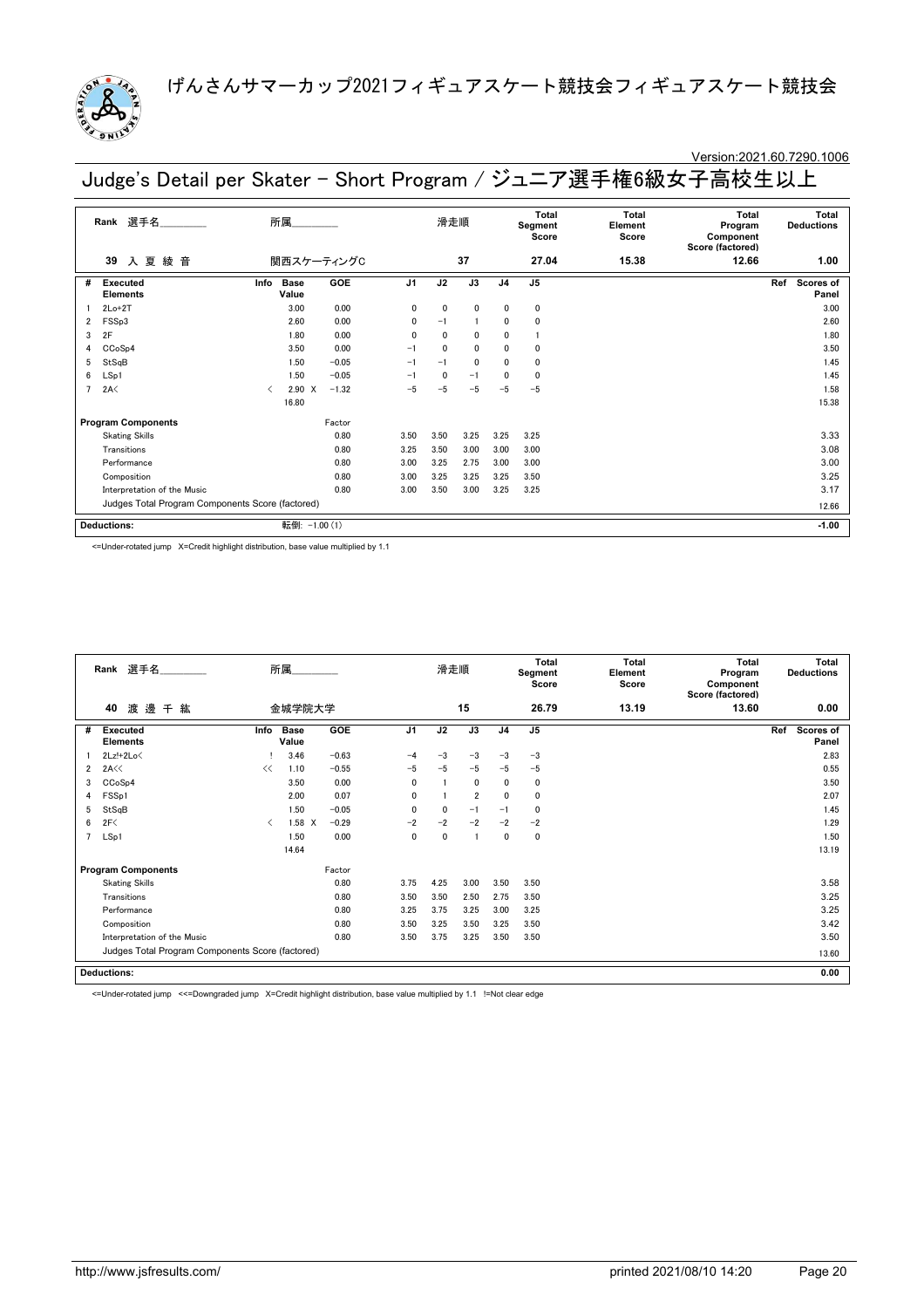

### Version:2021.60.7290.1006

Judge's Detail per Skater - Short Program / ジュニア選手権6級女子高校生以上

|   | 選手名<br>Rank                                      |      | 所属            |            |                | 滑走順          |                |                | <b>Total</b><br>Segment<br>Score | Total<br>Element<br>Score | <b>Total</b><br>Program<br>Component<br>Score (factored) | <b>Total</b><br><b>Deductions</b> |
|---|--------------------------------------------------|------|---------------|------------|----------------|--------------|----------------|----------------|----------------------------------|---------------------------|----------------------------------------------------------|-----------------------------------|
|   | 河 江 寿々見<br>41                                    |      |               | 愛知みずほ大瑞穂高校 |                |              | $\overline{7}$ |                | 26.15                            | 12.21                     | 14.94                                                    | 1.00                              |
| # | Executed<br><b>Elements</b>                      | Info | Base<br>Value | GOE        | J <sub>1</sub> | J2           | J3             | J <sub>4</sub> | J <sub>5</sub>                   |                           |                                                          | Scores of<br>Ref<br>Panel         |
|   | 3S<<+COMBO                                       | <<   | 1.30          | $-0.65$    | $-5$           | $-5$         | $-5$           | $-5$           | $-5$                             |                           |                                                          | 0.65                              |
| 2 | 2A <                                             | <<   | 1.10          | $-0.55$    | $-5$           | $-5$         | $-5$           | $-5$           | $-5$                             |                           |                                                          | 0.55                              |
| 3 | StSq2                                            |      | 2.60          | $-0.17$    | $-1$           | $-1$         | 0              | $-1$           | 0                                |                           |                                                          | 2.43                              |
| 4 | CCoSp3                                           |      | 3.00          | 0.10       | 0              |              | 3              | $\mathbf{0}$   | 0                                |                           |                                                          | 3.10                              |
| 5 | 2F                                               |      | 1.98 X        | 0.00       | 0              | $\mathbf{0}$ | $\mathbf{0}$   |                | 0                                |                           |                                                          | 1.98                              |
| 6 | FSS <sub>p2</sub>                                |      | 2.30          | 0.00       | 0              | $\mathbf{0}$ | $\mathbf{0}$   | 0              | $\mathbf{0}$                     |                           |                                                          | 2.30                              |
| 7 | LSpB                                             |      | 1.20          | 0.00       | $-1$           | $\mathbf{0}$ | 0              | 0              | 0                                |                           |                                                          | 1.20                              |
|   |                                                  |      | 13.48         |            |                |              |                |                |                                  |                           |                                                          | 12.21                             |
|   | <b>Program Components</b>                        |      |               | Factor     |                |              |                |                |                                  |                           |                                                          |                                   |
|   | <b>Skating Skills</b>                            |      |               | 0.80       | 4.25           | 4.25         | 3.50           | 4.00           | 3.50                             |                           |                                                          | 3.92                              |
|   | Transitions                                      |      |               | 0.80       | 3.75           | 3.75         | 3.00           | 3.75           | 3.25                             |                           |                                                          | 3.58                              |
|   | Performance                                      |      |               | 0.80       | 4.00           | 4.00         | 3.75           | 3.50           | 3.25                             |                           |                                                          | 3.75                              |
|   | Composition                                      |      |               | 0.80       | 3.75           | 3.75         | 3.50           | 3.75           | 3.25                             |                           |                                                          | 3.67                              |
|   | Interpretation of the Music                      |      |               | 0.80       | 3.75           | 4.25         | 3.75           | 3.75           | 3.50                             |                           |                                                          | 3.75                              |
|   | Judges Total Program Components Score (factored) |      |               |            |                |              |                |                |                                  |                           |                                                          | 14.94                             |
|   | <b>Deductions:</b>                               |      | 転倒:           | $-1.00(1)$ |                |              |                |                |                                  |                           |                                                          | $-1.00$                           |

<<=Downgraded jump X=Credit highlight distribution, base value multiplied by 1.1

|   | Rank 選手名                                         | 所属                           |         |                | 滑走順            |             |                | Total<br>Segment<br>Score | <b>Total</b><br>Element<br>Score | <b>Total</b><br>Program<br>Component<br>Score (factored) | Total<br><b>Deductions</b> |
|---|--------------------------------------------------|------------------------------|---------|----------------|----------------|-------------|----------------|---------------------------|----------------------------------|----------------------------------------------------------|----------------------------|
|   | 42<br>米<br>彩音<br>田                               | ゴールドスターFSC                   |         |                |                | 59          |                | 25.97                     | 13.31                            | 13.66                                                    | 1.00                       |
| # | <b>Executed</b><br><b>Elements</b>               | <b>Base</b><br>Info<br>Value | GOE     | J <sub>1</sub> | J2             | J3          | J <sub>4</sub> | J5                        |                                  |                                                          | Ref<br>Scores of<br>Panel  |
|   | 2A<<                                             | <<<br>1.10                   | $-0.55$ | $-5$           | $-5$           | $-5$        | $-5$           | $-5$                      |                                  |                                                          | 0.55                       |
| 2 | CCoSp2V                                          | 1.88                         | 0.13    | 0              | $\overline{2}$ | $-1$        |                | -1                        |                                  |                                                          | 2.01                       |
| 3 | StSq1                                            | 1.80                         | 0.00    | 0              | $-2$           | $\mathbf 0$ | 0              | 0                         |                                  |                                                          | 1.80                       |
| 4 | LSp2                                             | 1.90                         | 0.00    |                | $\mathbf{0}$   | $\mathbf 0$ | 0              | 0                         |                                  |                                                          | 1.90                       |
| 5 | 2F                                               | 1.80                         | 0.00    | $\mathbf{0}$   | $\Omega$       | $\mathbf 0$ | 0              | 0                         |                                  |                                                          | 1.80                       |
| 6 | $2Lz+2T$                                         | $3.74 \times$                | $-0.42$ | $-2$           | $-2$           | $-3$        | $-2$           | $-2$                      |                                  |                                                          | 3.32                       |
| 7 | FSS <sub>p1</sub>                                | 2.00                         | $-0.07$ | $-1$           | 0              | $-1$        | 0              | -1                        |                                  |                                                          | 1.93                       |
|   |                                                  | 14.22                        |         |                |                |             |                |                           |                                  |                                                          | 13.31                      |
|   | <b>Program Components</b>                        |                              | Factor  |                |                |             |                |                           |                                  |                                                          |                            |
|   | <b>Skating Skills</b>                            |                              | 0.80    | 3.50           | 3.50           | 3.25        | 3.50           | 3.75                      |                                  |                                                          | 3.50                       |
|   | Transitions                                      |                              | 0.80    | 3.25           | 3.25           | 2.75        | 3.25           | 3.25                      |                                  |                                                          | 3.25                       |
|   | Performance                                      |                              | 0.80    | 3.25           | 3.25           | 3.50        | 3.50           | 3.25                      |                                  |                                                          | 3.33                       |
|   | Composition                                      |                              | 0.80    | 3.25           | 3.50           | 3.50        | 3.75           | 3.50                      |                                  |                                                          | 3.50                       |
|   | Interpretation of the Music                      |                              | 0.80    | 3.50           | 3.50           | 3.25        | 3.75           | 3.50                      |                                  |                                                          | 3.50                       |
|   | Judges Total Program Components Score (factored) |                              |         |                |                |             |                |                           |                                  |                                                          | 13.66                      |
|   | <b>Deductions:</b>                               | 転倒: -1.00 (1)                |         |                |                |             |                |                           |                                  |                                                          | $-1.00$                    |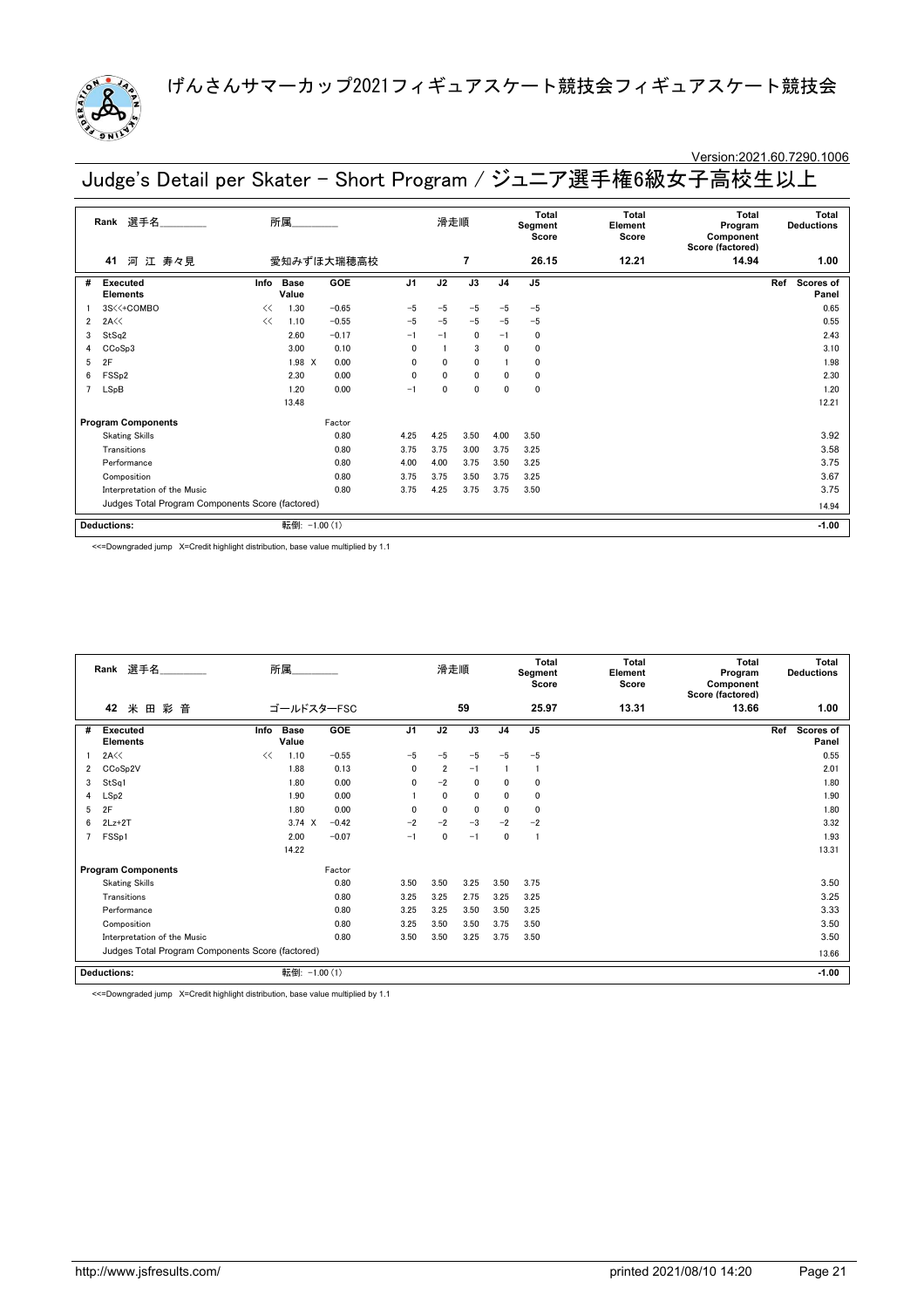

# Version:2021.60.7290.1006

Judge's Detail per Skater - Short Program / ジュニア選手権6級女子高校生以上

|   | 選手名<br>Rank                                      |                         | 所属                   |         |                | 滑走順          |              |                | <b>Total</b><br>Segment<br>Score | <b>Total</b><br>Element<br>Score | Total<br>Program<br>Component<br>Score (factored) |     | Total<br><b>Deductions</b> |
|---|--------------------------------------------------|-------------------------|----------------------|---------|----------------|--------------|--------------|----------------|----------------------------------|----------------------------------|---------------------------------------------------|-----|----------------------------|
|   | 財<br>莉<br>古<br>里<br>43                           |                         | セント星ヶ丘FSC            |         |                |              | 16           |                | 25.18                            | 11.96                            | 13.22                                             |     | 0.00                       |
| # | <b>Executed</b><br><b>Elements</b>               | Info                    | <b>Base</b><br>Value | GOE     | J <sub>1</sub> | J2           | J3           | J <sub>4</sub> | J <sub>5</sub>                   |                                  |                                                   | Ref | Scores of<br>Panel         |
|   | 2A<<                                             | <<                      | 1.10                 | $-0.44$ | $-4$           | $-4$         | $-4$         | $-4$           | $-4$                             |                                  |                                                   |     | 0.66                       |
| 2 | 3S<<+COMBO                                       | <<                      | 1.30                 | $-0.65$ | $-5$           | $-5$         | $-5$         | $-5$           | $-5$                             |                                  |                                                   |     | 0.65                       |
| 3 | FSS <sub>p2</sub>                                | $-0.15$<br>2.30<br>1.80 |                      |         |                |              | $\mathbf 0$  | $-1$           | $-1$                             |                                  |                                                   |     | 2.15                       |
| 4 | $-0.18$<br>StSq1<br>1.90                         |                         |                      |         | $-1$           | $-1$         | $-1$         | $\mathbf{0}$   | $-1$                             |                                  |                                                   |     | 1.62                       |
| 5 | LSp2                                             |                         |                      | 0.06    | $\mathbf{0}$   | $\mathbf{0}$ | 3            |                | $\mathbf 0$                      |                                  |                                                   |     | 1.96                       |
| 6 | 2F                                               |                         | 1.98 X               | $-0.06$ | 0              | $-1$         | $-1$         | 0              | 0                                |                                  |                                                   |     | 1.92                       |
|   | CCoSp3                                           |                         | 3.00                 | 0.00    | $\mathbf{0}$   | $\mathbf{0}$ | $\mathbf{0}$ | $\mathbf 0$    | $\mathbf 0$                      |                                  |                                                   |     | 3.00                       |
|   |                                                  |                         | 13.38                |         |                |              |              |                |                                  |                                  |                                                   |     | 11.96                      |
|   | <b>Program Components</b>                        |                         |                      | Factor  |                |              |              |                |                                  |                                  |                                                   |     |                            |
|   | <b>Skating Skills</b>                            |                         |                      | 0.80    | 3.50           | 3.50         | 3.50         | 3.75           | 3.50                             |                                  |                                                   |     | 3.50                       |
|   | Transitions                                      |                         |                      | 0.80    | 3.25           | 3.50         | 3.00         | 3.25           | 3.00                             |                                  |                                                   |     | 3.17                       |
|   | Performance                                      |                         |                      | 0.80    | 3.50           | 3.25         | 3.25         | 3.25           | 2.75                             |                                  |                                                   |     | 3.25                       |
|   | Composition                                      |                         |                      | 0.80    | 3.50           | 3.50         | 3.25         | 3.50           | 3.00                             |                                  |                                                   |     | 3.42                       |
|   | Interpretation of the Music                      | 3.25                    | 3.25                 | 3.00    | 3.50           | 3.00         |              |                |                                  | 3.17                             |                                                   |     |                            |
|   | Judges Total Program Components Score (factored) |                         |                      |         |                |              |              |                |                                  |                                  |                                                   |     | 13.22                      |
|   | <b>Deductions:</b>                               |                         |                      |         |                |              |              |                |                                  |                                  |                                                   |     | 0.00                       |

<<=Downgraded jump X=Credit highlight distribution, base value multiplied by 1.1

|   | Rank 選手名                                         |        | 所属                   |            |                | 滑走順            |                |                | <b>Total</b><br>Segment<br>Score | Total<br>Element<br>Score | Total<br>Program<br>Component<br>Score (factored) | <b>Total</b><br><b>Deductions</b> |
|---|--------------------------------------------------|--------|----------------------|------------|----------------|----------------|----------------|----------------|----------------------------------|---------------------------|---------------------------------------------------|-----------------------------------|
|   | 門前朋実<br>44                                       |        | 関西学院大学               |            |                |                | 22             |                | 25.03                            | 12.31                     | 14.72                                             | 2.00                              |
| # | Executed<br><b>Elements</b>                      | Info   | <b>Base</b><br>Value | GOE        | J <sub>1</sub> | J2             | J3             | J <sub>4</sub> | J <sub>5</sub>                   |                           |                                                   | Ref<br>Scores of<br>Panel         |
|   | $1A*$                                            | $\ast$ | 0.00                 | 0.00       |                |                |                |                |                                  |                           |                                                   | 0.00                              |
| 2 | 2Fq                                              | a      | 1.80                 | $-0.90$    | $-5$           | $-5$           | $-5$           | -5             | $-5$                             |                           |                                                   | 0.90                              |
| 3 | FSSp3                                            |        | 2.60                 | 0.35       |                | $\overline{2}$ | $\overline{2}$ |                | 1                                |                           |                                                   | 2.95                              |
| 4 | LSp3                                             |        | 2.40                 | 0.24       | 0              |                | 3              |                |                                  |                           |                                                   | 2.64                              |
| 5 | 2S+2T<<                                          | <<     | $1.87 \t X$          | $-0.43$    | $-3$           | $-4$           | $-3$           | $-3$           | $-4$                             |                           |                                                   | 1.44                              |
| 6 | StSq1                                            |        | 1.80                 | 0.00       | $-1$           | $\mathbf{0}$   | $\mathbf 0$    | 0              | -1                               |                           |                                                   | 1.80                              |
| 7 | CCoSp2                                           |        | 2.50                 | 0.08       | 0              |                | 0              | 0              | 1                                |                           |                                                   | 2.58                              |
|   |                                                  |        | 12.97                |            |                |                |                |                |                                  |                           |                                                   | 12.31                             |
|   | <b>Program Components</b>                        |        |                      | Factor     |                |                |                |                |                                  |                           |                                                   |                                   |
|   | <b>Skating Skills</b>                            |        |                      | 0.80       | 3.75           | 4.25           | 3.50           | 3.75           | 4.00                             |                           |                                                   | 3.83                              |
|   | Transitions                                      |        |                      | 0.80       | 3.25           | 3.75           | 3.00           | 3.50           | 3.75                             |                           |                                                   | 3.50                              |
|   | Performance                                      |        |                      | 0.80       | 3.25           | 3.75           | 3.75           | 3.75           | 4.00                             |                           |                                                   | 3.75                              |
|   | Composition                                      |        |                      | 0.80       | 3.50           | 3.75           | 3.50           | 3.75           | 3.50                             |                           |                                                   | 3.58                              |
|   | Interpretation of the Music                      |        |                      | 0.80       | 3.25           | 4.00           | 3.75           | 3.75           | 3.75                             |                           |                                                   | 3.75                              |
|   | Judges Total Program Components Score (factored) |        |                      |            |                |                |                |                |                                  |                           |                                                   | 14.72                             |
|   | <b>Deductions:</b>                               |        | 転倒:                  | $-2.00(2)$ |                |                |                |                |                                  |                           |                                                   | $-2.00$                           |

\*=Invalid element <<=Downgraded jump X=Credit highlight distribution, base value multiplied by 1.1 q=jump landed on the quarter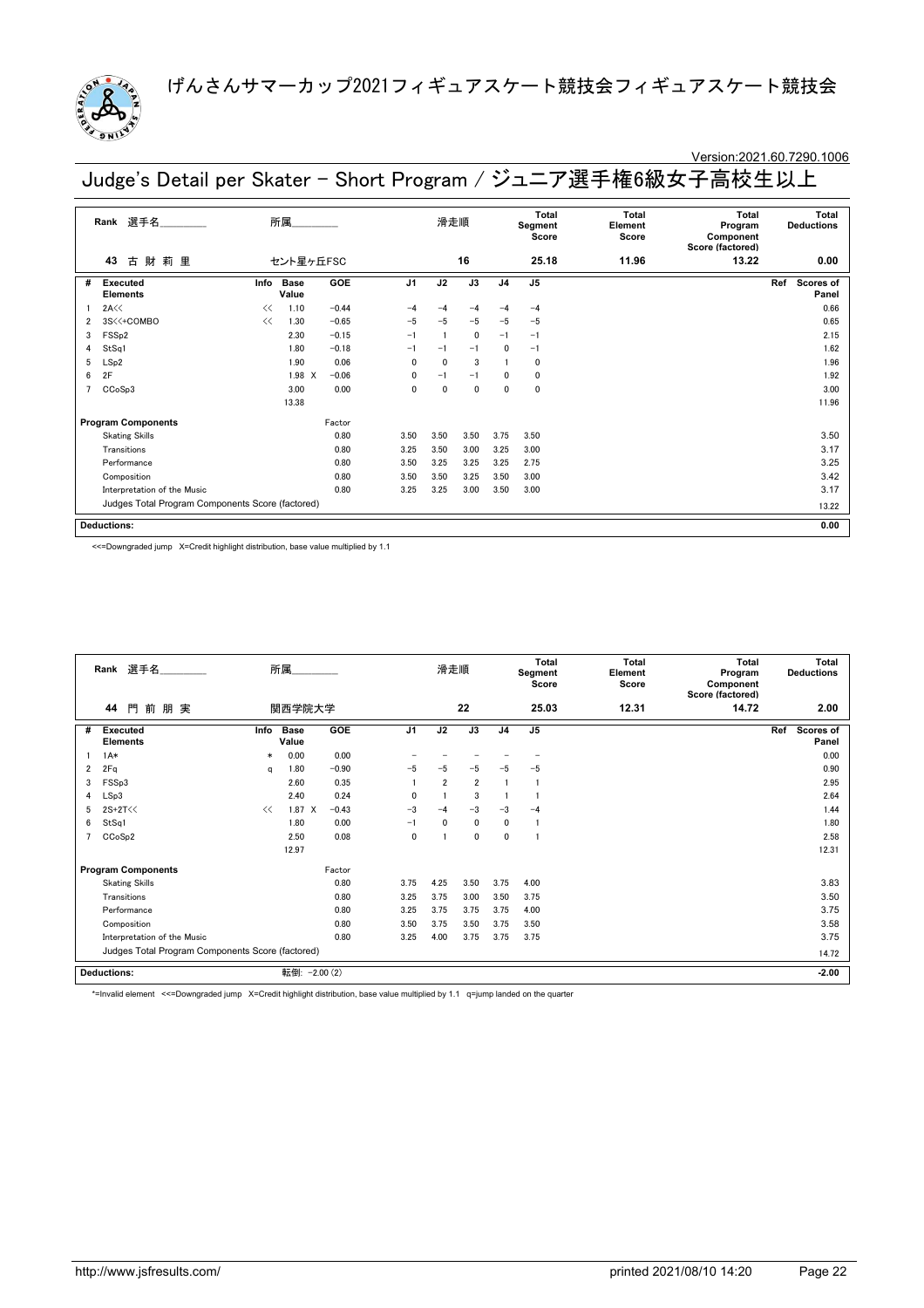

### Version:2021.60.7290.1006

Judge's Detail per Skater - Short Program / ジュニア選手権6級女子高校生以上

|                | 選手名______<br>Rank                                |      | 所属                   |            |                | 滑走順          |      |                | <b>Total</b><br>Segment<br>Score | Total<br>Element<br>Score | <b>Total</b><br>Program<br>Component<br>Score (factored) | <b>Deductions</b> | <b>Total</b>       |
|----------------|--------------------------------------------------|------|----------------------|------------|----------------|--------------|------|----------------|----------------------------------|---------------------------|----------------------------------------------------------|-------------------|--------------------|
|                | 松本愛子<br>45                                       |      | 大阪スケート倶楽部            |            |                |              | 31   |                | 24.66                            | 11.80                     | 13.86                                                    |                   | 1.00               |
| #              | <b>Executed</b><br><b>Elements</b>               | Info | <b>Base</b><br>Value | <b>GOE</b> | J <sub>1</sub> | J2           | J3   | J <sub>4</sub> | J <sub>5</sub>                   |                           |                                                          | Ref               | Scores of<br>Panel |
|                | 2Aq                                              | a    | 3.30                 | $-0.66$    | $-1$           | $-2$         | $-2$ | $-2$           | $-2$                             |                           |                                                          |                   | 2.64               |
| 2              | $2Lz+2T$                                         |      | 3.40                 | $-0.28$    | $-1$           | $-1$         | $-1$ | $-2$           | $-3$                             |                           |                                                          |                   | 3.12               |
| 3              | LSp                                              |      | 0.00                 | 0.00       |                |              |      |                |                                  |                           |                                                          |                   | 0.00               |
| 4              | 2F                                               |      | 1.98 X               | 0.06       | 0              | $\mathbf{0}$ | 0    |                |                                  |                           |                                                          |                   | 2.04               |
| 5              | CCoSp                                            |      | 0.00                 | 0.00       |                |              |      |                |                                  |                           |                                                          |                   | 0.00               |
| 6              | StSqB                                            |      | 1.50                 | $-0.10$    | 0              | $-1$         | $-1$ | $\mathbf{0}$   | $-1$                             |                           |                                                          |                   | 1.40               |
| $\overline{7}$ | FSSp3                                            |      | 2.60                 | 0.00       | $-1$           | $\mathbf{0}$ | 0    | $\mathbf{0}$   | $\Omega$                         |                           |                                                          |                   | 2.60               |
|                |                                                  |      | 12.78                |            |                |              |      |                |                                  |                           |                                                          |                   | 11.80              |
|                | <b>Program Components</b>                        |      |                      | Factor     |                |              |      |                |                                  |                           |                                                          |                   |                    |
|                | <b>Skating Skills</b>                            |      |                      | 0.80       | 3.75           | 4.00         | 3.75 | 3.75           | 3.75                             |                           |                                                          |                   | 3.75               |
|                | Transitions                                      |      |                      | 0.80       | 3.50           | 3.75         | 3.00 | 3.50           | 3.50                             |                           |                                                          |                   | 3.50               |
|                | Performance                                      |      |                      | 0.80       | 3.25           | 3.50         | 2.75 | 3.25           | 3.25                             |                           |                                                          |                   | 3.25               |
|                | Composition                                      |      |                      | 0.80       | 3.50           | 4.00         | 3.50 | 3.50           | 3.50                             |                           |                                                          |                   | 3.50               |
|                | Interpretation of the Music                      |      |                      | 0.80       | 3.25           | 3.75         | 3.25 | 3.50           | 3.25                             |                           |                                                          |                   | 3.33               |
|                | Judges Total Program Components Score (factored) |      |                      |            |                |              |      |                |                                  |                           |                                                          |                   | 13.86              |
|                | <b>Deductions:</b>                               |      | 転倒: -1.00 (1)        |            |                |              |      |                |                                  |                           |                                                          |                   | $-1.00$            |

X=Credit highlight distribution, base value multiplied by 1.1 q=jump landed on the quarter

|                | Rank 選手名                                         |        | 所属                   |            |                | 滑走順          |              |                | <b>Total</b><br>Segment<br>Score | <b>Total</b><br>Element<br>Score | Total<br>Program<br>Component<br>Score (factored) | Total<br><b>Deductions</b>       |
|----------------|--------------------------------------------------|--------|----------------------|------------|----------------|--------------|--------------|----------------|----------------------------------|----------------------------------|---------------------------------------------------|----------------------------------|
|                | 46<br>鈴 木 菜々音                                    |        |                      | 目黒日本大学高等学校 |                |              | 12           |                | 24.64                            | 12.06                            | 12.58                                             | 0.00                             |
| #              | <b>Executed</b><br><b>Elements</b>               | Info   | <b>Base</b><br>Value | <b>GOE</b> | J <sub>1</sub> | J2           | J3           | J <sub>4</sub> | J <sub>5</sub>                   |                                  |                                                   | Ref<br><b>Scores of</b><br>Panel |
|                | 3T<+COMBO+1T*                                    | $\ast$ | 3.36                 | $-1.68$    | $-5$           | $-5$         | $-5$         | $-5$           | $-5$                             |                                  |                                                   | 1.68                             |
| $\overline{2}$ | 2F                                               |        | 1.80                 | 0.00       | $\mathbf{0}$   | $\mathbf{0}$ | $\mathbf{0}$ | 0              | 0                                |                                  |                                                   | 1.80                             |
| 3              | LSp2                                             |        | 1.90                 | $-0.25$    | $-2$           | $-2$         | $-1$         | $-1$           | $-1$                             |                                  |                                                   | 1.65                             |
| 4              | 2A                                               |        | $3.63 \times$        | 0.00       | $\mathbf 0$    | 0            | 0            | 0              | 0                                |                                  |                                                   | 3.63                             |
| 5              | FSS <sub>p2</sub>                                |        | 2.30                 | $-0.15$    | $-1$           | $-1$         | 0            | 0              | $-2$                             |                                  |                                                   | 2.15                             |
| 6              | StSqB                                            |        | 1.50                 | $-0.35$    | $-2$           | $-3$         | $-2$         | $-2$           | $-5$                             |                                  |                                                   | 1.15                             |
|                | CCoSp                                            |        | 0.00                 | 0.00       |                |              |              |                |                                  |                                  |                                                   | 0.00                             |
|                |                                                  |        | 14.49                |            |                |              |              |                |                                  |                                  |                                                   | 12.06                            |
|                | <b>Program Components</b>                        |        |                      | Factor     |                |              |              |                |                                  |                                  |                                                   |                                  |
|                | <b>Skating Skills</b>                            |        |                      | 0.80       | 3.75           | 3.25         | 3.00         | 3.50           | 3.25                             |                                  |                                                   | 3.33                             |
|                | Transitions                                      |        |                      | 0.80       | 3.25           | 3.00         | 3.25         | 3.00           | 3.00                             |                                  |                                                   | 3.08                             |
|                | Performance                                      |        |                      | 0.80       | 3.25           | 3.25         | 3.00         | 3.00           | 2.75                             |                                  |                                                   | 3.08                             |
|                | Composition                                      |        |                      | 0.80       | 3.50           | 3.00         | 3.50         | 3.00           | 2.75                             |                                  |                                                   | 3.17                             |
|                | Interpretation of the Music                      |        |                      | 0.80       | 3.25           | 3.00         | 2.75         | 3.25           | 3.00                             |                                  |                                                   | 3.08                             |
|                | Judges Total Program Components Score (factored) |        |                      |            |                |              |              |                |                                  |                                  |                                                   | 12.58                            |
|                | <b>Deductions:</b>                               |        |                      |            |                |              |              |                |                                  |                                  |                                                   | 0.00                             |

\*=Invalid element X=Credit highlight distribution, base value multiplied by 1.1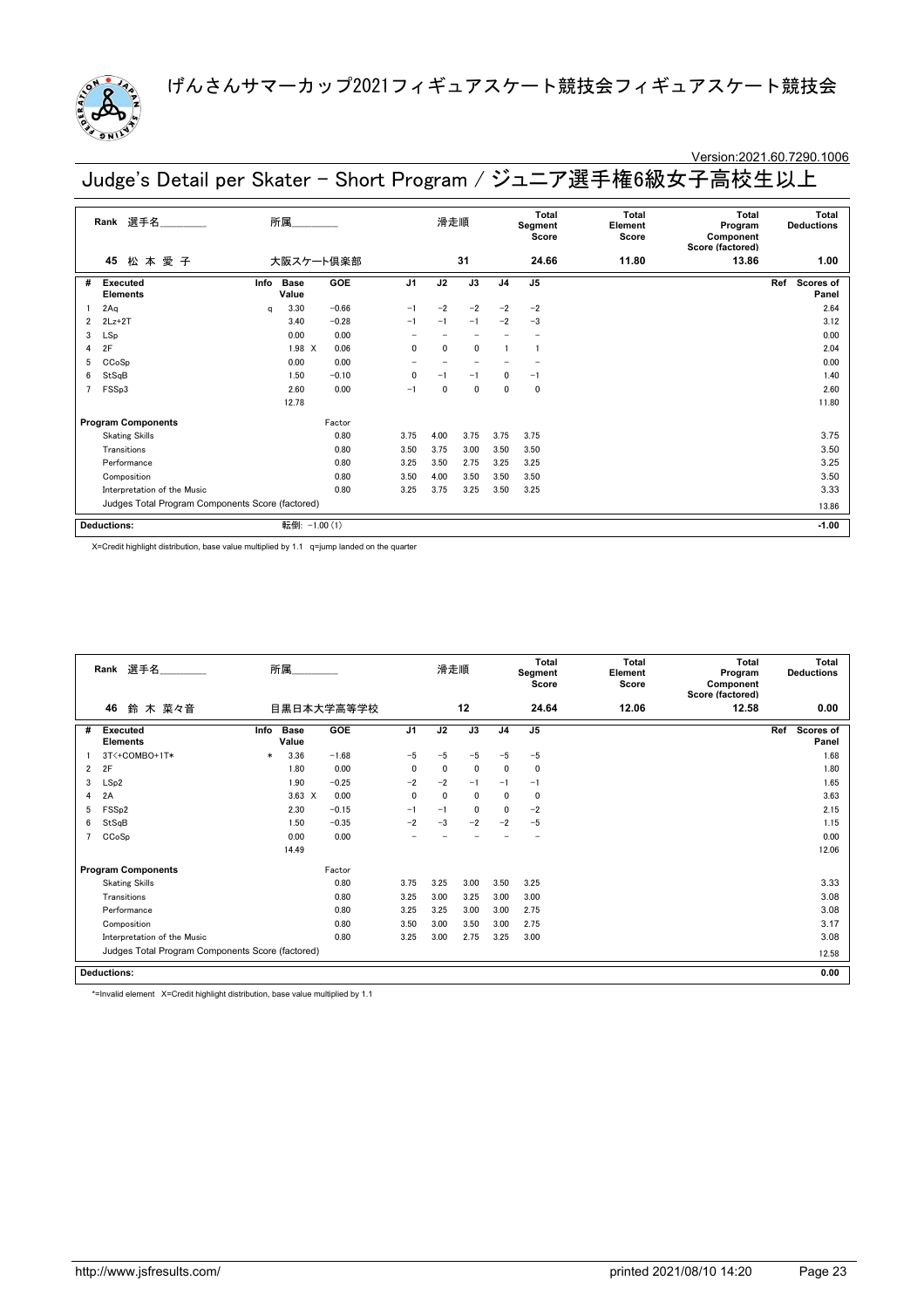

### Version:2021.60.7290.1006

Judge's Detail per Skater - Short Program / ジュニア選手権6級女子高校生以上

|   | 選手名<br>Rank                                      |        | 所属            |         |                | 滑走順         |                 |                | Total<br>Segment<br>Score | Total<br>Element<br>Score | Total<br>Program<br>Component<br>Score (factored) | Total<br><b>Deductions</b> |
|---|--------------------------------------------------|--------|---------------|---------|----------------|-------------|-----------------|----------------|---------------------------|---------------------------|---------------------------------------------------|----------------------------|
|   | 早川芙季<br>47                                       |        | 同志社大学         |         |                |             | 56              |                | 24.49                     | 11.03                     | 13.46                                             | 0.00                       |
| # | Executed<br><b>Elements</b>                      | Info   | Base<br>Value | GOE     | J <sub>1</sub> | J2          | $\overline{J3}$ | J <sub>4</sub> | J <sub>5</sub>            |                           |                                                   | Ref<br>Scores of<br>Panel  |
|   | $2Lo+1T*$                                        | $\ast$ | 1.70          | $-0.85$ | $-5$           | $-5$        | $-5$            | $-5$           | $-5$                      |                           |                                                   | 0.85                       |
| 2 | $1F*$                                            | $\ast$ | 0.00          | 0.00    |                |             |                 |                |                           |                           |                                                   | 0.00                       |
| 3 | CCoSp4                                           |        | 3.50          | 0.12    |                | $\Omega$    | $\mathbf{0}$    | $\mathbf{0}$   |                           |                           |                                                   | 3.62                       |
| 4 | FSS <sub>p2</sub>                                |        | 2.30          | 0.00    |                | $\Omega$    | $-1$            | $\mathbf{0}$   | $\Omega$                  |                           |                                                   | 2.30                       |
| 5 | $1A \times \times$                               | $\ast$ | 0.00 X        | 0.00    |                |             |                 |                |                           |                           |                                                   | 0.00                       |
| 6 | StSq1                                            |        | 1.80          | $-0.18$ | $-1$           | $-1$        | $-1$            | $-1$           | $-2$                      |                           |                                                   | 1.62                       |
|   | LSp3                                             |        | 2.40          | 0.24    |                | $\mathbf 0$ |                 |                |                           |                           |                                                   | 2.64                       |
|   |                                                  |        | 11.70         |         |                |             |                 |                |                           |                           |                                                   | 11.03                      |
|   | <b>Program Components</b>                        |        |               | Factor  |                |             |                 |                |                           |                           |                                                   |                            |
|   | <b>Skating Skills</b>                            |        |               | 0.80    | 3.75           | 3.50        | 3.25            | 3.50           | 3.50                      |                           |                                                   | 3.50                       |
|   | Transitions                                      |        |               | 0.80    | 3.50           | 3.50        | 2.50            | 3.25           | 3.00                      |                           |                                                   | 3.25                       |
|   | Performance                                      |        |               | 0.80    | 3.25           | 3.25        | 3.25            | 3.25           | 3.25                      |                           |                                                   | 3.25                       |
|   | Composition                                      |        |               | 0.80    | 3.50           | 3.50        | 3.25            | 3.25           | 3.00                      |                           |                                                   | 3.33                       |
|   | Interpretation of the Music                      | 3.50   | 3.50          | 3.50    | 3.50           | 3.25        |                 |                | 3.50                      |                           |                                                   |                            |
|   | Judges Total Program Components Score (factored) |        |               |         |                |             |                 |                |                           |                           |                                                   | 13.46                      |
|   | <b>Deductions:</b>                               |        |               |         |                |             |                 |                |                           |                           |                                                   | 0.00                       |

\*=Invalid element X=Credit highlight distribution, base value multiplied by 1.1

|                | Rank 選手名<br>所属<br>48<br>原<br>さ<br>り              |      |                      |         |                | 滑走順          |              |                | <b>Total</b><br>Segment<br>Score | <b>Total</b><br>Element<br>Score | <b>Total</b><br>Program<br>Component<br>Score (factored) | <b>Deductions</b> | <b>Total</b>       |
|----------------|--------------------------------------------------|------|----------------------|---------|----------------|--------------|--------------|----------------|----------------------------------|----------------------------------|----------------------------------------------------------|-------------------|--------------------|
|                |                                                  |      | 神奈川FSC               |         |                |              | 36           |                | 23.97                            | 10.95                            | 14.02                                                    |                   | 1.00               |
| #              | <b>Executed</b><br><b>Elements</b>               | Info | <b>Base</b><br>Value | GOE     | J <sub>1</sub> | J2           | J3           | J <sub>4</sub> | J <sub>5</sub>                   |                                  |                                                          | Ref               | Scores of<br>Panel |
|                | 2A<<                                             | <<   | 1.10                 | $-0.55$ | $-5$           | $-5$         | $-5$         | $-5$           | $-5$                             |                                  |                                                          |                   | 0.55               |
| $\overline{2}$ | LSp2                                             |      | 1.90                 | 0.00    | $\mathbf 0$    | $\mathbf{0}$ | $\mathbf 0$  | $\Omega$       | $\mathbf 0$                      |                                  |                                                          |                   | 1.90               |
| 3              | 2S+COMBO                                         |      | 1.30                 | $-0.65$ | $-5$           | $-5$         | $-5$         | $-5$           | $-5$                             |                                  |                                                          |                   | 0.65               |
| 4              | FSS <sub>p4</sub>                                |      | 3.00                 | 0.30    |                |              | 3            |                |                                  |                                  |                                                          |                   | 3.30               |
| 5              | CCoSp3V                                          |      | 2.25                 | 0.08    |                | $\mathbf{0}$ | $\mathbf{0}$ | $\Omega$       |                                  |                                  |                                                          |                   | 2.33               |
| 6              | 2F<0                                             |      | $0.55 \quad X$       | $-0.25$ | $-5$           | -5           | $-5$         | $-5$           | $-5$                             |                                  |                                                          |                   | 0.30               |
| 7              | StSq1                                            |      | 1.80                 | 0.12    |                |              | 0            | 0              |                                  |                                  |                                                          |                   | 1.92               |
|                |                                                  |      | 11.90                |         |                |              |              |                |                                  |                                  |                                                          |                   | 10.95              |
|                | <b>Program Components</b>                        |      |                      | Factor  |                |              |              |                |                                  |                                  |                                                          |                   |                    |
|                | <b>Skating Skills</b>                            |      |                      | 0.80    | 3.75           | 4.00         | 3.00         | 3.50           | 3.75                             |                                  |                                                          |                   | 3.67               |
|                | Transitions                                      |      |                      | 0.80    | 3.25           | 3.50         | 3.00         | 3.50           | 3.50                             |                                  |                                                          |                   | 3.42               |
|                | Performance                                      |      |                      | 0.80    | 3.00           | 3.50         | 3.25         | 3.50           | 3.50                             |                                  |                                                          |                   | 3.42               |
|                | Composition                                      |      |                      | 0.80    | 3.50           | 4.00         | 3.00         | 3.75           | 3.25                             |                                  |                                                          |                   | 3.50               |
|                | Interpretation of the Music                      |      |                      | 0.80    | 3.00           | 4.00         | 3.25         | 3.75           | 3.50                             |                                  |                                                          |                   | 3.50               |
|                | Judges Total Program Components Score (factored) |      |                      |         |                |              |              |                |                                  |                                  |                                                          |                   | 14.02              |
|                | <b>Deductions:</b>                               |      | 転倒: -1.00 (1)        |         |                |              |              |                |                                  |                                  |                                                          |                   | $-1.00$            |

<<=Downgraded jump X=Credit highlight distribution, base value multiplied by 1.1 !=Not clear edge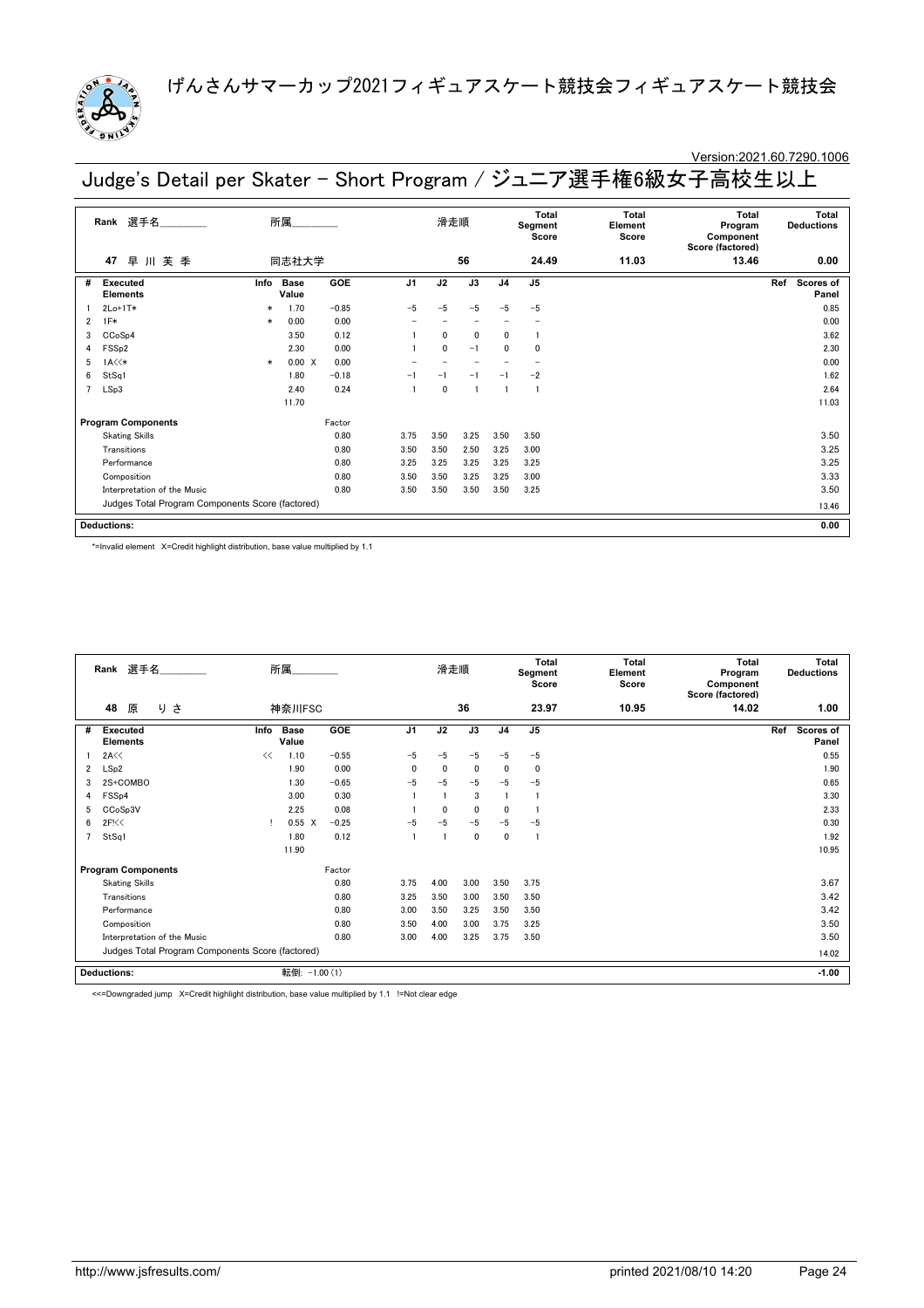

# Version:2021.60.7290.1006

Judge's Detail per Skater - Short Program / ジュニア選手権6級女子高校生以上

| 選手名<br>所属<br>Rank |                                                  |      |                      |            |                | 滑走順          |              | Total<br>Segment<br>Score |                | Total<br>Element<br>Score | Total<br>Program<br>Component<br>Score (factored) | Total<br><b>Deductions</b> |
|-------------------|--------------------------------------------------|------|----------------------|------------|----------------|--------------|--------------|---------------------------|----------------|---------------------------|---------------------------------------------------|----------------------------|
|                   | 浅<br>陽 菜<br>田<br>49                              |      | 臨海フィギュアSC            |            |                |              | 1            |                           | 23.92          | 11.32                     | 13.60                                             | 1.00                       |
| #                 | <b>Executed</b><br><b>Elements</b>               | Info | <b>Base</b><br>Value | GOE        | J <sub>1</sub> | J2           | J3           | J <sub>4</sub>            | J <sub>5</sub> |                           |                                                   | Ref<br>Scores of<br>Panel  |
|                   | 2A<<                                             | <<   | 1.10                 | $-0.55$    | $-5$           | $-5$         | $-5$         | $-5$                      | $-5$           |                           |                                                   | 0.55                       |
| 2                 | 2Lz!+COMBO                                       |      | 2.10                 | $-1.05$    | $-5$           | $-5$         | $-5$         | $-5$                      | $-5$           |                           |                                                   | 1.05                       |
| 3                 | FSSp3                                            |      | 2.60                 | 0.00       | 0              | $\mathbf{0}$ | 0            | 0                         | $\mathbf 0$    |                           |                                                   | 2.60                       |
| 4                 | StSqB                                            |      | 1.50                 | 0.05       | $-1$           |              |              |                           | $-1$           |                           |                                                   | 1.55                       |
| 5                 | LSp2                                             |      | 1.90                 | $-0.13$    | $-2$           |              | $-1$         | 0                         | $-1$           |                           |                                                   | 1.77                       |
| 6                 | 2F<<                                             | <<   | $0.55 \quad X$       | $-0.25$    | $-5$           | $-5$         | $-5$         | $-5$                      | $-5$           |                           |                                                   | 0.30                       |
|                   | CCoSp4                                           |      | 3.50                 | 0.00       | 0              | 0            | $\mathbf{0}$ | 0                         | $\mathbf 0$    |                           |                                                   | 3.50                       |
|                   |                                                  |      | 13.25                |            |                |              |              |                           |                |                           |                                                   | 11.32                      |
|                   | <b>Program Components</b>                        |      |                      | Factor     |                |              |              |                           |                |                           |                                                   |                            |
|                   | <b>Skating Skills</b>                            |      |                      | 0.80       | 3.25           | 4.00         | 3.75         | 3.75                      | 3.25           |                           |                                                   | 3.58                       |
|                   | Transitions                                      |      |                      | 0.80       | 2.75           | 4.25         | 3.25         | 3.50                      | 3.00           |                           |                                                   | 3.25                       |
|                   | Performance                                      |      |                      | 0.80       | 2.75           | 3.50         | 3.50         | 3.50                      | 3.25           |                           |                                                   | 3.42                       |
|                   | Composition                                      |      |                      | 0.80       | 3.00           | 4.25         | 3.25         | 3.75                      | 3.00           |                           |                                                   | 3.33                       |
|                   | Interpretation of the Music                      |      |                      | 0.80       | 2.75           | 4.00         | 3.25         | 4.00                      | 3.00           |                           |                                                   | 3.42                       |
|                   | Judges Total Program Components Score (factored) |      |                      |            |                |              |              |                           |                |                           |                                                   | 13.60                      |
|                   | <b>Deductions:</b>                               |      | 転倒:                  | $-1.00(1)$ |                |              |              |                           |                |                           |                                                   | $-1.00$                    |

<<=Downgraded jump X=Credit highlight distribution, base value multiplied by 1.1 !=Not clear edge

|   | 選手名<br>Rank                                      |        | 所属                   |           |                | 滑走順          |                |                | Total<br>Segment<br>Score | Total<br>Element<br>Score | <b>Total</b><br>Program<br>Component<br>Score (factored) | <b>Total</b><br><b>Deductions</b> |
|---|--------------------------------------------------|--------|----------------------|-----------|----------------|--------------|----------------|----------------|---------------------------|---------------------------|----------------------------------------------------------|-----------------------------------|
|   | 堀<br>50<br>舞音<br>中                               |        |                      | 大阪スケート倶楽部 |                |              | 44             |                | 23.81                     | 10.01                     | 14.80                                                    | 1.00                              |
| # | <b>Executed</b><br><b>Elements</b>               | Info   | <b>Base</b><br>Value | GOE       | J <sub>1</sub> | J2           | J3             | J <sub>4</sub> | J <sub>5</sub>            |                           |                                                          | Ref<br><b>Scores of</b><br>Panel  |
|   | 2A<                                              | ✓      | 2.64                 | $-1.32$   | $-5$           | $-5$         | $-5$           | $-5$           | $-5$                      |                           |                                                          | 1.32                              |
| 2 | $2Lo+1T*$                                        | $\ast$ | 1.70                 | $-0.85$   | $-5$           | $-5$         | $-5$           | $-5$           | $-5$                      |                           |                                                          | 0.85                              |
| 3 | CCoSp                                            |        | 0.00                 | 0.00      |                |              |                |                |                           |                           |                                                          | 0.00                              |
| 4 | StSq1                                            |        | 1.80                 | 0.18      |                |              | 0              |                |                           |                           |                                                          | 1.98                              |
| 5 | $1F*$                                            | $\ast$ | 0.00 X               | 0.00      |                |              |                |                |                           |                           |                                                          | 0.00                              |
| 6 | FSS <sub>p4</sub>                                |        | 3.00                 | 0.30      |                | $\mathbf{0}$ | $\overline{2}$ |                |                           |                           |                                                          | 3.30                              |
| 7 | LSp3                                             |        | 2.40                 | 0.16      |                |              | 3              | 0              | 0                         |                           |                                                          | 2.56                              |
|   |                                                  |        | 11.54                |           |                |              |                |                |                           |                           |                                                          | 10.01                             |
|   | <b>Program Components</b>                        |        |                      | Factor    |                |              |                |                |                           |                           |                                                          |                                   |
|   | <b>Skating Skills</b>                            |        |                      | 0.80      | 4.00           | 4.50         | 4.00           | 3.75           | 4.00                      |                           |                                                          | 4.00                              |
|   | Transitions                                      |        |                      | 0.80      | 3.75           | 4.00         | 3.50           | 3.50           | 3.50                      |                           |                                                          | 3.58                              |
|   | Performance                                      |        |                      | 0.80      | 3.00           | 4.00         | 3.75           | 3.25           | 3.50                      |                           |                                                          | 3.50                              |
|   | Composition                                      |        |                      | 0.80      | 3.25           | 4.50         | 4.00           | 3.50           | 3.50                      |                           |                                                          | 3.67                              |
|   | Interpretation of the Music                      |        |                      | 0.80      | 3.75           | 4.50         | 3.75           | 3.75           | 3.75                      |                           |                                                          | 3.75                              |
|   | Judges Total Program Components Score (factored) |        |                      |           |                |              |                |                |                           |                           |                                                          | 14.80                             |
|   | <b>Deductions:</b>                               |        | 転倒: -1.00 (1)        |           |                |              |                |                |                           |                           |                                                          | $-1.00$                           |

\*=Invalid element <=Under-rotated jump X=Credit highlight distribution, base value multiplied by 1.1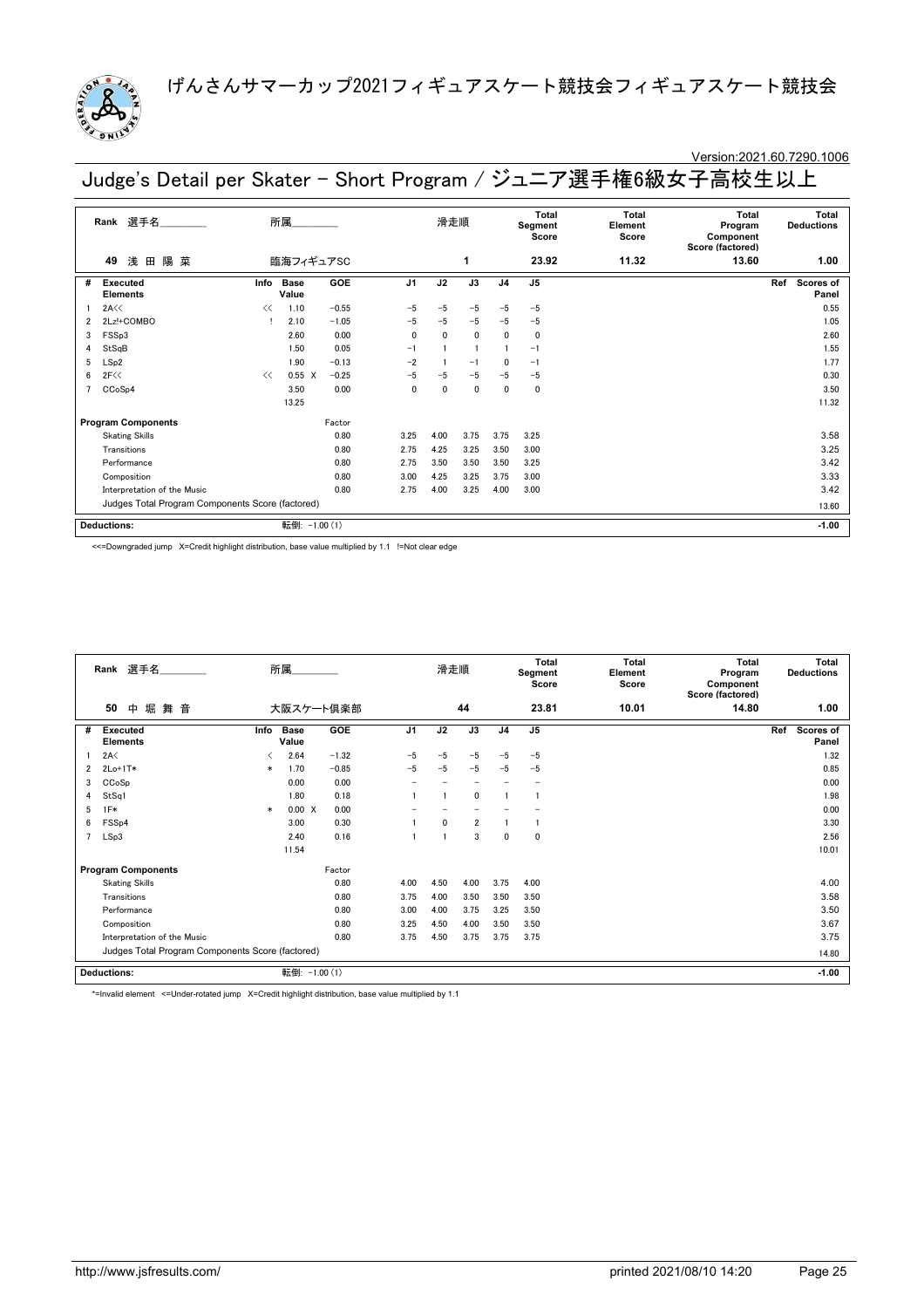

### Version:2021.60.7290.1006

Judge's Detail per Skater - Short Program / ジュニア選手権6級女子高校生以上

| 選手名<br>Rank |                                                  |        | 所属                   |         |                | 滑走順          |      | Total<br>Segment<br>Score |                | Total<br>Element<br>Score | <b>Total</b><br>Program<br>Component<br>Score (factored) | Total<br><b>Deductions</b> |
|-------------|--------------------------------------------------|--------|----------------------|---------|----------------|--------------|------|---------------------------|----------------|---------------------------|----------------------------------------------------------|----------------------------|
|             | 原<br>松<br>絢<br>音<br>51                           |        | 高崎クラブ                |         |                |              | 20   |                           | 23.01          | 9.03                      | 14.98                                                    | 1.00                       |
| #           | <b>Executed</b><br><b>Elements</b>               | Info   | <b>Base</b><br>Value | GOE     | J <sub>1</sub> | J2           | J3   | J <sub>4</sub>            | J <sub>5</sub> |                           |                                                          | Scores of<br>Ref<br>Panel  |
|             | 2F<                                              | ≺      | 1.44                 | $-0.29$ | $-2$           | $-2$         | $-2$ | $-2$                      | $-2$           |                           |                                                          | 1.15                       |
| 2           | 2A<<                                             | <<     | 1.10                 | $-0.55$ | $-5$           | $-5$         | $-5$ | $-5$                      | $-5$           |                           |                                                          | 0.55                       |
| 3           | LSp2                                             |        | 1.90                 | 0.00    | $-1$           | $\mathbf{0}$ | 0    | 0                         |                |                           |                                                          | 1.90                       |
| 4           | StSqB                                            |        | 1.50                 | 0.15    |                |              | 0    |                           |                |                           |                                                          | 1.65                       |
| 5           | CCoSp2V                                          |        | 1.88                 | $-0.19$ | $-1$           | $-1$         | $-1$ | $-1$                      | $-1$           |                           |                                                          | 1.69                       |
| 6           | 2Lz!<<+1T*                                       | $\ast$ | 0.66 X               | $-0.30$ | $-5$           | $-5$         | $-5$ | $-5$                      | $-5$           |                           |                                                          | 0.36                       |
|             | FSSp1                                            |        | 2.00                 | $-0.27$ | $-3$           | 0            | $-1$ | $-1$                      | $-2$           |                           |                                                          | 1.73                       |
|             |                                                  |        | 10.48                |         |                |              |      |                           |                |                           |                                                          | 9.03                       |
|             | <b>Program Components</b>                        |        |                      | Factor  |                |              |      |                           |                |                           |                                                          |                            |
|             | <b>Skating Skills</b>                            |        |                      | 0.80    | 3.75           | 4.75         | 3.50 | 4.00                      | 4.00           |                           |                                                          | 3.92                       |
|             | Transitions                                      |        |                      | 0.80    | 3.50           | 4.50         | 2.75 | 3.50                      | 3.75           |                           |                                                          | 3.58                       |
|             | Performance                                      |        |                      | 0.80    | 3.00           | 4.25         | 3.75 | 3.75                      | 4.00           |                           |                                                          | 3.83                       |
|             | Composition                                      |        |                      | 0.80    | 3.50           | 4.50         | 3.25 | 3.50                      | 3.75           |                           |                                                          | 3.58                       |
|             | Interpretation of the Music                      |        |                      | 0.80    | 3.25           | 4.75         | 3.50 | 4.00                      | 4.00           |                           |                                                          | 3.83                       |
|             | Judges Total Program Components Score (factored) |        |                      |         |                |              |      |                           |                |                           |                                                          | 14.98                      |
|             | <b>Deductions:</b>                               |        | 転倒: -1.00 (1)        |         |                |              |      |                           |                |                           |                                                          | $-1.00$                    |

\*=Invalid element <=Under-rotated jump <<=Downgraded jump X=Credit highlight distribution, base value multiplied by 1.1

| 選手名<br>Rank    |                                                  | 所属   |                      |            | 滑走順            |                | <b>Total</b><br>Segment<br>Score |                | <b>Total</b><br>Element<br>Score | <b>Total</b><br>Program<br>Component<br>Score (factored) | <b>Total</b><br><b>Deductions</b> |                                  |  |
|----------------|--------------------------------------------------|------|----------------------|------------|----------------|----------------|----------------------------------|----------------|----------------------------------|----------------------------------------------------------|-----------------------------------|----------------------------------|--|
|                | 52<br>小 林 ももこ                                    |      | 東大和FSC               |            |                |                | 42                               |                | 22.98                            | 10.70                                                    | 14.28                             | 2.00                             |  |
| #              | <b>Executed</b><br><b>Elements</b>               | Info | <b>Base</b><br>Value | <b>GOE</b> | J <sub>1</sub> | J2             | J3                               | J <sub>4</sub> | J <sub>5</sub>                   |                                                          |                                   | Ref<br><b>Scores of</b><br>Panel |  |
|                | 2Lz!+COMBO                                       |      | 2.10                 | $-1.05$    | $-5$           | $-5$           | $-5$                             | $-5$           | $-5$                             |                                                          |                                   | 1.05                             |  |
| $\overline{2}$ | 2A<<                                             | <<   | 1.10                 | $-0.55$    | $-5$           | $-5$           | $-5$                             | $-5$           | $-5$                             |                                                          |                                   | 0.55                             |  |
| 3              | LSp4                                             |      | 2.70                 | 0.63       | 3              | $\overline{2}$ | 3                                |                | $\overline{2}$                   |                                                          |                                   | 3.33                             |  |
| 4              | 2F                                               |      | 1.98 X               | $-0.90$    | $-5$           | $-5$           | $-5$                             | $-5$           | $-5$                             |                                                          |                                   | 1.08                             |  |
| 5              | FSSp3                                            |      | 2.60                 | 0.17       |                |                | 0                                | $\mathbf{0}$   | -1                               |                                                          |                                   | 2.77                             |  |
| 6              | StSq1                                            |      | 1.80                 | 0.12       |                | 0              | 0                                |                |                                  |                                                          |                                   | 1.92                             |  |
| 7              | CCoSp                                            |      | 0.00                 | 0.00       |                |                |                                  |                |                                  |                                                          |                                   | 0.00                             |  |
|                |                                                  |      | 12.28                |            |                |                |                                  |                |                                  |                                                          |                                   | 10.70                            |  |
|                | <b>Program Components</b>                        |      |                      | Factor     |                |                |                                  |                |                                  |                                                          |                                   |                                  |  |
|                | <b>Skating Skills</b>                            |      |                      | 0.80       | 4.25           | 3.50           | 3.25                             | 3.50           | 4.00                             |                                                          |                                   | 3.67                             |  |
|                | Transitions                                      |      |                      | 0.80       | 4.00           | 3.50           | 3.00                             | 3.25           | 3.50                             |                                                          |                                   | 3.42                             |  |
|                | Performance                                      |      |                      | 0.80       | 3.50           | 3.00           | 3.75                             | 3.75           | 3.75                             |                                                          |                                   | 3.67                             |  |
|                | Composition                                      |      |                      | 0.80       | 4.00           | 3.50           | 3.50                             | 3.25           | 3.50                             |                                                          |                                   | 3.50                             |  |
|                | Interpretation of the Music                      |      |                      | 0.80       | 3.75           | 3.75           | 3.25                             | 3.50           | 3.50                             |                                                          |                                   | 3.58                             |  |
|                | Judges Total Program Components Score (factored) |      |                      |            |                |                |                                  |                |                                  |                                                          |                                   | 14.28                            |  |
|                | <b>Deductions:</b>                               |      | 転倒:                  | $-2.00(2)$ |                |                |                                  |                |                                  |                                                          |                                   | $-2.00$                          |  |

<<=Downgraded jump X=Credit highlight distribution, base value multiplied by 1.1 !=Not clear edge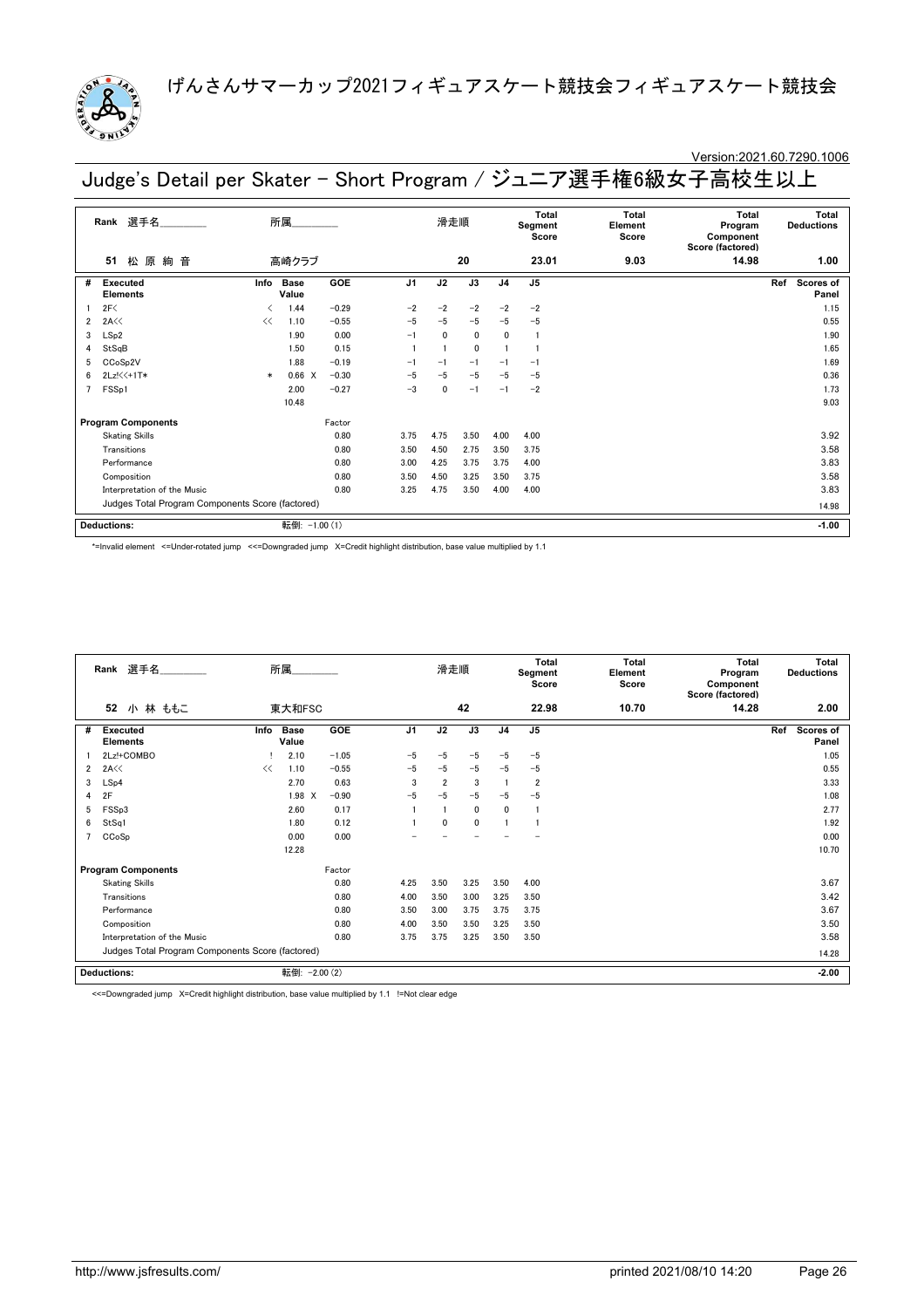

# Version:2021.60.7290.1006

Judge's Detail per Skater - Short Program / ジュニア選手権6級女子高校生以上

| 選手名<br>Rank |                                                  |      | 所属                   |            |                | 滑走順          |              |                | Total<br>Segment<br>Score | Total<br>Element<br>Score | <b>Total</b><br>Program<br>Component<br>Score (factored) | <b>Total</b><br><b>Deductions</b> |
|-------------|--------------------------------------------------|------|----------------------|------------|----------------|--------------|--------------|----------------|---------------------------|---------------------------|----------------------------------------------------------|-----------------------------------|
|             | 野<br>栞 里<br>53<br>友                              |      | 岡山理科大学               |            |                |              | 34           |                | 22.72                     | 11.18                     | 13.54                                                    | 2.00                              |
| #           | <b>Executed</b><br><b>Elements</b>               | Info | <b>Base</b><br>Value | GOE        | J <sub>1</sub> | J2           | J3           | J <sub>4</sub> | J <sub>5</sub>            |                           |                                                          | Scores of<br>Ref<br>Panel         |
|             | A                                                |      | 0.00                 | 0.00       |                |              |              |                |                           |                           |                                                          | 0.00                              |
| 2           | 2Lz+COMBO                                        |      | 2.10                 | $-1.05$    | $-5$           | $-5$         | $-5$         | $-5$           | $-5$                      |                           |                                                          | 1.05                              |
| 3           | FSS <sub>p4</sub>                                |      | 3.00                 | 0.30       |                |              | 3            |                |                           |                           |                                                          | 3.30                              |
| 4           | LSp3                                             |      | 2.40                 | 0.00       | 0              | $-2$         | 0            | 0              | $\mathbf 0$               |                           |                                                          | 2.40                              |
| 5           | 2Fq                                              | a    | 1.98 X               | $-0.90$    | $-5$           | $-5$         | $-5$         | $-5$           | $-5$                      |                           |                                                          | 1.08                              |
| 6           | StSqB                                            |      | 1.50                 | $-0.15$    |                | $-1$         | $-2$         | $-1$           | $-1$                      |                           |                                                          | 1.35                              |
|             | CCoSp1                                           |      | 2.00                 | 0.00       | $-1$           | $\mathbf{0}$ | $\mathbf{0}$ | 0              | $\mathbf 0$               |                           |                                                          | 2.00                              |
|             |                                                  |      | 12.98                |            |                |              |              |                |                           |                           |                                                          | 11.18                             |
|             | <b>Program Components</b>                        |      |                      | Factor     |                |              |              |                |                           |                           |                                                          |                                   |
|             | <b>Skating Skills</b>                            |      |                      | 0.80       | 3.75           | 3.75         | 3.50         | 3.75           | 3.50                      |                           |                                                          | 3.67                              |
|             | Transitions                                      |      |                      | 0.80       | 3.25           | 3.75         | 2.75         | 3.50           | 3.25                      |                           |                                                          | 3.33                              |
|             | Performance                                      |      |                      | 0.80       | 3.00           | 3.25         | 2.75         | 3.25           | 3.25                      |                           |                                                          | 3.17                              |
|             | Composition                                      |      |                      | 0.80       | 3.50           | 3.50         | 3.00         | 3.25           | 3.50                      |                           |                                                          | 3.42                              |
|             | Interpretation of the Music                      |      |                      | 0.80       | 3.25           | 3.50         | 3.00         | 3.50           | 3.25                      |                           |                                                          | 3.33                              |
|             | Judges Total Program Components Score (factored) |      |                      |            |                |              |              |                |                           |                           |                                                          | 13.54                             |
|             | <b>Deductions:</b>                               |      | 転倒:                  | $-2.00(2)$ |                |              |              |                |                           |                           |                                                          | $-2.00$                           |

X=Credit highlight distribution, base value multiplied by 1.1 q=jump landed on the quarter

| 選手名<br>Rank    |                                                  |        | 所属.                  |         |                | 滑走順  |      | <b>Total</b><br>Segment<br>Score |                | <b>Total</b><br>Element<br>Score | <b>Total</b><br>Program<br>Component<br>Score (factored) | <b>Total</b><br><b>Deductions</b> |
|----------------|--------------------------------------------------|--------|----------------------|---------|----------------|------|------|----------------------------------|----------------|----------------------------------|----------------------------------------------------------|-----------------------------------|
|                | 54<br>市川愛佳                                       |        | 東洋大学                 |         |                |      | 23   |                                  | 21.08          | 8.34                             | 13.74                                                    | 1.00                              |
| #              | <b>Executed</b><br><b>Elements</b>               | Info   | <b>Base</b><br>Value | GOE     | J <sub>1</sub> | J2   | J3   | J <sub>4</sub>                   | J <sub>5</sub> |                                  |                                                          | Ref<br>Scores of<br>Panel         |
|                | 1Lz!*+COMBO                                      | $\ast$ | 0.00                 | 0.00    |                |      |      |                                  |                |                                  |                                                          | 0.00                              |
| $\overline{2}$ | $1A*$                                            | $\ast$ | 0.00                 | 0.00    |                |      |      |                                  |                |                                  |                                                          | 0.00                              |
| 3              | FSS <sub>p1</sub>                                |        | 2.00                 | $-0.27$ | $-1$           | $-2$ | $-2$ | $-1$                             | 0              |                                  |                                                          | 1.73                              |
| 4              | 2F<0                                             |        | $0.55 \quad X$       | $-0.25$ | $-5$           | $-5$ | $-5$ | $-5$                             | $-5$           |                                  |                                                          | 0.30                              |
| 5              | StSq1                                            |        | 1.80                 | $-0.12$ | $\mathbf{0}$   | $-2$ | $-1$ | 0                                | $-1$           |                                  |                                                          | 1.68                              |
| 6              | LSp2                                             |        | 1.90                 | 0.06    |                | 0    | 3    | 0                                | 0              |                                  |                                                          | 1.96                              |
|                | CCoSp2                                           |        | 2.50                 | 0.17    |                | 0    | 0    |                                  | $\overline{1}$ |                                  |                                                          | 2.67                              |
|                |                                                  |        | 8.75                 |         |                |      |      |                                  |                |                                  |                                                          | 8.34                              |
|                | <b>Program Components</b>                        |        |                      | Factor  |                |      |      |                                  |                |                                  |                                                          |                                   |
|                | <b>Skating Skills</b>                            |        |                      | 0.80    | 4.25           | 4.00 | 3.00 | 3.50                             | 3.75           |                                  |                                                          | 3.75                              |
|                | Transitions                                      |        |                      | 0.80    | 3.75           | 3.25 | 2.50 | 3.25                             | 3.25           |                                  |                                                          | 3.25                              |
|                | Performance                                      |        |                      | 0.80    | 3.50           | 3.25 | 3.00 | 3.50                             | 3.25           |                                  |                                                          | 3.33                              |
|                | Composition                                      |        |                      | 0.80    | 3.75           | 3.50 | 3.25 | 3.25                             | 3.50           |                                  |                                                          | 3.42                              |
|                | Interpretation of the Music                      |        |                      | 0.80    | 3.75           | 3.50 | 2.75 | 3.50                             | 3.25           |                                  |                                                          | 3.42                              |
|                | Judges Total Program Components Score (factored) |        |                      |         |                |      |      |                                  |                |                                  |                                                          | 13.74                             |
|                | <b>Deductions:</b>                               |        | 転倒: -1.00 (1)        |         |                |      |      |                                  |                |                                  |                                                          | $-1.00$                           |

\*=Invalid element <<=Downgraded jump X=Credit highlight distribution, base value multiplied by 1.1 !=Not clear edge